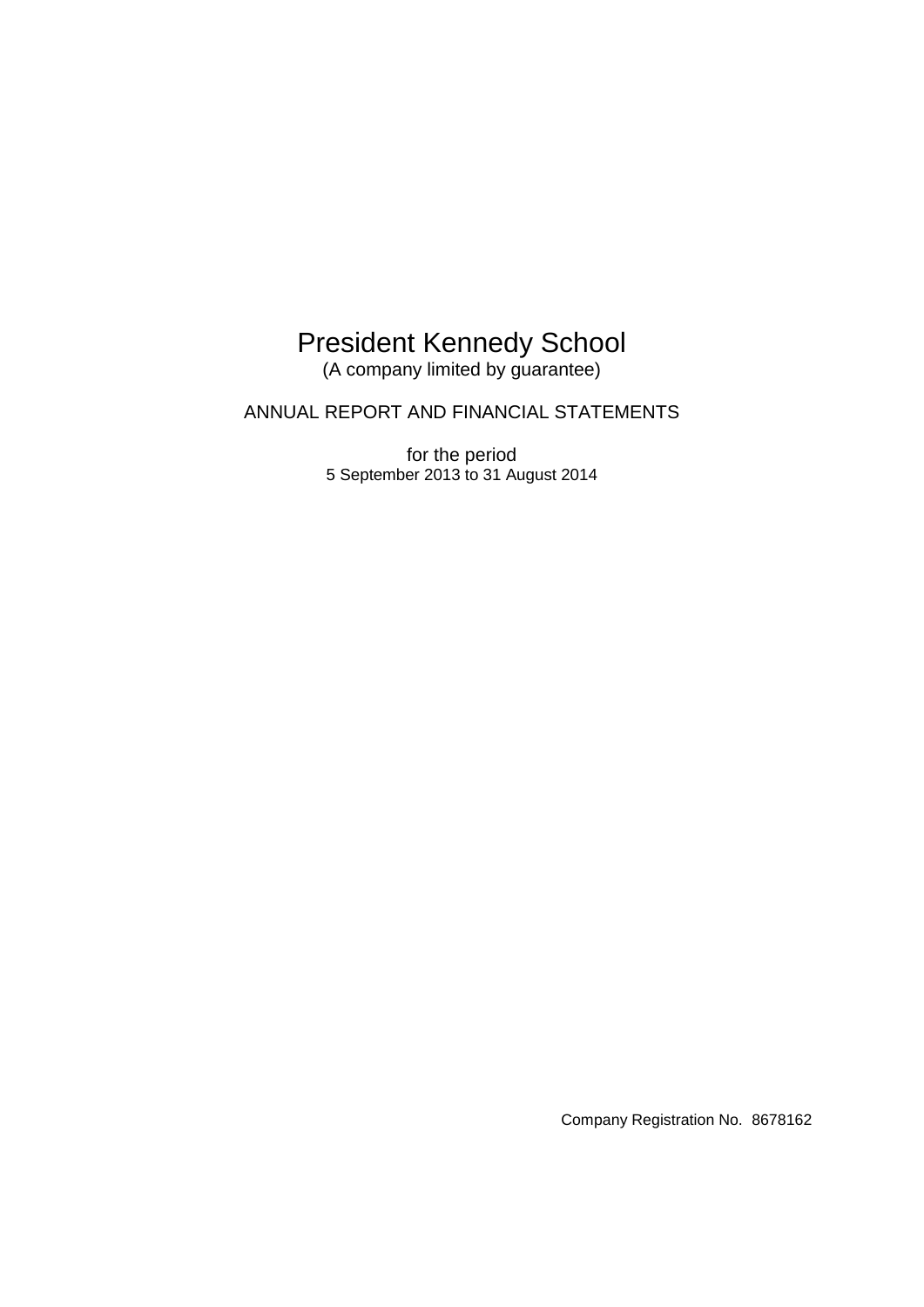## President Kennedy School REFERENCE AND ADMINISTRATIVE DETAILS

| Members                                | Mr P Crisp* ** (Chair of the Governing Body)<br>Mrs H Bilkhu ** (until 30 September 2014)<br>Ms C Issaad**                                                                                                                                                                                                                                                                                                                                                                                                                                                                                                                                                                       |
|----------------------------------------|----------------------------------------------------------------------------------------------------------------------------------------------------------------------------------------------------------------------------------------------------------------------------------------------------------------------------------------------------------------------------------------------------------------------------------------------------------------------------------------------------------------------------------------------------------------------------------------------------------------------------------------------------------------------------------|
| Governors                              | Mrs K Basra** (until 11 March 2014)<br>Mr A Chauhan<br>Mr W Copeland* ** (from 12 May 2014)<br>Father K Dunkley**<br>Mr M Moseley* ** (Vice-Chair of the Governing<br>Body)<br>Mrs H Shaw**<br>Mrs N Ghataore** (until 9 September 2014)<br>Mr T Ledgard**<br>Mr I Richardson*<br>Mr G Rippon*<br>Mr J Rose*                                                                                                                                                                                                                                                                                                                                                                     |
|                                        | Mr PJ Thomas* ** (Headteacher)<br>Mrs C Vincent-Squibb* (support staff) (until 3<br><b>July 2014)</b><br>Mr N Mort** (staff) (until 23 September 2014)<br>Mr C Townsend* (staff)                                                                                                                                                                                                                                                                                                                                                                                                                                                                                                 |
|                                        | * members of the Finance and Resources<br>Committee<br>** members of the Students, Standards and<br><b>Community Committee</b>                                                                                                                                                                                                                                                                                                                                                                                                                                                                                                                                                   |
|                                        | Mrs H Goodwin (Clerk to the Governors)                                                                                                                                                                                                                                                                                                                                                                                                                                                                                                                                                                                                                                           |
| Senior Management Team:                | Mr PJ Thomas Headteacher<br>Mr N Clayton Deputy Headteacher<br>Mr S Toor Acting Deputy Headteacher<br>Mr R Beattie Assistant Headteacher (Support &<br>Guidance)<br>Mrs J Bircher Assistant Headteacher (Teaching<br>& Learning)<br>Mr C Jupp Assistant Headteacher (Teaching &<br>Learning)<br>Miss E Kirby Assistant Headteacher (Teaching<br>& Learning)<br>Mr N Mort Assistant Headteacher (Post 16)<br>Ms S Rooke Assistant Headteacher (T&L and<br>Specialist Schools)<br>Ms K von Rabenau Assistant Headteacher<br>(Intervention/Attainment)<br>Mrs N Rock Assistant Headteacher (Leader of<br>English)<br>Mrs Z Dhanani Assistant Headteacher (Leader<br>of Mathematics) |
| Director of Finance                    | Mr M Baker                                                                                                                                                                                                                                                                                                                                                                                                                                                                                                                                                                                                                                                                       |
| <b>Principal and Registered Office</b> | President Kennedy School,<br>Rookery Lane<br>Coventry<br>CV6 4GL                                                                                                                                                                                                                                                                                                                                                                                                                                                                                                                                                                                                                 |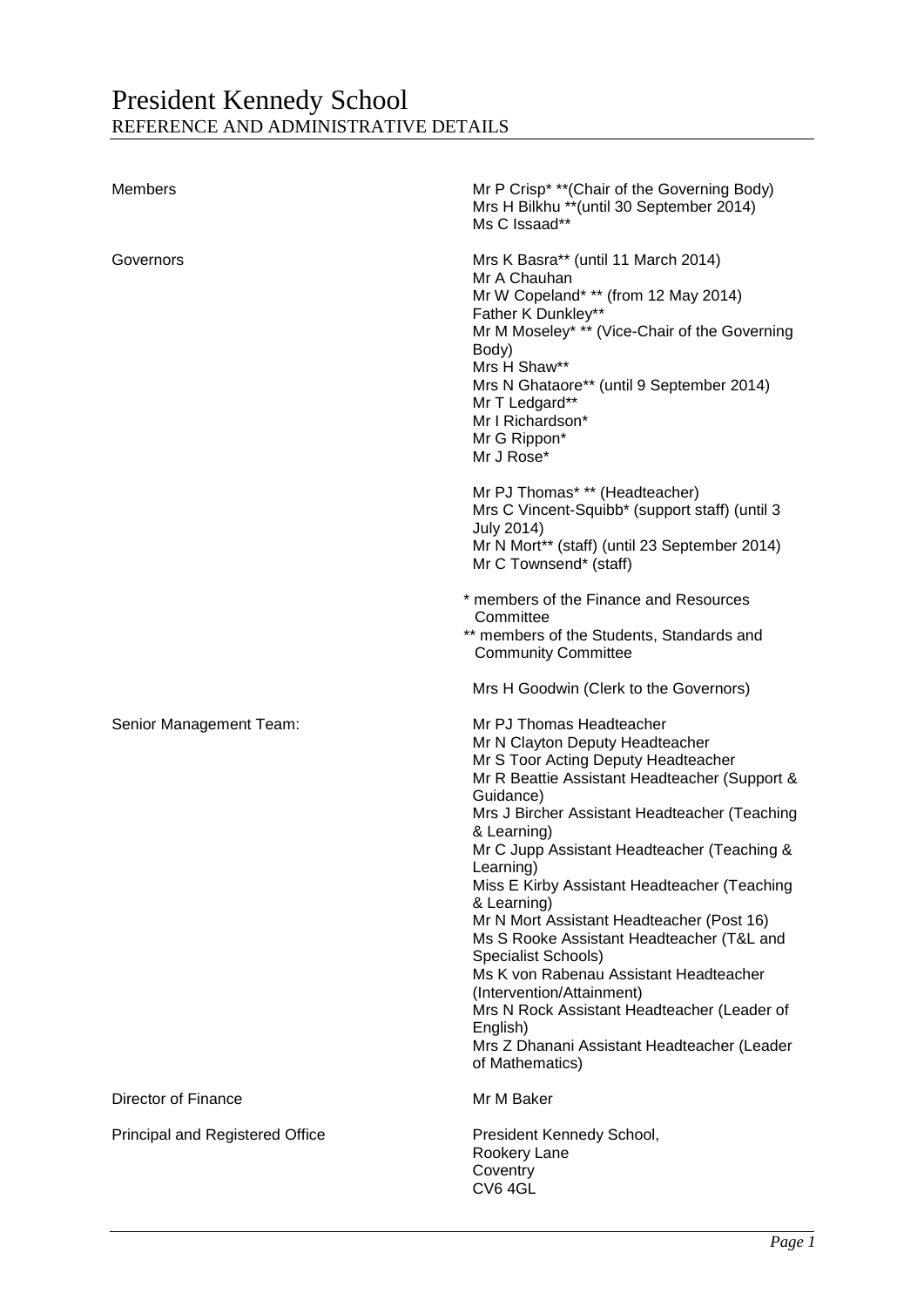## President Kennedy School REFERENCE AND ADMINISTRATIVE DETAILS

| <b>Company Registration Number</b> | 8678162 (England and Wales)                                                                                       |
|------------------------------------|-------------------------------------------------------------------------------------------------------------------|
| Independent Auditor                | Baker Tilly UK Audit LLP<br>St Philips Point<br><b>Temple Row</b><br>Birmingham<br>West Midlands<br><b>B2 5AF</b> |
| <b>Bankers</b>                     | Lloyds Bank plc<br>30 High Street<br>Coventry<br><b>CV1 5RA</b>                                                   |
| Solicitors                         | Stone King LLP<br>13 Queen Square<br>Bath<br>BA1 2HJ                                                              |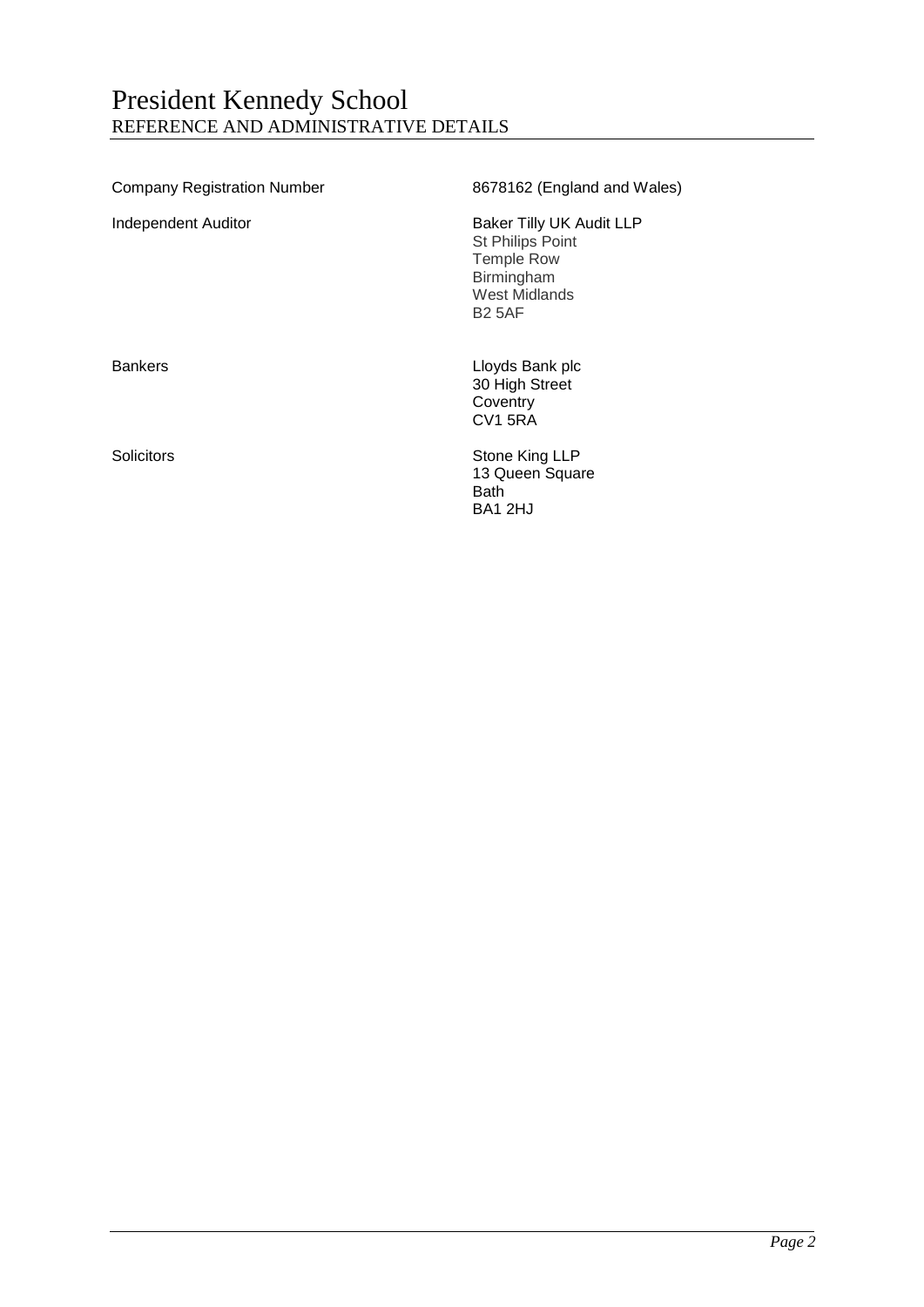The Governors present their first annual report together with the financial statements and auditors' report of the charitable company for the period ended 31 August 2014.

The trust operates an Academy Trust for pupils aged 11 to 19 serving a catchment area in north west Coventry. It has a capacity of 1,665 and a roll of 1,310 in the school census on 6th November 2014.

#### **STRUCTURE, GOVERNANCE AND MANAGEMENT**

#### **Constitution**

The Academy Trust known as President Kennedy School is a company limited by guarantee and an exempt charity. The Charitable Company's memorandum and articles of association are the primary governing documents of the Academy Trust.

The Governors act as Governors for charitable activities of President Kennedy School and are also the directors of the Charitable Company for the purposes of company law. The Charitable Company is known as President Kennedy School an Academy Trust.

Details of the Governors who served throughout the year except as noted are included in the Reference and Administrative Details on page 1.

#### **Members' liability**

Each member of the Charitable Company undertakes to contribute to the assets of the Charitable Company in the event of it being wound up while they are a member, or within one year after they cease to be a member, such amount as may be required, not exceeding £10, for the debts and liabilities contracted before they ceased to be a member.

#### **Governors' indemnities**

In accordance with normal commercial practice, the Academy Trust has purchased insurance to protect Directors and Officers from claims arising from negligent actions, errors or omissions occurring whilst on Academy Trust business. The insurance provides cover up to £2,000,000 for any single claim.

#### **Method of recruitment and appointment or election of Governors**

The members and Governors are responsible for:

- The strategic management of the Academy Trust
- Agreeing the School Development Plan and monitoring school standards
- Setting and agreeing school policy
- Reviewing the Academy Trust's major risks and ensuring that these are managed within agreed limits
- Agreeing and monitoring the Academy Trust's budget and financial health
- Appointing the headteacher and holding him or her to account

The method of appointment and election of Governors is set out in the Academy Trust's Articles of Association.

The Governing Body have established procedures that enable regular reviews of mix of skills and experience that should be available to the board. New Governors with the appropriate skills and experience are sought either as replacements for Governors who retire from the board, or as additional Governors. The majority of Governors are drawn from the community served by the school and are often parents or carers of students who attend the school. Governors are recruited by advertising in the school newsletter, by direct approaches or where specific skills are sought via the SGOSS website.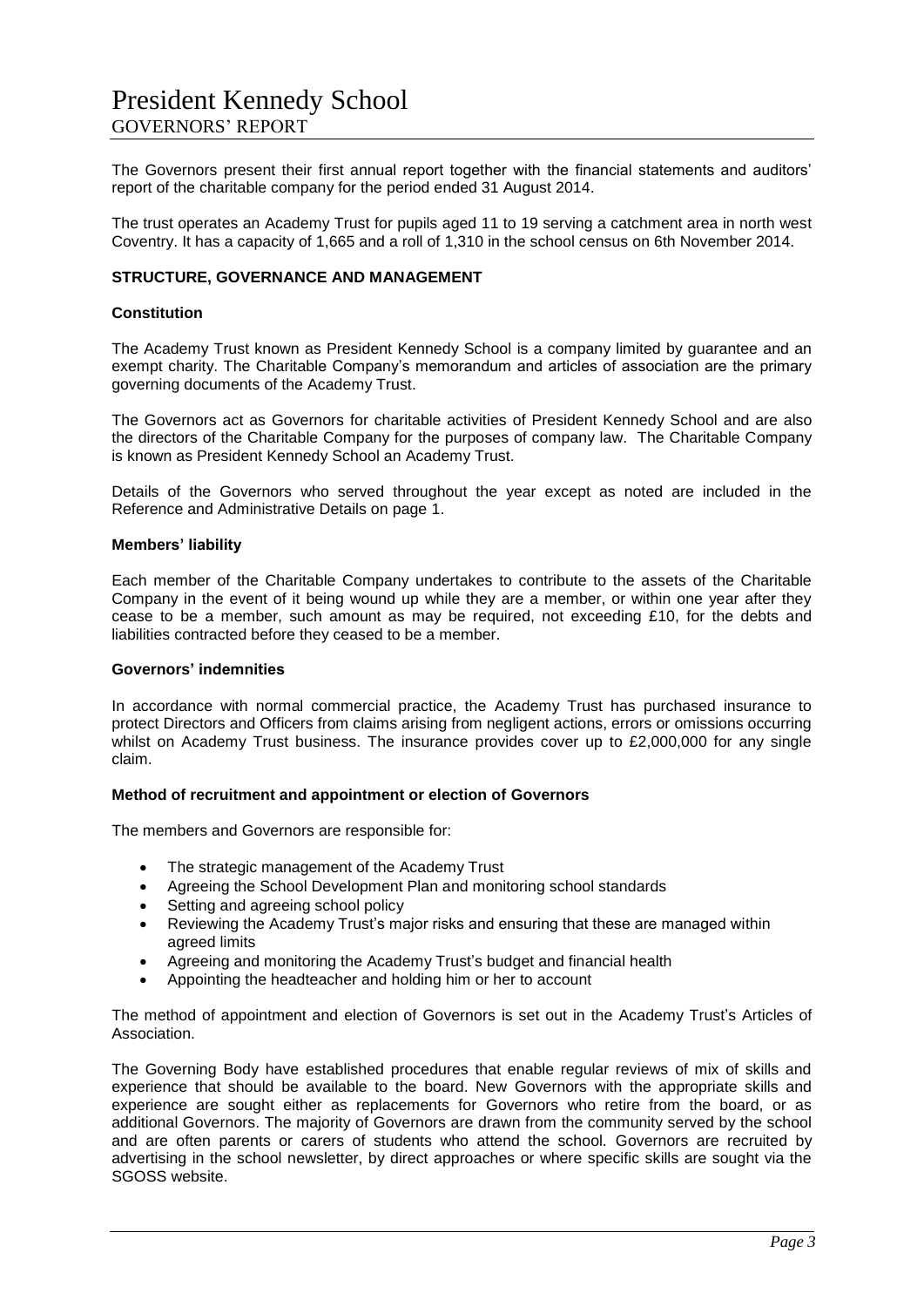#### **STRUCTURE, GOVERNANCE AND MANAGEMENT (continued)**

#### **Method of recruitment and appointment or election of Governors (continued)**

In accordance with the Trust's Articles of Association Governors can be elected as follows:

Members can appoint up to 6 Governors.

The Members may appoint Staff Governors through such process as they may determine. The total number of Governors (including the Head Teacher) who are employees of the Academy Trust shall not exceed one third of the total number of Governors.

Subject to Article 57, the Parent Governors shall be elected by parents of registered pupils at the Academy Trust. A Parent Governor must be a parent of a pupil at the Academy Trust at the time when he is elected.

The Governing Body shall make all necessary arrangements for, and determine all other matters relating to, an election of Parent Governors, including any question of whether a person is a parent of a registered pupil at the Academy Trust. Any election of Parent Governors which is contested shall be held by secret ballot.

The arrangements made for the election of a Parent Governor shall provide for every person who is entitled to vote in the election to have an opportunity to do so by post or, if he prefers, by having his ballot paper returned to the Academy Trust by a registered pupil at the Academy Trust.

Where a vacancy for a Parent Governor is required to be filled by election, the Governing Body shall take such steps as are reasonably practical to secure that every person who is known to them to be a parent of a registered pupil at the Academy Trust is informed of the vacancy and that it is required to be filled by election, informed that he is entitled to stand as a candidate, and vote at the election, and given an opportunity to do so.

The number of Parent Governors required shall be made up by Parent Governors appointed by the Governing Body if the number of parents standing for election is less than the number of vacancies. In appointing a Parent Governor the Governing Body shall appoint a person who is the parent of a registered pupil at the Academy Trust; or where it is not reasonably practical to do so, a person who is the parent of a child of compulsory school age.

#### **Policies and procedures adopted for the induction and training of Governors**

Induction and training provided for new Governors is adapted according to their skills and experience. All Governors have been issued with the 2014 Governors' Handbook (published by the Department of Education) and the Academies Financial Handbook (issued by the Education Funding Agency). Training opportunities are provided throughout the year and where appropriate will include education, charity, legal and financial training. All Governors have had training and updates from Baker Tilly and legal firms Eversheds and Stone King. Training needs and provision is assessed, addressed and coordinated by the clerk to Governors.

#### **Organisational structure**

The Board of Governors shall hold at least three meetings in every school year. The Board establishes an overall framework for the governance of the Academy Trust and agrees membership of Committees. It receives reports, and in particular policy documents, from its Committees for ratification. It monitors the activities of the Committees through the Minutes of their meetings. It also establishes the Terms of Reference and Procedures for its Committees.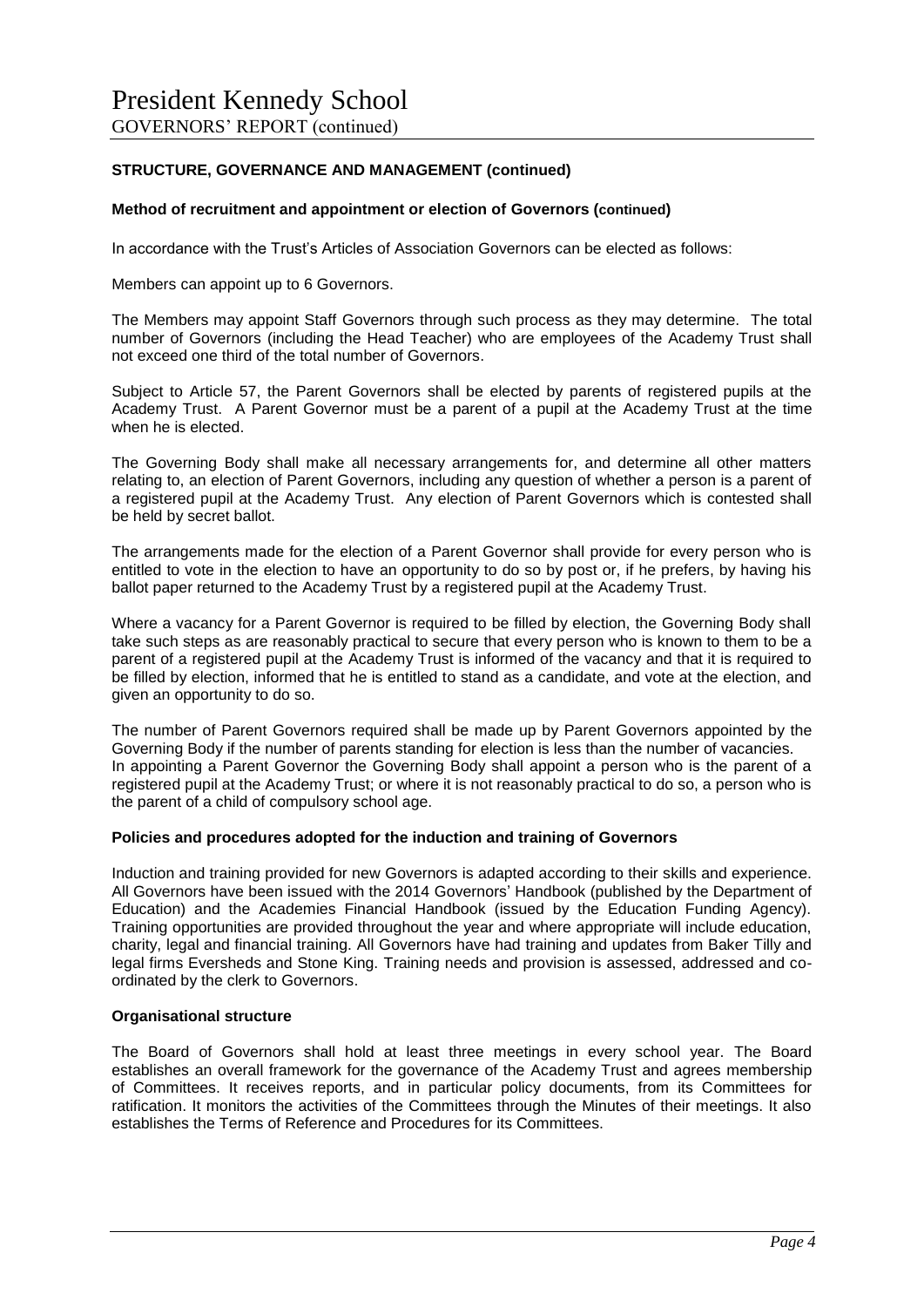#### **STRUCTURE, GOVERNANCE AND MANAGEMENT (continued)**

#### **Organisational structure (continued)**

The members and Governors are responsible for:

- The strategic management of the Academy Trust
- Agreeing the School Development Plan and monitoring school standards
- Setting and agreeing school policy
- Reviewing the Academy Trust's major risks and ensuring that these are managed within agreed limits
- Agreeing and monitoring the Academy Trust's budget and financial health
- Appointing the headteacher and holding him or her to account

The Finance and Resources Committee shall meet at least three times in every school year but may meet more frequently as required and oversees the financial wellbeing of the school, compliance with financial regulations including the Academies Financial Handbook and Funding Agreement, sets and monitors the school's budget, agrees financial policy and material items of expenditure, oversees the Academy Trust's risk management and ensures the efficient and effective deployment of resources.

The Students and Standards Committee shall meet at least three times in every school year but may meet more frequently as required and agrees the School Improvement Plan, oversees educational attainment, achievement and progress, the quality of teaching and learning, student well-being and the effective liaison between the school and parents and the community.

The head teacher is the appointed accounting officer of the Academy Trust and has the overall responsibility for the day to day financial management of the school. The head teacher has delegated responsibility to specific budget holders for expenditure within strictly controlled limits. These limits are monitored by the Academy Trust's Head of Financial Management and items of expenditure with a total BACS payment above £5,000 must be authorised by the Head teacher.

The head teacher manages the day to day running of the Academy Trust supported by a leadership team. The leadership team meets regularly to review the school's progress and consider issues, risks and trends which affect the school. The leadership team assist the head teacher to develop and implement school strategies. Individual members of the leadership team are allocated specific management responsibility by the head teacher.

#### **Risk Management**

The Governors are responsible for the management of risks to which the Academy Trust is exposed. The Academy Trust has formulated its own Risk Policy and put in place sound systems of internal governance and control.

The controls used by the Academy Trust include:

- Formal agendas for Governors meetings
- Detailed terms of reference for all committees
- A clear School Development Plan identifying key strategic planning objectives and the resources required to achieve them
- Budget planning, monitoring and review
- Clear financial delegation levels
- Formal written policies reviewed on a regular basis
- Clear safeguarding and vetting procedures as required by law to protect children and young people
- Rigorous review of educational achievement to ensure continuing high standards
- Comprehensive planning and review of admissions processes.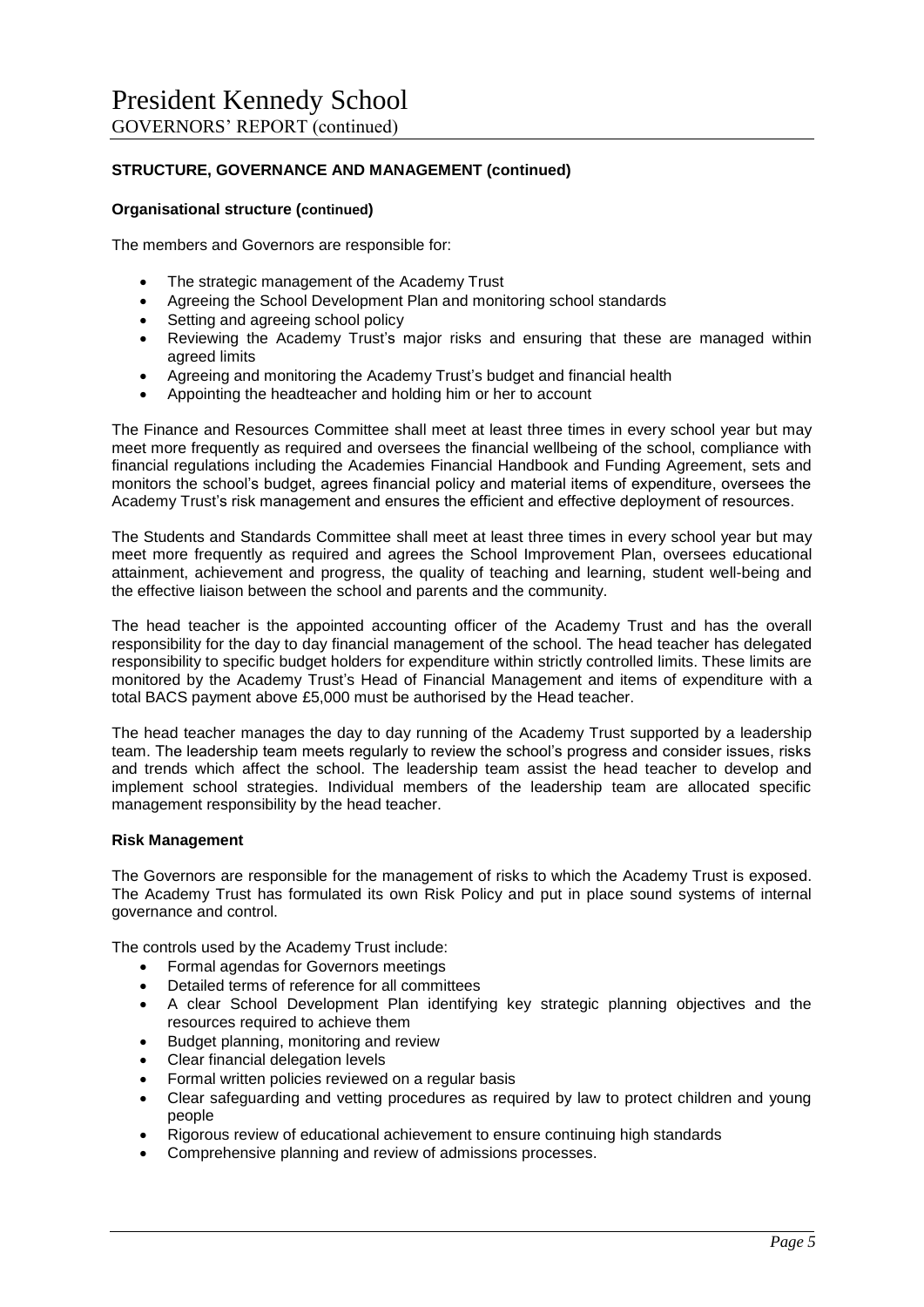#### **STRUCTURE, GOVERNANCE AND MANAGEMENT (continued)**

#### **Risk Management (continued)**

Both the leadership team and the Governors have identified and assessed material financial, operational and strategic risks which, if unmanaged, could impact educational standards, the school's reputation and/or financial well-being. These are regularly monitored and updated.

A comprehensive list of these risks has been complied within the Academy Trust's 'Risk Register'. Mitigating actions have been identified and policies have been put in place and are reviewed regularly. Risk factors which are beyond the Academy Trust's control such as a reduction in Government funding, are monitored and planned for.

A disclosure of the Academy Trust's material risks are made within the Strategic Report later in this document.

The Academy Trust recognises potential threats which could lead to business interruption and has created a Business Continuity Plan to ensure that its critical activities can be maintained within agreed recovery time objectives.

The Academy Trust has procured comprehensive insurance cover to ensure that if risks materialise the impact is limited within quantifiable limits.

The Board of Governors is satisfied that the major risks identified have been adequately mitigated where necessary. It is recognised, however, that systems can only provide reasonable but not absolute assurance that major risks have been adequately managed.

#### **OBJECTIVES AND ACTIVITIES**

#### **Objects and aims**

The charitable objectives for which the Academy Trust was formed are set out in its Articles of Association:

*The Academy Trust's object ("the Object") is specifically restricted to the following: to advance for the public benefit education in the United Kingdom, in particular but without prejudice to the generality of the foregoing by establishing, maintaining, carrying on, managing and developing a school offering a broad and balanced curriculum ("the Academy Trust").*

#### **Objectives, strategies and activities**

President Kennedy School is focused on Building Brighter Futures for its students, its staff and its community. The school is proud of its 'no barriers' approach to education, ensuring children of all abilities and from all backgrounds are encouraged to set high goals and work hard to achieve them.

The school conducts itself according to a 'students first' ethos. This requires that all decisions and activities are geared to the needs and outcomes for students above all other stakeholders.

President Kennedy School works in a productive and challenging manner to provide a vibrant and engaging learning environment that ensures every student achieves his or her potential.

Our school endeavours to achieve its aims by encouraging:

- High academic attainment
- A caring environment where all individuals are equally valued
- A thirst for study and investigation
- Respect for the beliefs, opinions and needs of other people
- The ability to work independently and with others
- A sense of fairness and responsibility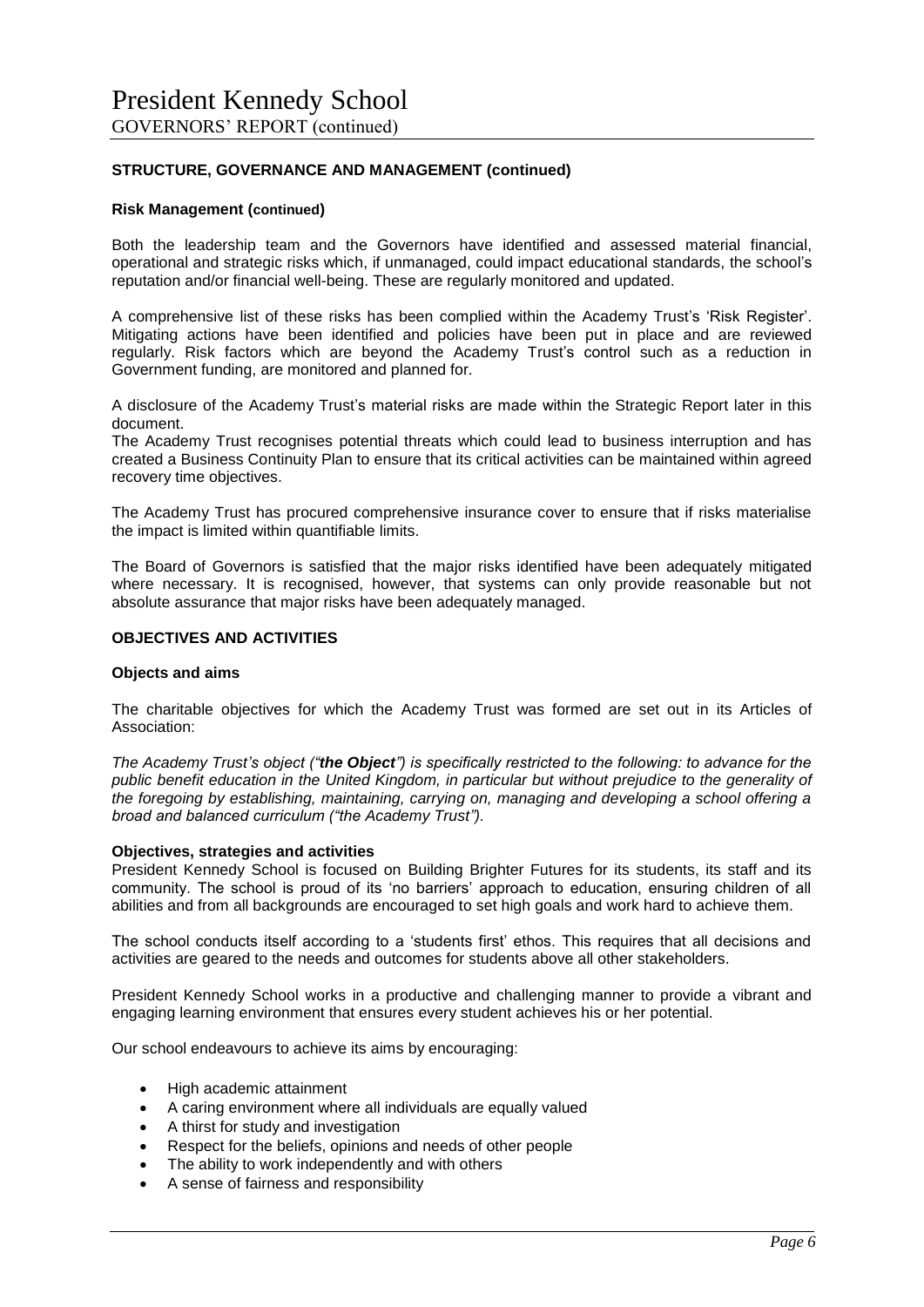#### **OBJECTIVES AND ACTIVITIES (continued)**

#### **Objectives, strategies and activities (continued)**

- Pride in oneself and our school
- An appreciation of art and culture
- Pursuit of a healthy lifestyle
- An awareness of issues that affect the world including the environment
- The professional development of our staff

#### **Public benefit**

In accordance with its charitable objectives, the primary purpose of President Kennedy School is to ensure that students who attend the school achieve the best possible educational outcomes and life chances beyond school. The students are therefore the beneficiaries of the school and benefits to students are provided by ensuring the highest standard of teaching and learning in school.

#### **STRATEGIC REPORT**

#### **Achievements and Performance**

#### **Key Stage 4**

Key Stage 4 results this year were very strong.

| <b>Measure</b>                    | <b>Target</b> | <b>Actual</b> |
|-----------------------------------|---------------|---------------|
| 5 GCSE A*-C (incl E&M)            | 65-75%        | 65%           |
| 5 GCSE A*-C                       | 80-90%        | 73%           |
| 3 GCSE A*/A                       | 40-50%        | 22%           |
| % targeted students achieve the   | 100%          | 93%           |
| <b>English Baccalaureate</b>      | (20% cohort)  | (22% cohort)  |
| 5 GCSE A*-G                       | 100%          | 96%           |
| All subjects attain GCSE          |               | Achieved      |
| results that are at least in line |               |               |
| with national norms               |               |               |

Fischer Family Trust data released in July, and the Raise online figures used by Ofsted, suggest that President Kennedy School will be in the top 5% of schools nationally on value added data. Across Coventry, the school was one of only two schools to achieve significantly above the Fischer Family Trust benchmarks for the progress made by students and within the top five performing in terms of attainment.

Most subjects achieved 60% and above, showing consistent performance across the school. Last year the figures were nearer 50%. 61% of the cohort achieved 5A\*-C in GCSEs only (this figure excludes vocational courses) which represents a 12% increase over last year. This indicates that standards are rising across a range of academic subjects and that there is sustainability going forward. English achieved its best ever set of results with 80% at A\*-C. Students made exceptional progress in English with even our most vulnerable OB2L students outperforming the overall national average. Maths achieved 70% A\*-C (a small drop from last year) but still exceeded the national average in terms of progress and attainment. Science results have seen an improvement in both the numbers achieving good passes in single science and those taking two or more sciences, with boys, pupil premium and higher ability students in particular performing particularly better last year. President Kennedy School's results by our high attaining students in the separate sciences were strong and this year 22% of our students achieved the 5A\*-C EBAC measure (English, Maths, Double/Triple Science, History/Geography and Spanish) was an increase of 8%.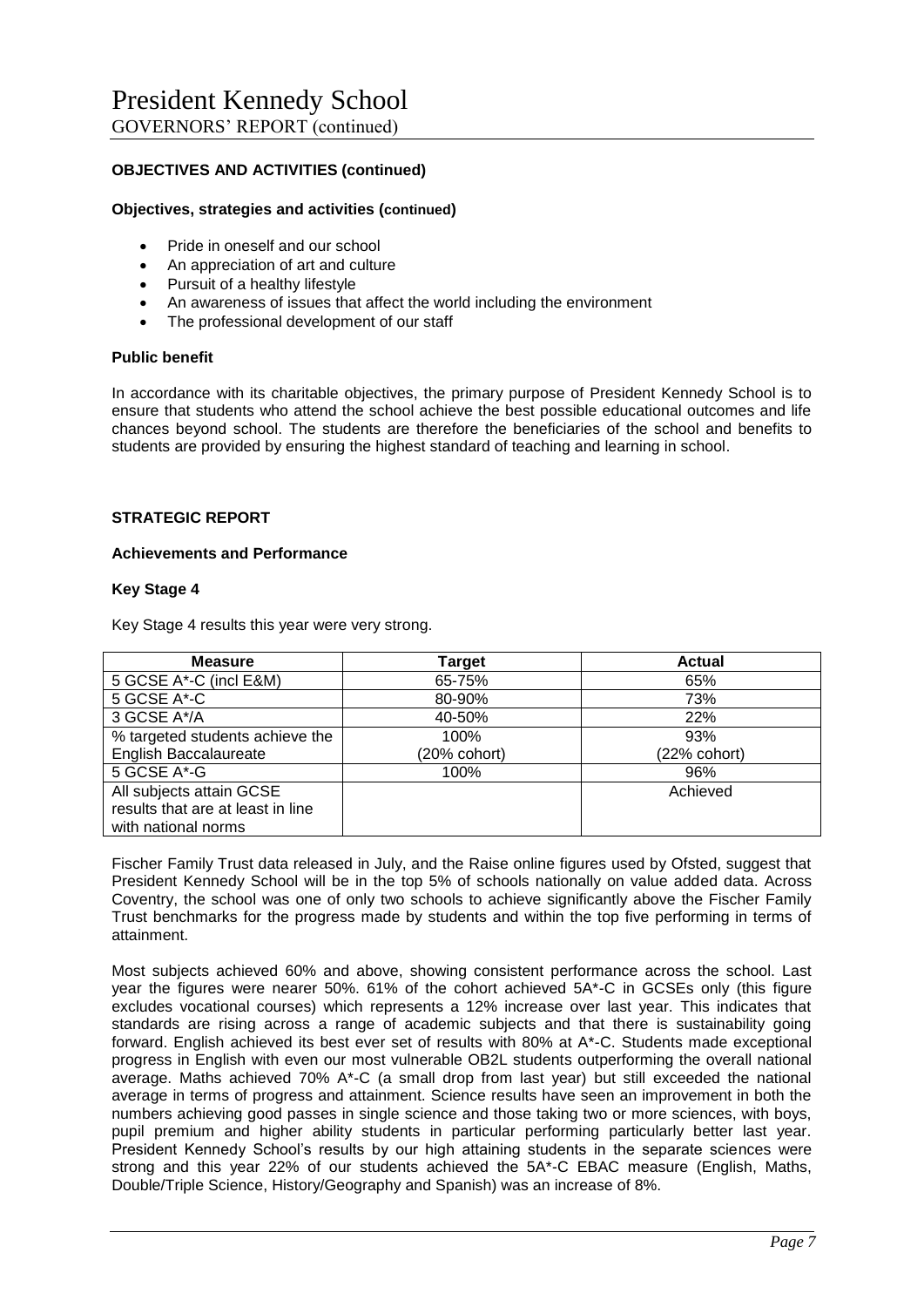#### **Achievements and Performance (continued)**

#### **Key Stage 4 (continued)**

The gap in performance of pupil premium and non-pupil premium students has remained well below national averages both in attainment and progress. The gap at the 5EM threshold was 15%, a slight increase from last year but significantly less than national.

The achievement of 5A\*-C (including English & Maths) is critical for students. It means that these students have far more opportunities open to them, and particularly the ability to progress to Level 3 courses, either at the school or in FE colleges, especially as the bar for entry requirements to level 3 courses continues to rise.

73% of our students achieved 5A\*-C and 96% a minimum of 5A\*-G. These figures are not directly comparable to previous years due to the changed currencies of vocational qualifications. Both these figures are above the city average with 5A\*-C figures being the fourth highest. The school does a great deal of work with students to enable them to achieve qualifications and the work of our Student Support Centre, learning mentors, subject teachers and college teams is crucial in this area.

22% of students attained 3A\*/A. Although this seems a significant drop from last year's 64%, again the change in the way vocational courses are counted means that these two figures are not directly comparable. 12% of students attained 5A\*/A which put us in the top five schools in the city. This is a threshold that we will want to improve upon.

The 5A\*-C (E&M) result was significantly above the target figure for schools wishing to demonstrate they are in the top 25% for the progress made by their students. It reflects our "can do" philosophy that comes from continued success that leads both students and colleagues to push themselves that bit harder.

| <b>Measure</b> | <b>Target</b> | Actual |
|----------------|---------------|--------|
| AS passes      | 90%           | 88%    |
| AS A/B         | 35%           | 36%    |
| A2 passes      | 100%          | 98%    |
| A2 $A^*/B$     | 55%           | 54%    |

#### **Key Stage 5**

At A2 students achieved a 98% pass rate and 37% of the students achieved  $A^*$  - B grades. Both these figures represent a drop from last year by 1% and 4% respectively. At the A\* - B measure President Kennedy School is 3% below the city average based on provisional data. The number of higher grades needs to improve and be in line with national averages. Changes introduced in September 2013 encapsulating a new leadership structure in Post 16 and a targeted whole school Action Plan are beginning to have an impact as is the focus on T&L at Post 16 in DOPs (Developing Outstanding Practice) working groups. Improvements should be seen in 2015.

However, whole cohort statistics do not reflect in total the performance at Level 3 Post 16.

This should be seen in the performance of individual students, subjects and the life opportunities performance provides. The number of students who achieved positive destinations, whether it be Russell Group Universities (13%) (+4%), other university degree or HND courses (83.3%) (-1.3%) or modern apprenticeships (8.3%) (+1.8%). 83.3% of students went on to Higher Education. The outstanding advice and guidance provided to the students in Post 16 resulted in 75% of students who applied to HE being accepted onto their first choice course. This is above the national figure for all acceptances provided by UCAS in 2013 of 73.3%. These figures also represent a larger cohort of 84 who left this year. This was an increase of 7 students from 2013.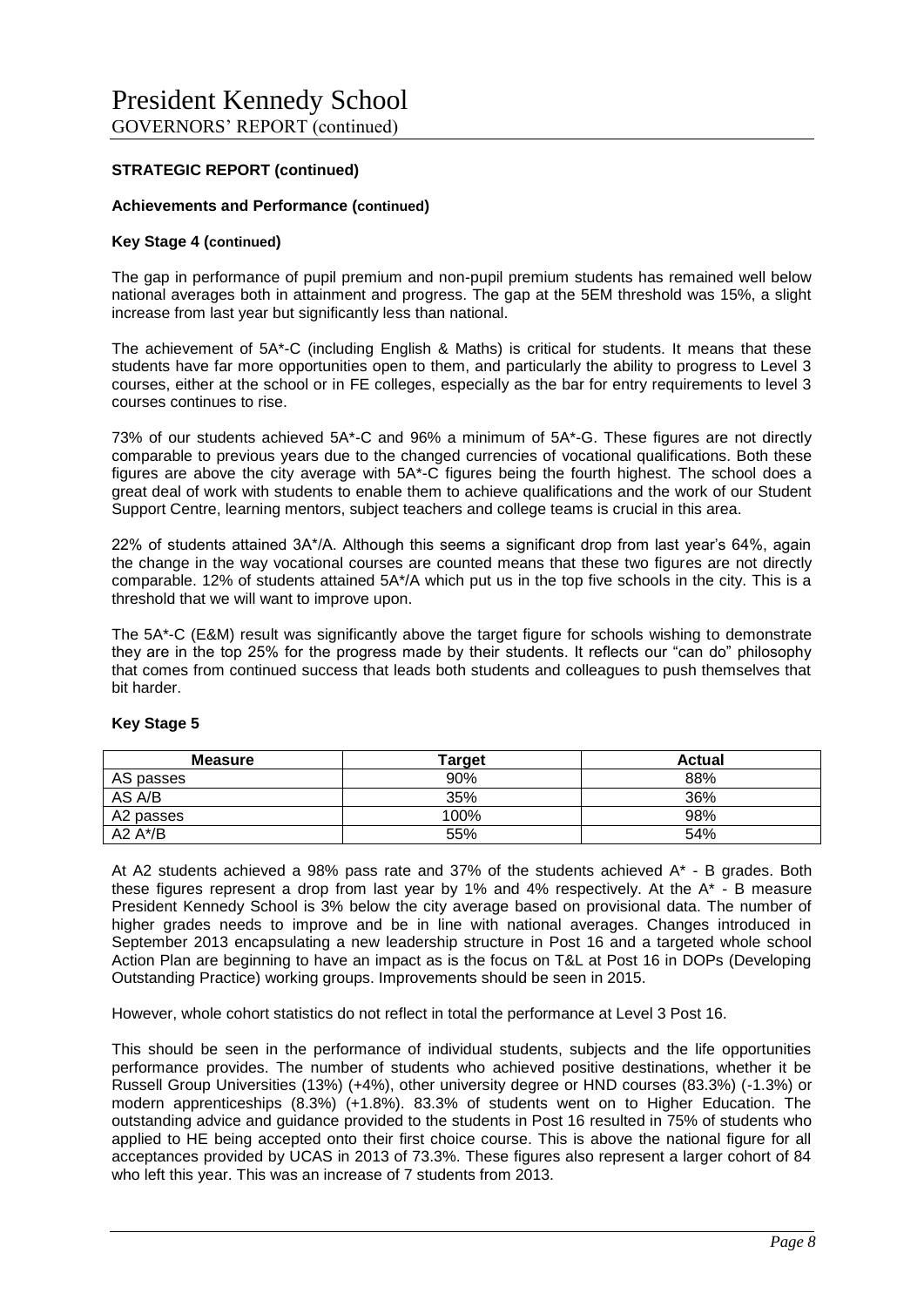#### **Achievements and Performance (continued)**

#### **Key Stage 5 (continued)**

A significant development this year is the number and range of students who are accessing Russell Group and leading universities. President Kennedy students have gone on to study at Birmingham, Leicester, Sheffield and Warwick. These courses range from Medicine, History and Maths to Geography and English Literature. Some students have made positive decisions not to go to RusselI Group universities.

At AS, performance improved significantly this year with almost 10% increase in the A-E pass rate to 88%. This figure is above the city average and broadly in line with the national average figure. The A\*- B pass rate also improved considerably to 36% which places the school second highest in the city. The school has worked extremely hard to address the issues at AS Level and these are indeed key OFSTED improvement targets. Post 16 has a new vocational offer that better suits the needs of the learners and recruitment onto these courses has been very successful. Plans are in place and work is underway to ensure Post 16 improves and becomes outstanding.

#### **Narrowing the Attainment Gap Using Pupil Premium**

The Pupil Premium is allocated to schools based upon the number of low-income families who are currently known to be eligible for FSM at any point in the last 6 years as well as students who have been looked after continuously for more than six months.

For the forthcoming academic year Governors allocated almost 90% of the budget to focus upon high quality learning in English and Maths at Key Stage 4 as well as in improving the basic literacy and numeracy of the students in The Bridge (Year 7) and The Gateway (Year 8). By focusing on the basic skills the aim is to improve the life chances of President Kennedy School students and ensure their success at each stage of their education.

In 2013-2014 Governors targeted the Pupil Premium in such a way that students entitled to free school meals performed close to the overall percentage of all students nationally. In the measure of 5A\*-C (including English and Maths) 56% of FSM students achieved the threshold compared to the school cohort performance of 65% and the non-Pupil Premium students of 71%.

A large proportion of students join President Kennedy School with attainment that is below average. Despite this, students performance in GCSE examinations at the end of Year 11 in 2014 achieved results that were well above the national average. Student progress between year 7 and year 11 has been consistently in the top 1 or 2% of all state funded, non selective schools in the past three years.

#### **Financial review**

Most of the Trust's income is obtained from the Education Funding Agency ("EFA") in the form of recurrent grants, the use of which is restricted to particular purposes. The grants received from the EFA during the period ended 31 August 2014, and the associated expenditure, are shown as restricted funds in the statement of financial activities.

Unrestricted income comprises sports centre, other lettings and departmental sales.

Under Accounting Standard FRS17, it is necessary to charge projected deficits on the Local Government Pension Scheme ("LPGS"), provided to support staff, to the restricted fund. This resulted in reducing the reserves in the restricted fund. It should be noted that this does not present the Trust with any current liquidity problems.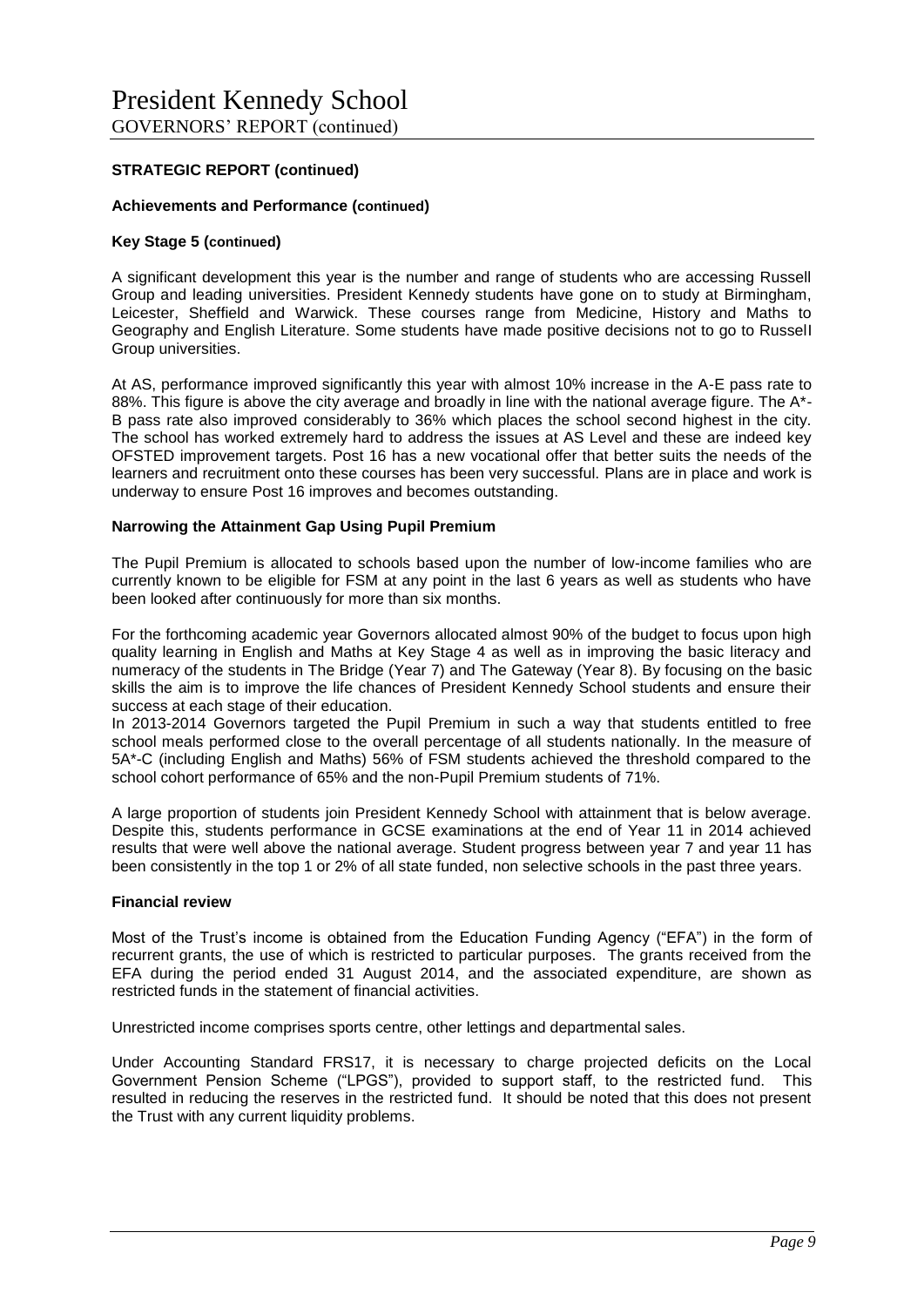#### **Key Financial Performance Indicators**

The key financial performance indicators monitored by the Leadership Team and Board on a regular basis are as follows:

- Employee costs as a percentage of income
- Quarterly management accounts versus budget
- Forecast management accounts up to period end versus budget
- GAG income versus expenditure

#### **Financial and risk management objectives and policies**

For the period ending 31<sup>st</sup> August 2014, the following significant financial risks have been identified and are being managed by the Governors:

#### **Lagged Funding & rise in student numbers**

Following the school's Ofsted inspection in July 2013, the school was judged 'outstanding' and has seen an unprecedented rise in demand for places. An extra 100 students have joined the school in year 7 in September 2014, and over the period other year groups have experienced rapid increase in numbers necessitating the provision of additional classes and associated cost of employing additional teaching staff. Schools receive funding per pupils one year in arrears, consequently additional staffing costs are not offset by an increase in funding leading to an in year cash deficit. It is expected that from next year, as funding for increased numbers of students materialises, the Academy Trust's cash position will improve.

#### **Ongoing maintenance costs associated with school buildings**

The school's buildings were built during the 1960s and are no longer fit for purpose. President Kennedy School is scheduled to be rebuilt under the Government's Priority Schools Building Programme (PSPB) in 2017. In the meantime, the Academy Trust must continue to divert funding to patch and repair work in order to ensure all buildings remain operational.

#### **Local Government Pensions Scheme Deficit and Employer Contributions**

Currently, the LGPS is in deficit (there are not sufficient assets to meet liabilities) therefore employers (and employees) are having to make increased contributions to support the deficit. LGPS actuaries revalue the fund and set required contributions every three years. The future assets and liabilities and employer contributions within the LGPS are uncertain and are not within the control of the Governors but assumptions relating to the impact of increased contributions are made and modelled within the Academy Trust's financial plans. *A full appraisal of the LGPS on the Academy Trust's financial position can be found in the notes to the Financial Statements at the end of this report.*

#### **Uncertainty Over Future Government Funding**

The Academy Trust is operating in a period of considerable financial uncertainty with regard to public funding. Financial planning is focused on maintaining the breadth and quality of future work in the context of diminishing budgets. Reserves are in place to ensure that the Trust is able to preserve cash flow despite this uncertainty.

#### **Reserves policy**

The Governors' policy is to generate reserves in order to fund future projects which will improve the educational experiences and outcomes for the students who attend President Kennedy School. The level and use of reserves are reviewed at least annually by the Finance and Resources Committee.

At 31<sup>st</sup> August 2014, the Academy Trust's reserves totalled £5,611,000.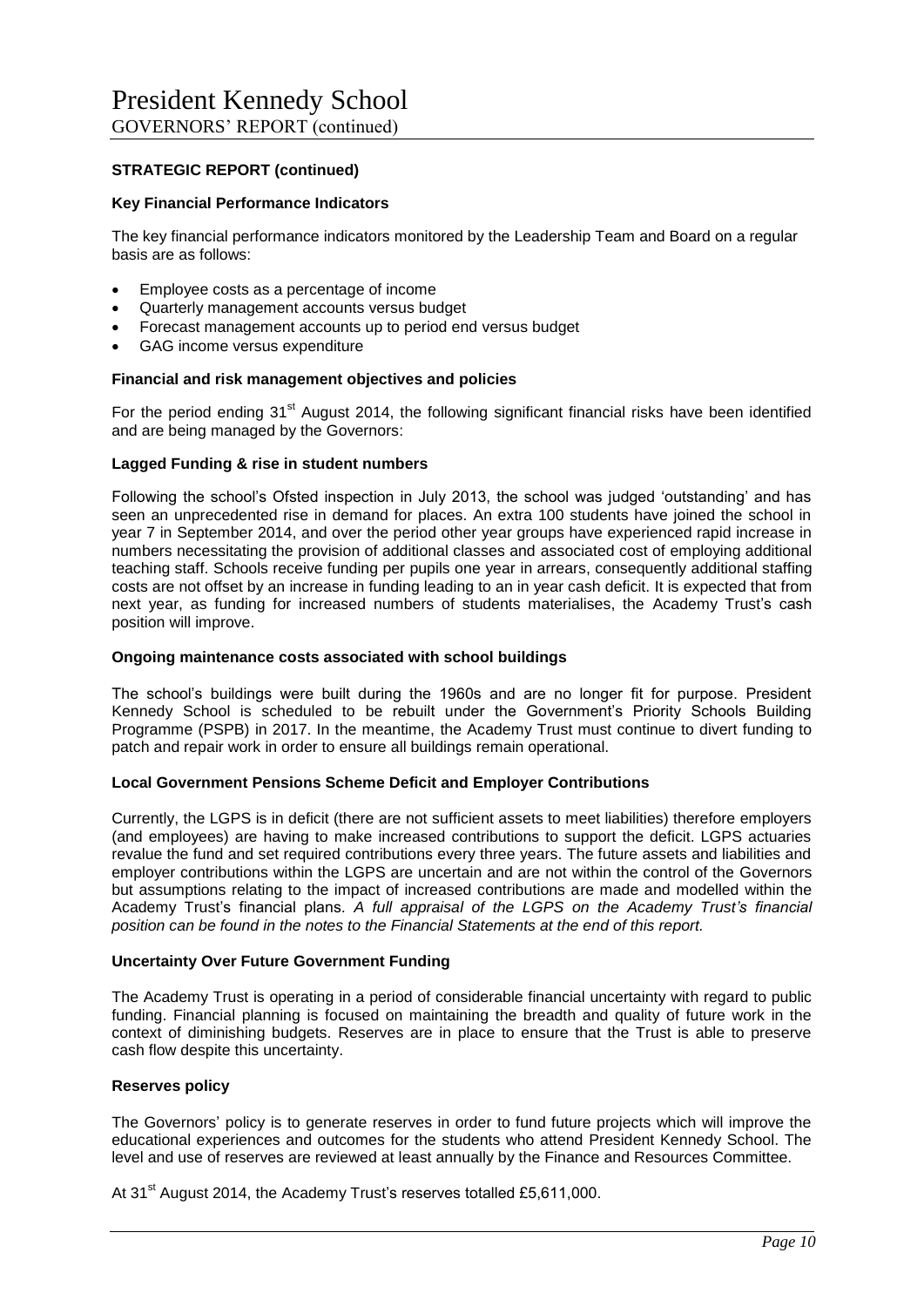#### **Investment policy**

The Governors' powers to invest cash reserves are set out in the Academy Trust's Memorandum and Articles of Association, which permit the investment of funds that are not immediately required for educational purposes subject to any restrictions which may from time to time be imposed by law.

Governors are firmly committed to ensuring that all funds under their control are administered in such a way as to maximise return while minimising risk. Governors consider the investment of surplus funds as a primary activity, but rather a requirement for the effective management of the various funds entrusted to the Board.

Governors' management of cashflow should ensure that there are always sufficient funds in the main bank accounts to cover operational costs. Banks must be selected from the FSA Approved List included in the Financial Services Compensation Scheme (FSCS).

The Trust's current policy is to invest in low risk, short term cash deposits. Cash Reserves are currently deposited within Lloyds Bank plc.

#### **Key performance indicators**

The Academy Trust utilises a number of performance metrics to set strategic targets and monitor its performance. Performance is measured against agreed targets or limits and comparable 'benchmarking' data is used to compare performance with other, similar schools. The main headline KPIs include:

Ofsted Judgement across all 4 categories.

GCSE Results: % of students attaining

- 5 A\*-C, including English and Maths
- A\*-C English
- A\*-C Maths
- 5 A\*-C
- $-5A^*G$
- 1  $A^*$ -G

A level results. % students attaining:

- $\bullet$  AS  $A^*$ -B
- AS A\*-E
- A2 A\*-B
- A2 A\*-E

Progress Measures: % of students making more than the expected level of progress in English and Maths between year 7 and Year 11 (GCSE results)

Best 8 Value Added: Illustrates the extent to which the Academy Trust delivers academic progress between year 7 and year 11 (GCSE) given the context of its students, disadvantaged pupil and all pupils, relative to other state funded schools

Pupil attendance data relative to city and national average.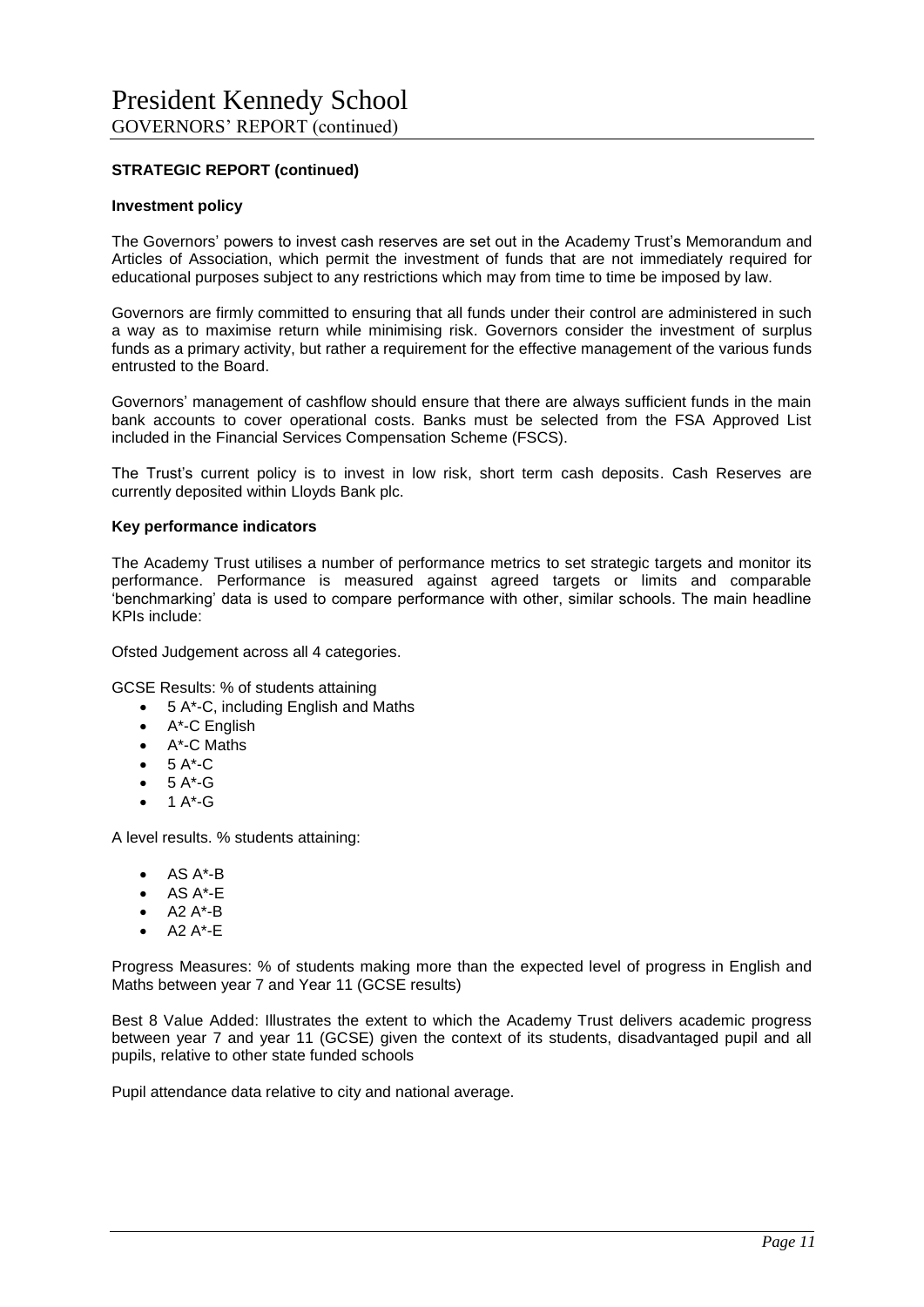#### **Plans for Future Periods**

#### **Strategic Intent: Raising Standards in areas of social and economic deprivation and/or educational underachievement**

#### **School Development Plan: 2014-2016 Building Brighter Futures**

**"***This is an outstanding learning and values based community. All students can articulate and demonstrate their learning and thereby demonstrate a deeper understanding of the learning process. They make outstanding progress and continually strive for excellence. They are proud of their school and confident in their own abilities to make a positive difference for themselves and for others. This is because the teaching is outstanding, the curriculum is innovative and closely matched to the needs of students and the rich menu of enrichment activities, particularly in performance, develops their confidence and purpose in life. All students demonstrate rapid progress from their starting points in the key skills of literacy and numeracy as well as in reasoning and thinking, speaking and listening and digital skills. Students are aspirational; they know precisely what they need to do and are determined to succeed. They develop as well-rounded people who are able to make a positive contribution as global citizens. They are reflective about their personal conduct and respectful towards others. All students are very committed and involved in their school community. This they demonstrate by their enthusiastic leadership to improve the school and the wider community through a broad range of activities."*

#### **Achieved by**

- Improving upon our OFSTED rating of Outstanding by becoming Exceptional
- Students are making outstanding progress at Key Stage 4 that places the school consistently in the top 2% in the country
- Students make progress in Post 16 that is outstanding by September 2015
- Students are confident, well rounded and have a clear and strong purpose in life
- Teaching and Leadership are outstanding and sustainable
- Ensuring that staff are clear about their responsibilities and are motivated, recognised and rewarded appropriately
- Engaging current and prospective parents effectively via a well thought through marketing plan
- Developing an extensive and competitively successful enrichment programme
- Investing in buildings and facilities to provide outstanding facilities

#### **Success Criteria**

**School of first choice in the local community with all year groups oversubscribed**

#### **OFSTED Report July 2013 Key Targets**

- 1. Raise the quality of sixth form outcomes to that of the main part of the school by:
	- developing a wider curriculum better suited to the range of students
	- adapting the highly successful approaches to teaching used in the main school to the specific needs of post-16 students.

2. Continue to improve the quantity of outstanding teaching by ensuring all staff are as skilled as the best in:

- fine tuning resources, including the use of teaching assistants, and adapting teaching approaches to suit the individual needs of each student
- planning learning to make the most of subject content and gaining skills at the same time.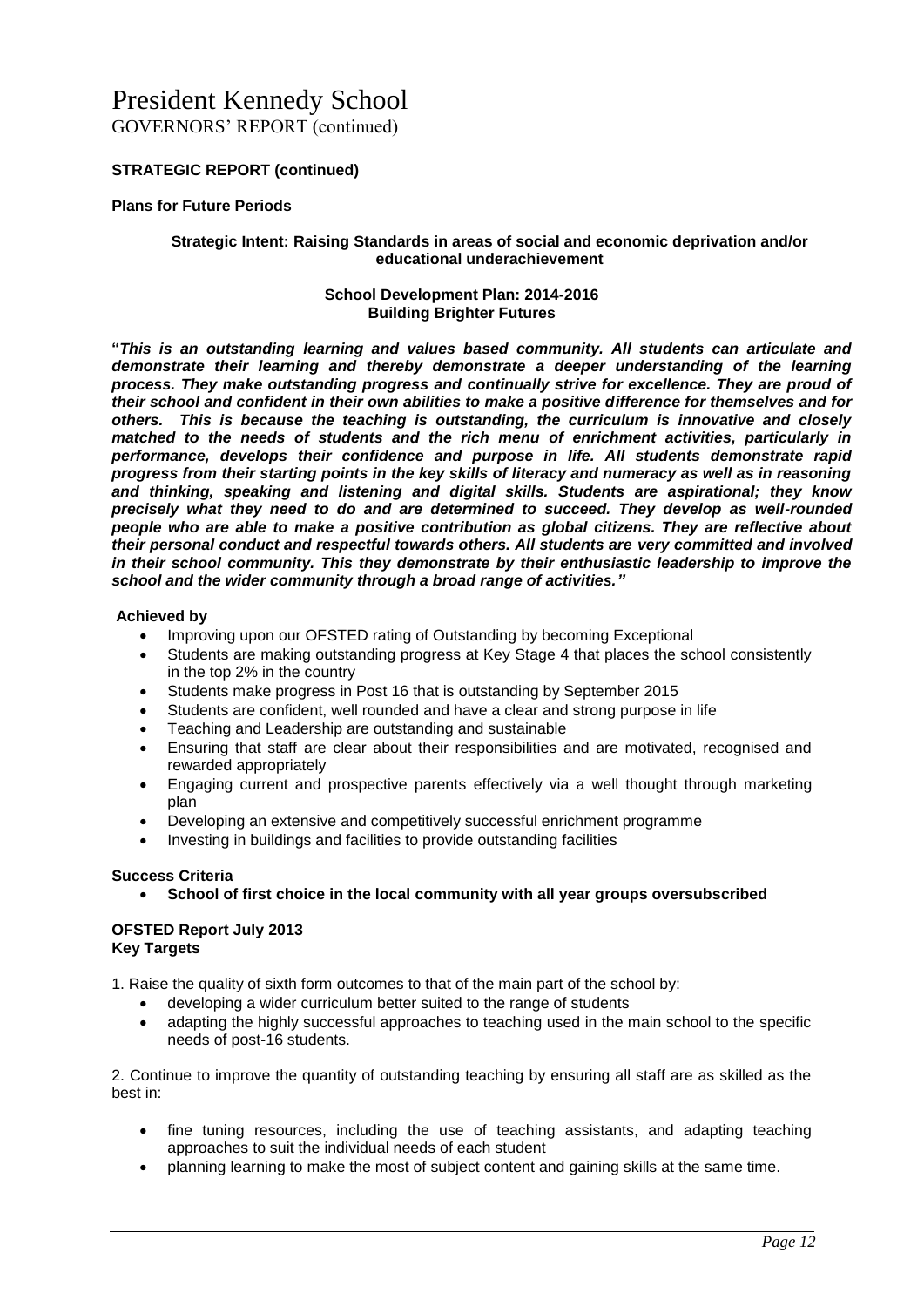#### **OFSTED Report July 2013 (continued) Key Targets (continued)**

3. Seek to further close the gaps in performance between those who join the school with low attainment and other students, by working closely with partner primary schools and other community agencies to help them tackle disadvantage from an early age more effectively.

#### **Principal risks and uncertainties**

- Safeguarding students
- Retaining 'Outstanding' Ofsted Judgement
- Managing increased demand for places
- Maintaining ageing buildings
- LGPS Deficit and the Volatility of Employer Contributions
- Uncertainty regarding future Government Funding
- Risks associated with the Priority Schools Building Programme
- Managing the Impact Industrial Action
- Failure to comply with statutory requirements

#### **GOING CONCERN**

After making appropriate enquiries, the Board of Governors has a reasonable expectation that the Academy Trust has adequate resources to continue in operational existence for the foreseeable future. For this reason, it continues to adopt the going concern basis in preparing the financial statements.

Further details regarding the adoption of the going concern basis can be found in the Statement of Accounting Policies.

#### **AUDITORS**

Baker Tilly UK Audit LLP has indicated its willingness to continue in office.

#### **Statement as to disclosure of information to auditors**

The Governors have confirmed that, as far as they are aware, there is no relevant audit information of which the auditors are unaware. Each of the Governors have confirmed that they have taken all the steps that they ought to have taken as Governors in order to make themselves aware of any relevant audit information and to establish that it has been communicated to the auditor.

The Governors' Report is approved by order of the board of Governors and the Strategic Report (included therein) is approved by the board of Governors in their capacity as the directors at a meeting on 19 December 2014 and signed on its behalf by:

**Mr M Moseley Vice-Chair**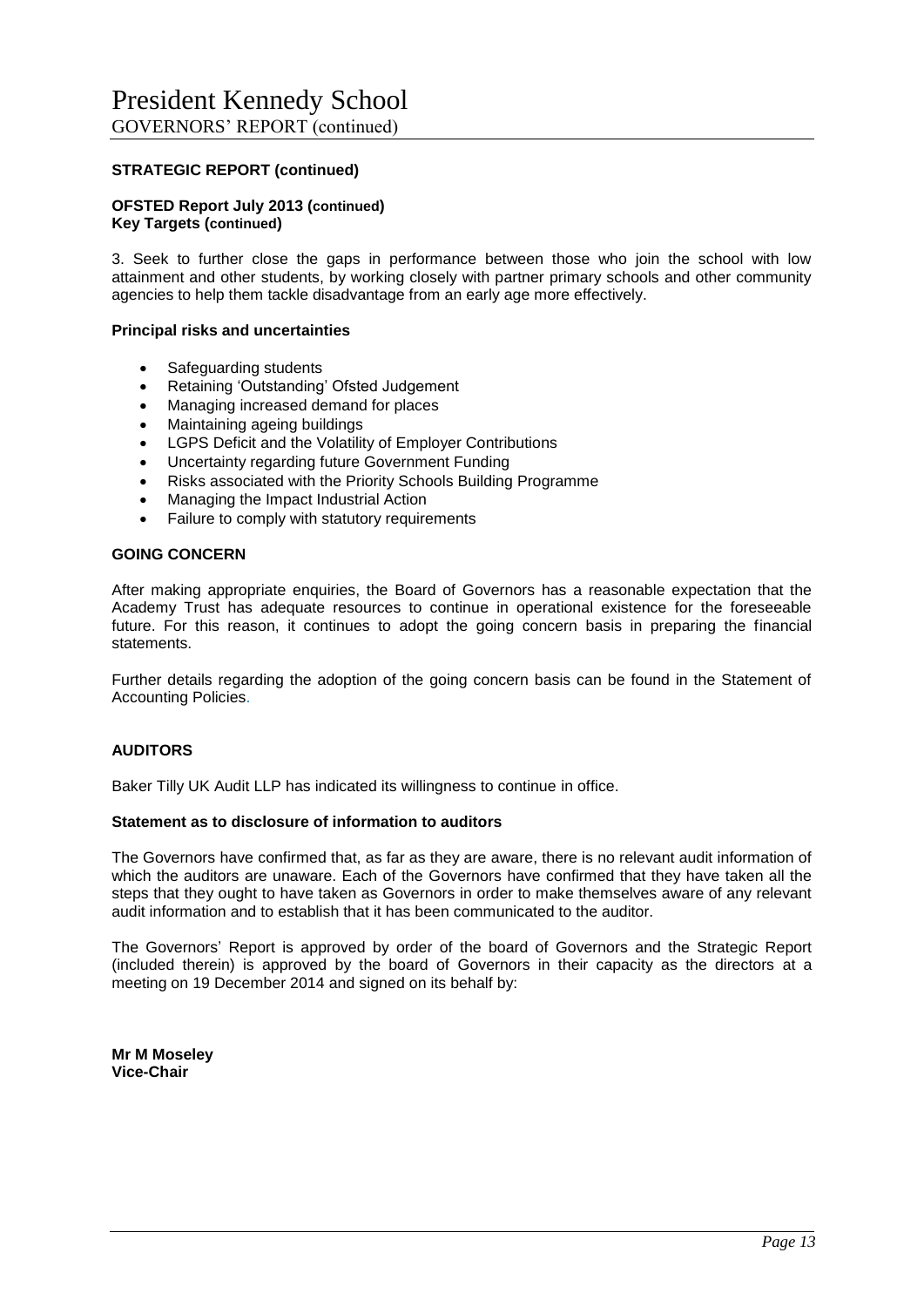#### **Scope of responsibility**

As Governors, we acknowledge we have overall responsibility for ensuring that President Kennedy School has an effective and appropriate system of control, financial and otherwise. However, such a system is designed to manage rather than eliminate the risk of failure to achieve business objectives, and can provide only reasonable and not absolute assurance against material misstatement or loss.

The Board of Governors has delegated the day-to-day responsibility to the head teacher, as accounting officer, for ensuring financial controls conform with the requirements of both propriety and good financial management and in accordance with the requirements and responsibilities assigned to it in the Funding Agreement between President Kennedy School and the Secretary of State for Education. They are also responsible for reporting to the Board of Governors any material weaknesses or breakdowns in internal control.

#### **Governance**

The information on governance included here supplements that described in the Governors' Report and in the Statement of Governors' Responsibilities. The Board of Governors has formally met 12 times during the year (between 1 October 2013 and 18 July 2014). Attendance during the year at meetings of the Board of Governors was as follows:

| <b>Trustee</b>                           | <b>Meetings attended</b> | <b>Out of Possible</b> |
|------------------------------------------|--------------------------|------------------------|
| Paul Crisp (Chair)                       | 11                       | 12                     |
| Mr H Bilkhu (until 30 September 2014)    | 6                        | 8                      |
| Ms C Issaad                              | 5                        | 8                      |
| Mrs K Basra (until 11 March 2014)        | 2                        | 5                      |
| Mr A Chauhan                             | 3                        | 9                      |
| Mr W Copeland (appointed 12 May 2014)    | 4                        | 4                      |
| Father K Dunkley                         |                          | 8                      |
| Mr M Moseley                             | 10                       | 12                     |
| Mrs H Shaw                               | 8                        | 8                      |
| Mrs N Ghataore (until 9 September 2014)  | 3                        | 8                      |
| Mr T Ledgard                             | 5                        | 8                      |
| Mr I Richardson                          | 9                        | 9                      |
| Mr G Rippon                              | 4                        | 9                      |
| Mr J Rose                                |                          | 9                      |
| Mr PJ Thomas (Headteacher)               | 12                       | 12                     |
| Mrs C Vincent-Squibb (until 3 July 2014) | 9                        | 9                      |
| Mr N Mort (until 23 September 2014)      | 6                        | 8                      |
| Mr C Townsend                            | 9                        | 9                      |
|                                          |                          |                        |

The Finance and Resources Committee is a sub-committee of the main board of Governors. Its purpose is to set and monitor the school's budget, agrees financial policy and material items of expenditure, oversees the Academy Trust's risk management and ensures the efficient and effective deployment of resources.

During the year M Baker, a part qualified ACCA accountant with over 25 years of financial management experience, joined the Trust. Attendance at meeting in the year is as follows:

| <b>Trustee</b>                                                | <b>Meetings attended</b> | <b>Out of Possible</b> |
|---------------------------------------------------------------|--------------------------|------------------------|
| Mr I Richardson (Chair of Finance and Resources<br>Committee) | 4                        | 4                      |
| Mr P Crisp (Chair of Governors)                               | 4                        | 4                      |
| Mr A Chauhan                                                  | 0                        | 4                      |
| Mr W Copeland (appointed 12 May 2014)                         |                          |                        |
| Mr M Moseley                                                  | 3                        | 4                      |
| Mr G Rippon                                                   |                          | 4                      |
| Mr J Rose                                                     | າ                        |                        |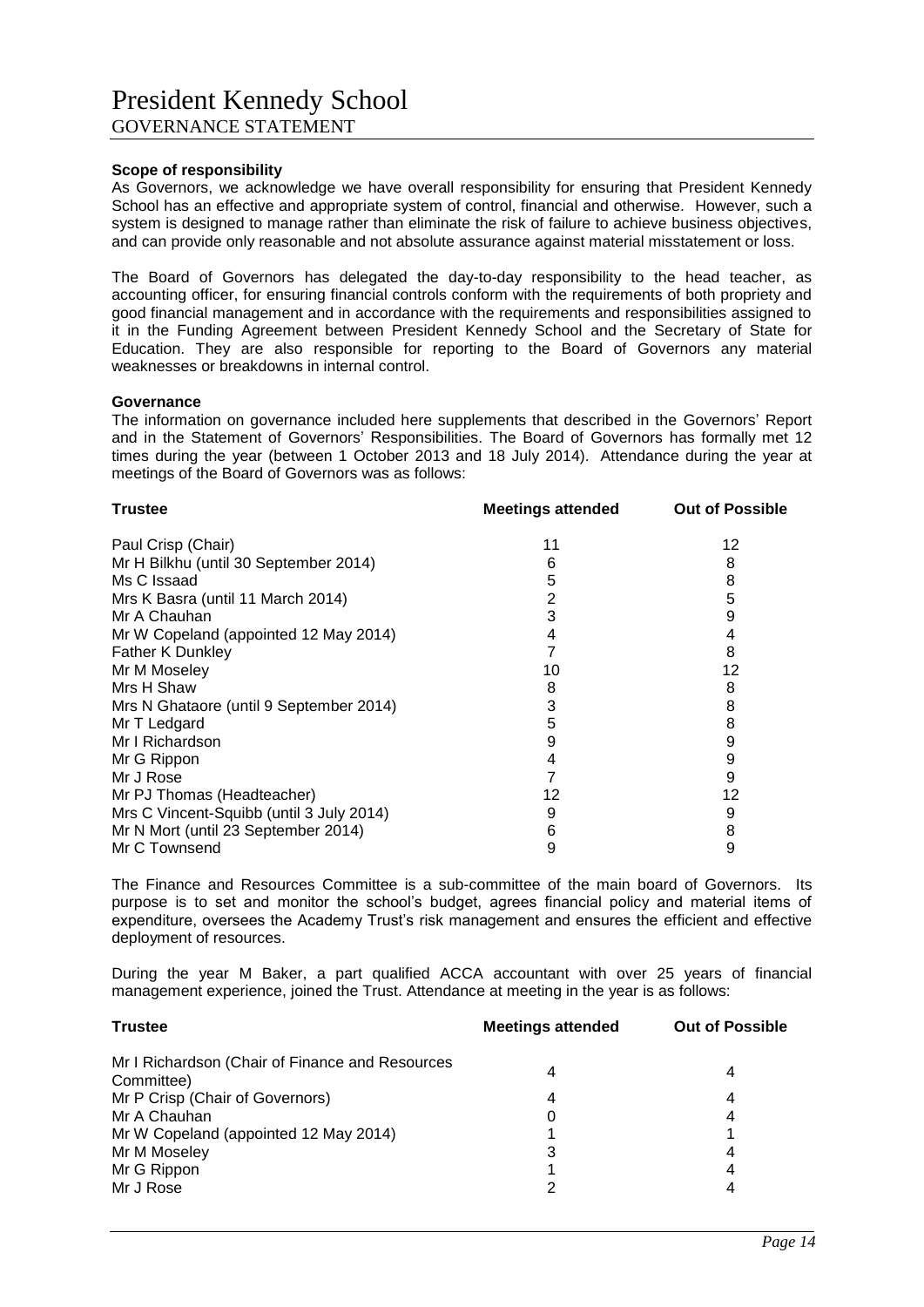| Trustee (continued)                      | Meetings attended | <b>Out of Possible</b> |
|------------------------------------------|-------------------|------------------------|
| Mr PJ Thomas (Headteacher)               |                   |                        |
| Mrs C Vincent-Squibb (until 3 July 2014) |                   |                        |
| Mr C Townsend                            |                   |                        |

#### **The purpose of the system of internal control**

The system of internal control is designed to manage risk to a reasonable level rather than to eliminate all risk of failure to achieve policies, aims and objectives; it can therefore only provide reasonable and not absolute assurance of effectiveness. The system of internal control is based on an on-going process designed to identify and prioritise the risks to the achievement of Academy Trust policies, aims and objectives, to evaluate the likelihood of those risks being realised and the impact should they be realised, and to manage them efficiently, effectively and economically. The system of internal control has been in place in President Kennedy School Academy Trust for the period ended 31 August 2014 and up to the date of approval of the annual report and financial statements.

#### **Capacity to handle risk**

The Board of Governors has reviewed the key risks to which the Academy Trust is exposed together with the operating, financial and compliance controls that have been implemented to mitigate those risks. The Board of Governors is of the view that there is a formal on-going process for identifying, evaluating and managing the Academy Trust's significant risks that has been in place for the period ending 31 August 2014 and up to the date of approval of the annual report and financial statements. This process is regularly reviewed by the Board of Governors.

#### **The risk and control framework**

The Academy Trust's system of internal financial control is based on a framework of regular management information and administrative procedures including the segregation of duties and a system of delegation and accountability. In particular, it includes:

- comprehensive budgeting and monitoring systems with an annual budget and periodic financial reports which are reviewed and agreed by the board of Governors;
- regular reviews by the Finance and Resources committee of reports which indicate financial performance against the forecasts and of major purchase plans, capital works and expenditure programmes;
- setting targets to measure financial and other performance;
- clearly defined purchasing (asset purchase or capital investment) guidelines;
- delegation of authority and segregation of duties;
- identification and management of risks.

The Board of Governors has considered the need for a specific internal audit function and has decided not to appoint an internal auditor. However the Governors have appointed Baker Tilly Risk Advisory LLP, to perform additional checks

The Responsible Officer's role includes giving advice on financial matters and performing a range of checks on the Academy Trust's financial systems. On an annual basis, the Responsible Officer reports to the Finance and Resources Committee on the operation of the systems of control and on the discharge of the board of Governors' financial responsibilities.

The Responsible Officer conducted an appraisal of the Academy Trust's system of internal controls focusing on financial management. No material weaknesses were found except for a delay in issuing employment contracts within statutory timeframe which has since been rectified.

#### **Review of effectiveness**

As Accounting Officer, the headteacher has responsibility for reviewing the effectiveness of the system of internal control. During the year in question the review has been informed by:

- The work of the responsible officer
- The work of the external auditor
- The financial management and governance self-assessment process
- The work of the executive managers within the Academy Trust who have responsibility for the development and maintenance of the internal control framework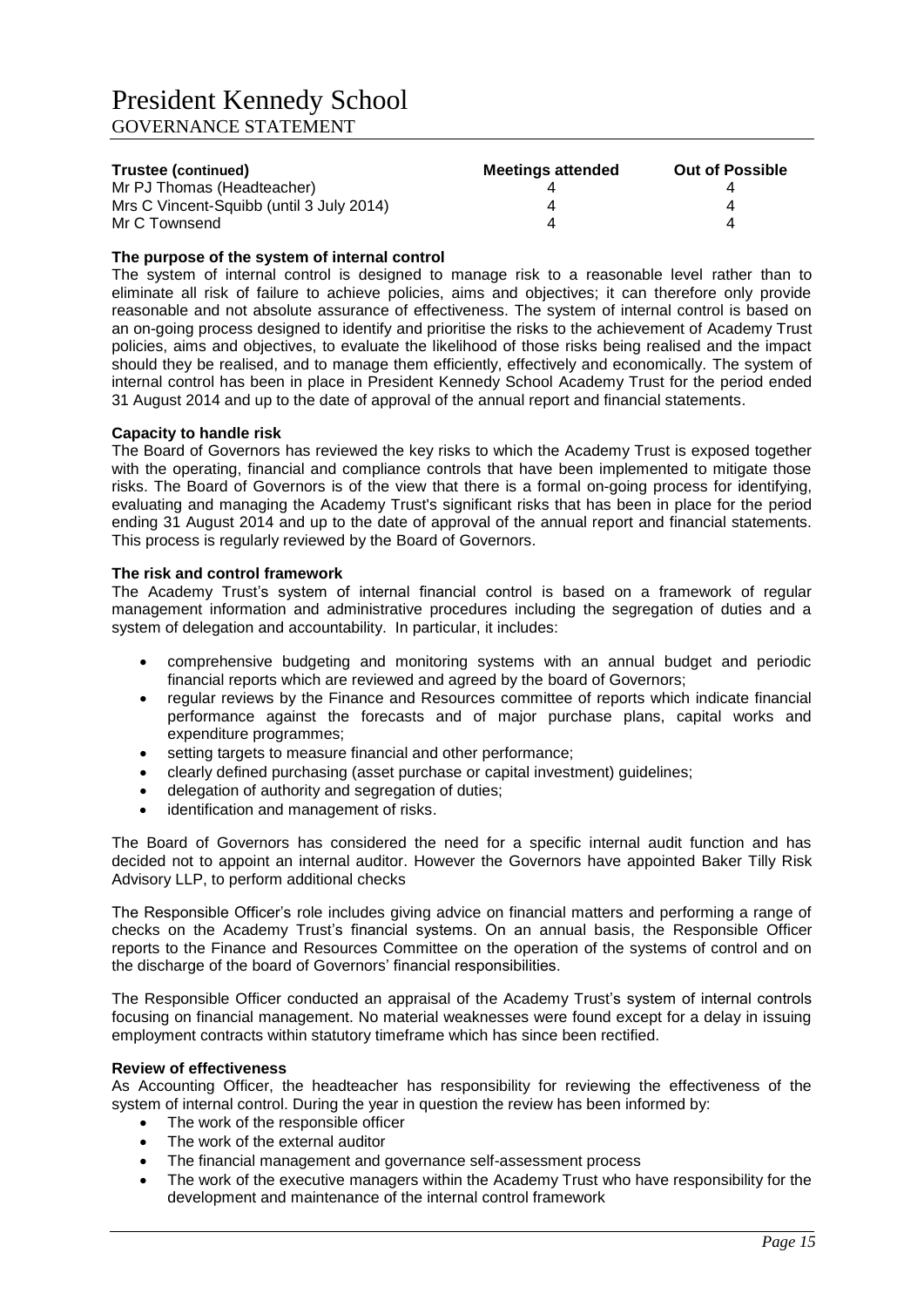#### **Review of effectiveness (continued)**

The Accounting Officer has been advised of the implications of the result of their review of the system of internal control by the finance and resources committee and a plan to address weaknesses and ensure continuous improvement of the system is in place.

Approved by order of the members of the Board of Governors on 19 December 2014 and signed on its behalf by:

**Mr M Moseley Mr P J Thomas Vice-Chair of Governors**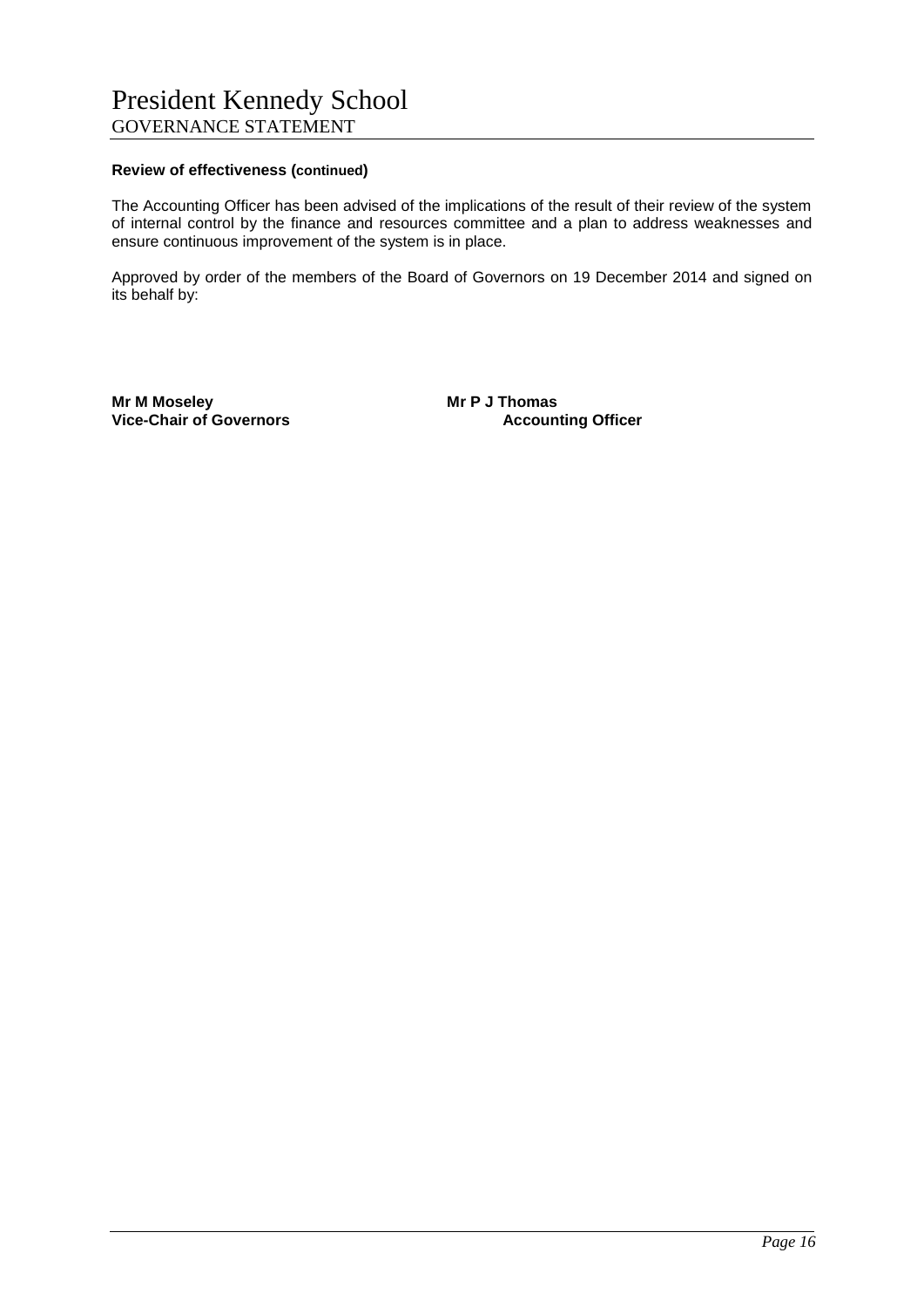## President Kennedy School STATEMENT ON REGULARITY, PROPRIETY AND COMPLIANCE

As Accounting Officer of President Kennedy School I have considered my responsibility to notify the Academy Trust Board of Governors and the Education Funding Agency of material irregularity, impropriety and non-compliance with EFA terms and conditions of funding, under the funding agreement in place between the Academy Trust and the Secretary of State. As part of my consideration I have had due regard to the requirements of the Academies Financial Handbook.

I confirm that I and the Academy Trust board of Governors are able to identify any material irregular or improper use of funds by the Academy Trust, or material non-compliance with the terms and conditions of funding under the Academy Trust's funding agreement and the Academies Financial Handbook.

I confirm that no instances of material irregular, impropriety or funding non-compliance have been discovered to date. If any instances are identified after the date of this statement, these will be notified to the board of Governors and EFA.

**Mr P J Thomas Accounting Officer**

**Date:** 19 December 2014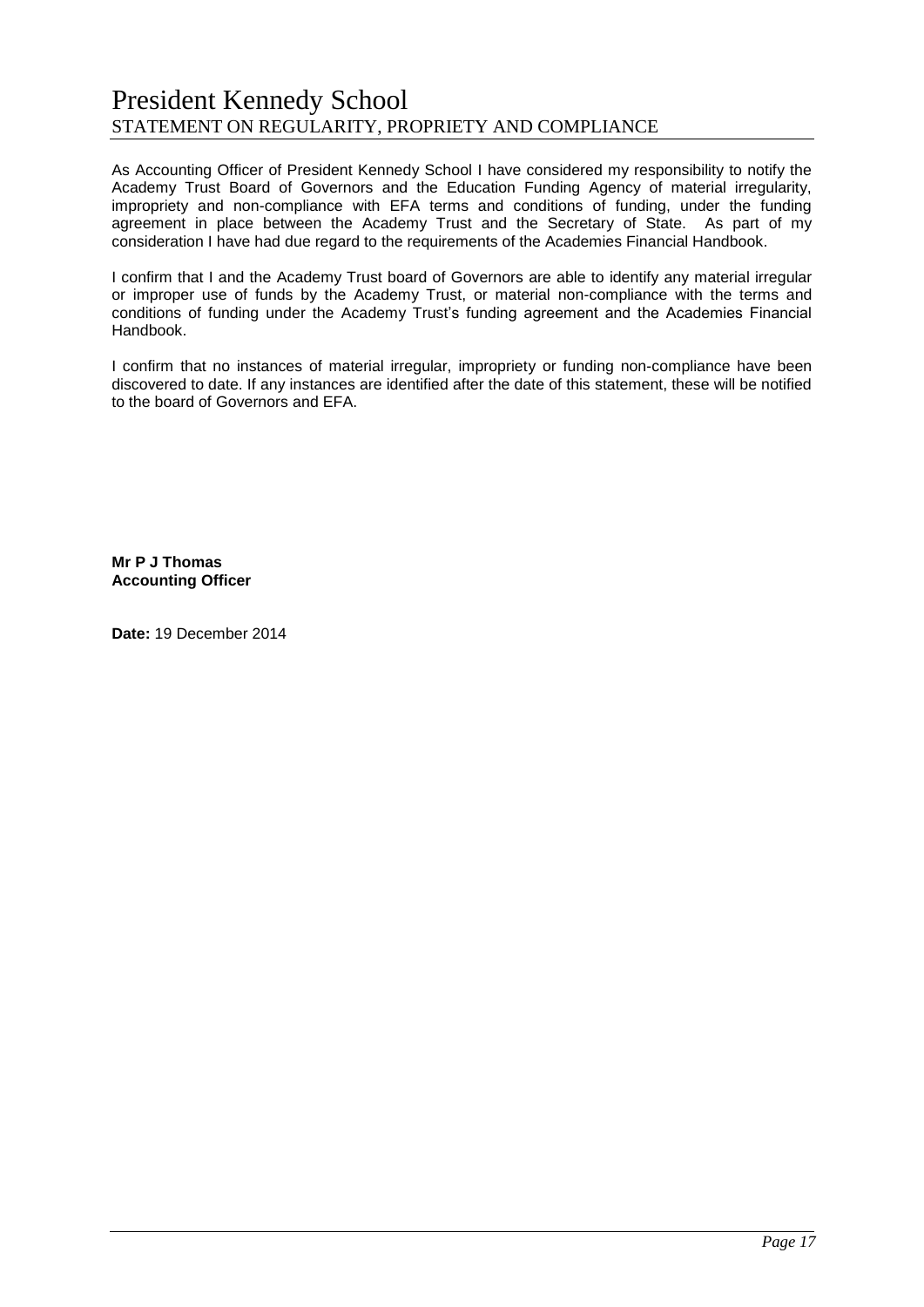The Governors, who are also the directors of the Charitable Company for the purposes of company law, are responsible for preparing the Governors' Report and the financial statements in accordance with the Annual Accounts Direction issued by the Education Funding Agency, United Kingdom Accounting Standards (United Kingdom Generally Accepted Accounting Practice) and applicable law and regulations.

Company law requires the Governors to prepare financial statements for each financial year. Under company law the Governors must not approve the financial statements unless they are satisfied that they give a true and fair view of the state of affairs of the Charitable Company and of its incoming resources and application of resources, including its income and expenditure, for that period. In preparing these financial statements, the Governors are required to:

- select suitable accounting policies and then apply them consistently;
- observe the methods and principles in the Charities SORP;
- make judgments and accounting estimates that are reasonable and prudent;
- state whether applicable UK Accounting Standards have been followed, subject to any material departures disclosed and explained in the financial statements; and
- prepare the financial statements on the going concern basis unless it is inappropriate to presume that the Charitable Company will continue in business.

The Governors are responsible for keeping adequate accounting records that are sufficient to show and explain the Charitable Company's transactions and disclose with reasonable accuracy at any time the financial position of the Charitable Company and enable them to ensure that the financial statements comply with the Companies Act 2006. They are also responsible for safeguarding the assets of the Charitable Company and hence for taking reasonable steps for the prevention and detection of fraud and other irregularities.

The Governors are responsible for ensuring that in its conduct and operation the Charitable Company applies financial and other controls, which conform with the requirements both of propriety and of good financial management. They are also responsible for ensuring grants received from the EFA/DfE have been applied for the purposes intended.

The Governors are responsible for the maintenance and integrity of the corporate and financial information included on the Charitable Company's website. Legislation in the United Kingdom governing the preparation and dissemination of financial statements may differ from legislation in other jurisdictions.

Approved by order of the members of the Board of Governors on 19 December 2014 and signed on its behalf by:

**Mr M Moseley Vice-Chair of Governors**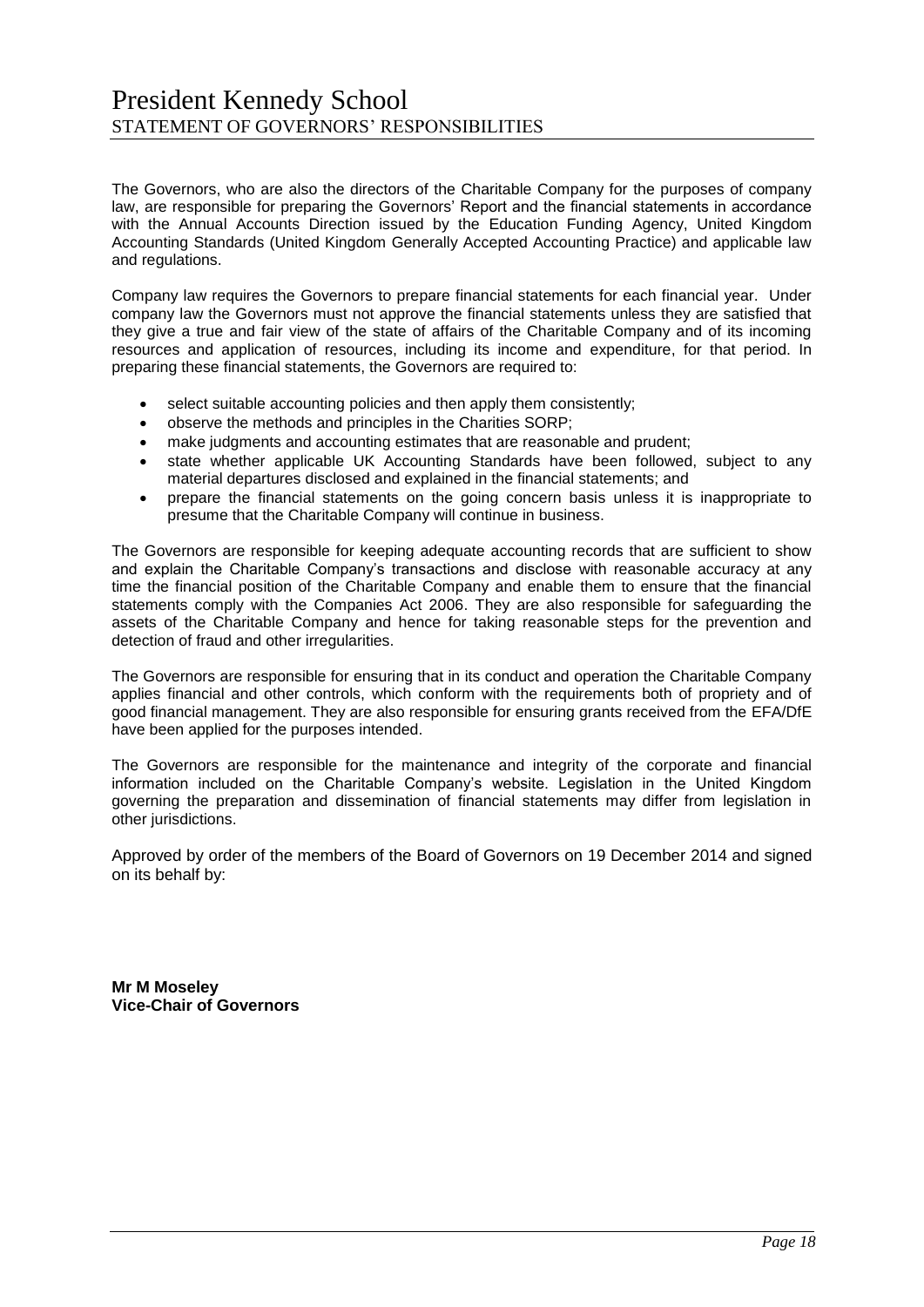## **INDEPENDENT AUDITOR'S REPORT TO THE MEMBERS OF PRESIDENT KENNEDY SCHOOL**

We have audited the financial statements of President Kennedy School for the period ended 31 August 2014 on pages 20 to 39. The financial reporting framework that has been applied in their preparation is applicable law, United Kingdom Accounting Standards (United Kingdom Generally Accepted Accounting Practice), and the Academies Accounts Direction 2013 to 2014 issued by the Education Funding Agency.

This report is made solely to the charitable company's members, as a body, in accordance with Chapter 3 of Part 16 of the Companies Act 2006. Our audit work has been undertaken so that we might state to the charitable company's members those matters we are required to state to them in an auditor's report and for no other purpose. To the fullest extent permitted by law, we do not accept or assume responsibility to anyone other than the charitable company and the charitable company's members as a body, for our audit work, for this report, or for the opinions we have formed.

#### **Respective responsibilities of Governors and auditor**

As explained more fully in the Statement of Governors' Responsibilities set out on page 18, the Governors (who act as Governors for the charitable activities of the charitable company, and are also the directors of the charitable company for the purposes of company law) are responsible for the preparation of the financial statements and for being satisfied that they give a true and fair view.

Our responsibility is to audit and express an opinion on the financial statements in accordance with applicable law and International Standards on Auditing (UK and Ireland). Those standards require us to comply with the Auditing Practices Board's (APB's) Ethical Standards for Auditors.

#### **Scope of the audit of the financial statements**

A description of the scope of an audit of financial statements is provided on the Financial Reporting Council's website at<http://www.frc.org.uk/auditscopeukprivate>

#### **Opinion on financial statements**

In our opinion the financial statements:

- give a true and fair view of the state of the charitable company's affairs as at 31 August 2014 and of its incoming resources and application of resources, including its income and expenditure, for the period then ended;
- have been properly prepared in accordance with United Kingdom Generally Accepted Accounting Practice;
- have been prepared in accordance with the Companies Act 2006; and
- have been prepared in accordance with the Academies Accounts Direction 2013 to 2014 issued by the Education Funding Agency.

#### **Opinion on other requirement of the Companies Act 2006**

In our opinion the information given in the Governors' Report and the incorporated Strategic Report for the financial year for which the financial statements are prepared is consistent with the financial statements.

#### **Matters on which we are required to report by exception**

We have nothing to report in respect of the following matters where the Companies Act 2006 requires us to report to you if, in our opinion:

- the charity has not kept adequate accounting records, or returns adequate for our audit have not been received from branches not visited by us; or
- the financial statements are not in agreement with the accounting records and returns; or
- certain disclosures of Governors' remuneration specified by law are not made; or
- we have not received all the information and explanations we require for our audit.

#### PAUL OXTOBY (Senior Statutory Auditor)

For and on behalf of BAKER TILLY UK AUDIT LLP, Statutory Auditor Chartered Accountants St Philips Point Temple Row Birmingham  $B25AF$ Date: 14 January 2015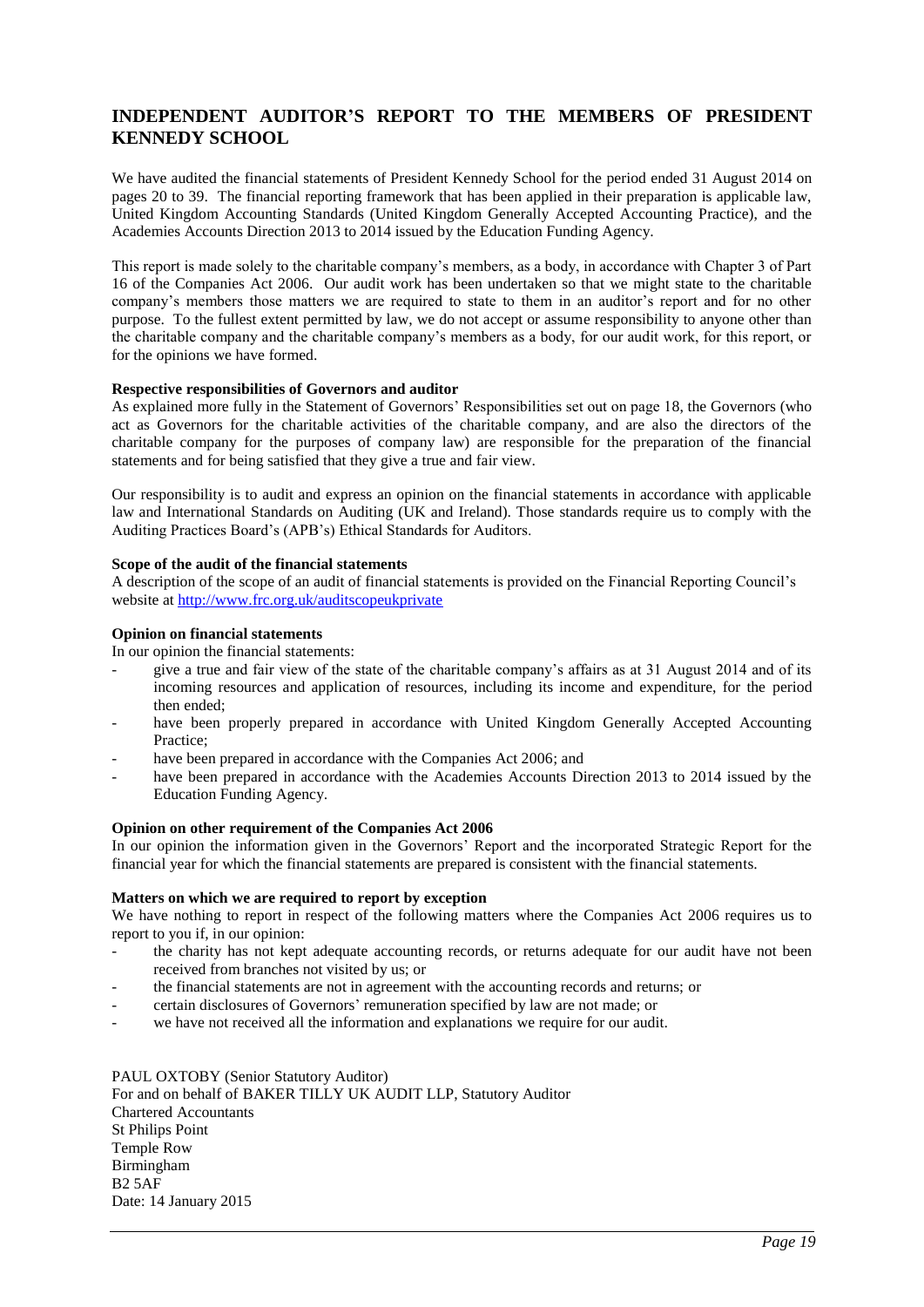# President Kennedy School<br>STATEMENT OF FINANCIAL

## FINANCIAL ACTIVITIES (INCLUDING INCOME AND EXPENDITURE ACCOUNT AND STATEMENT OF TOTAL RECOGNISED GAINS AND LOSSES)

for the period ended 31 August 2014

| <b>Notes</b>                                      | Unrestricted<br>funds<br>£'000 | Restricted<br>general funds<br>£'000 | Restricted<br>fixed asset<br>funds<br>£'000 | Total<br>2014<br>£'000       |
|---------------------------------------------------|--------------------------------|--------------------------------------|---------------------------------------------|------------------------------|
| $\mathbf{1}$                                      | 703<br>152<br>1                | (2,309)                              | 7,575                                       | 5,969<br>152<br>$\mathbf{1}$ |
|                                                   |                                |                                      |                                             | 7,007                        |
|                                                   |                                |                                      |                                             |                              |
|                                                   | 856                            | 4,698                                | 7,575                                       | 13,129                       |
|                                                   | 135                            |                                      |                                             | 135                          |
| Academy Trust's educational operations<br>4       |                                | 6,950                                | 161                                         | 7,111                        |
| 5                                                 |                                | 14                                   |                                             | 14                           |
| 3                                                 | 135                            | 6,964                                | 161                                         | 7,260                        |
| NET INCOMING RESOURCES BEFORE                     | 721                            | (2,266)                              | 7,414                                       | 5,869                        |
| 12                                                |                                | (141)                                | 141                                         |                              |
|                                                   | 721                            | (2,407)                              | 7,555                                       | 5,869                        |
| Actuarial losses on defined benefit pension<br>21 |                                | (258)                                |                                             | (258)                        |
|                                                   | 721                            | (2,665)                              | 7,555                                       | 5,611                        |
|                                                   |                                |                                      |                                             |                              |
| 13                                                | 721                            | (2,665)                              | 7,555                                       | 5,611                        |
|                                                   | $\overline{2}$                 |                                      | 7,007                                       |                              |

All of the Academy Trust's activities derive from acquisitions in the current financial period.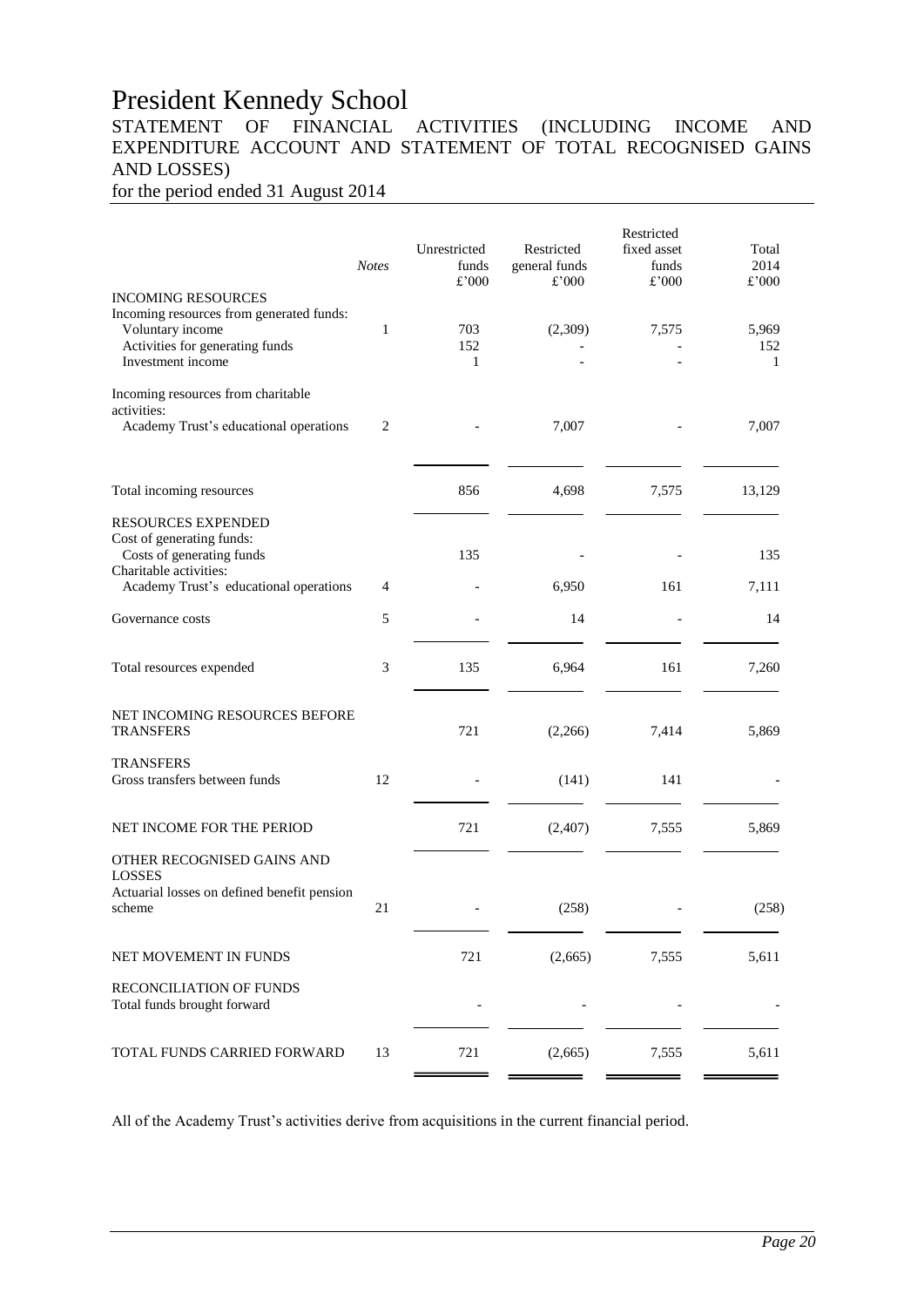## President Kennedy School

## BALANCE SHEET

31 August 2014 Company Registration No. 8678162

|                                                                                                        | <b>Notes</b> | 2014<br>$\pounds$ '000 | 2014<br>£'000    |
|--------------------------------------------------------------------------------------------------------|--------------|------------------------|------------------|
| <b>FIXED ASSETS</b><br>Tangible assets                                                                 | 9            |                        | 7,555            |
| <b>CURRENT ASSETS</b><br>Debtors<br>Cash at bank and in hand                                           | 10           | 363<br>931             |                  |
|                                                                                                        |              | 1,294                  |                  |
| <b>CREDITORS:</b> Amounts falling due<br>within one year                                               | 11           | (550)                  |                  |
| NET CURRENT ASSETS                                                                                     |              |                        | 744              |
| TOTAL ASSETS LESS CURRENT<br><b>LIABILITIES BEING NET ASSETS</b><br><b>EXCLUDING PENSION LIABILITY</b> |              |                        | 8,299            |
| Pension scheme liability                                                                               | 21           |                        | (2,688)          |
| NET ASSETS INCLUDING PENSION<br><b>LIABILITY</b>                                                       |              |                        | 5,611            |
| FUNDS OF THE ACADEMY TRUST:<br><b>RESTRICTED FUNDS</b><br>Fixed asset fund<br>General fund             | 12<br>12     |                        | 7,555<br>23      |
| Restricted funds excluding pension<br>reserve<br>Pension reserve                                       | 12           |                        | 7,578<br>(2,688) |
| TOTAL RESTRICTED FUNDS                                                                                 |              |                        | 4,890            |
| TOTAL UNRESTRICTED INCOME<br><b>FUNDS</b>                                                              | 12           |                        | 721              |
| TOTAL FUNDS                                                                                            |              |                        | 5,611            |

The financial statements on pages 20 to 39 were approved by the Governors and authorised for issue on 19 December 2014 and are signed on their behalf by:

**Mr M Moseley Vice-Chair**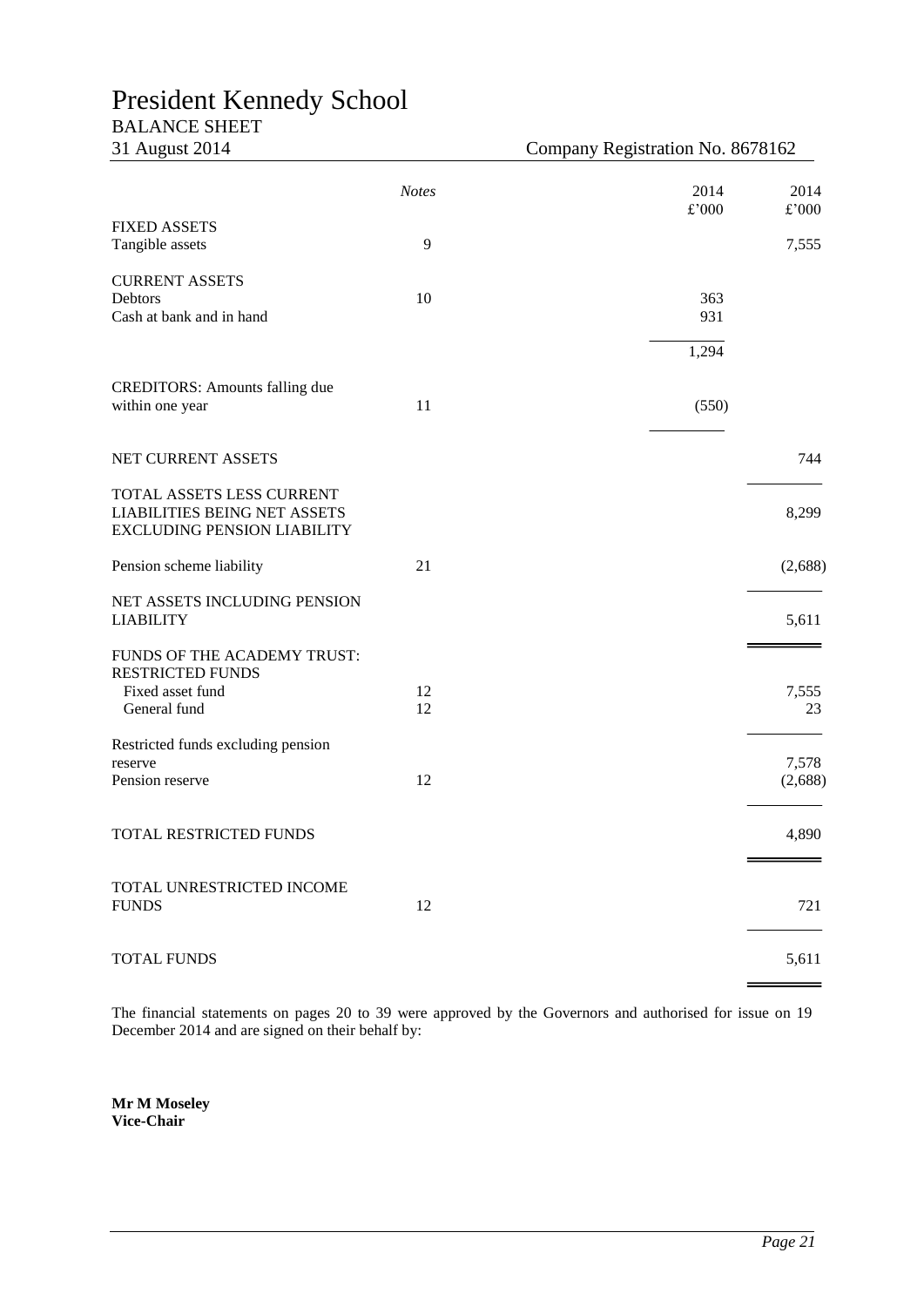## President Kennedy School CASH FLOW STATEMENT for the period ended 31 August 2014

|                                                             | <b>Notes</b> | 2014<br>£'000 |
|-------------------------------------------------------------|--------------|---------------|
| NET CASH FLOW FROM OPERATING ACTIVITIES                     | 16           | 368           |
| Returns on investments and servicing of finance             | 17           | 1             |
| Capital expenditure                                         | 18           | (141)         |
| Cash transferred on conversion to an academy trust          | 24           | 703           |
| INCREASE IN CASH IN THE PERIOD                              | 19           | 931           |
| RECONCILIATION OF NET CASH FLOW TO<br>MOVEMENT IN NET FUNDS |              |               |
| NET FUNDS AT 31 AUGUST                                      |              | 931           |

All of the cashflows derive from acquisitions in the current financial period.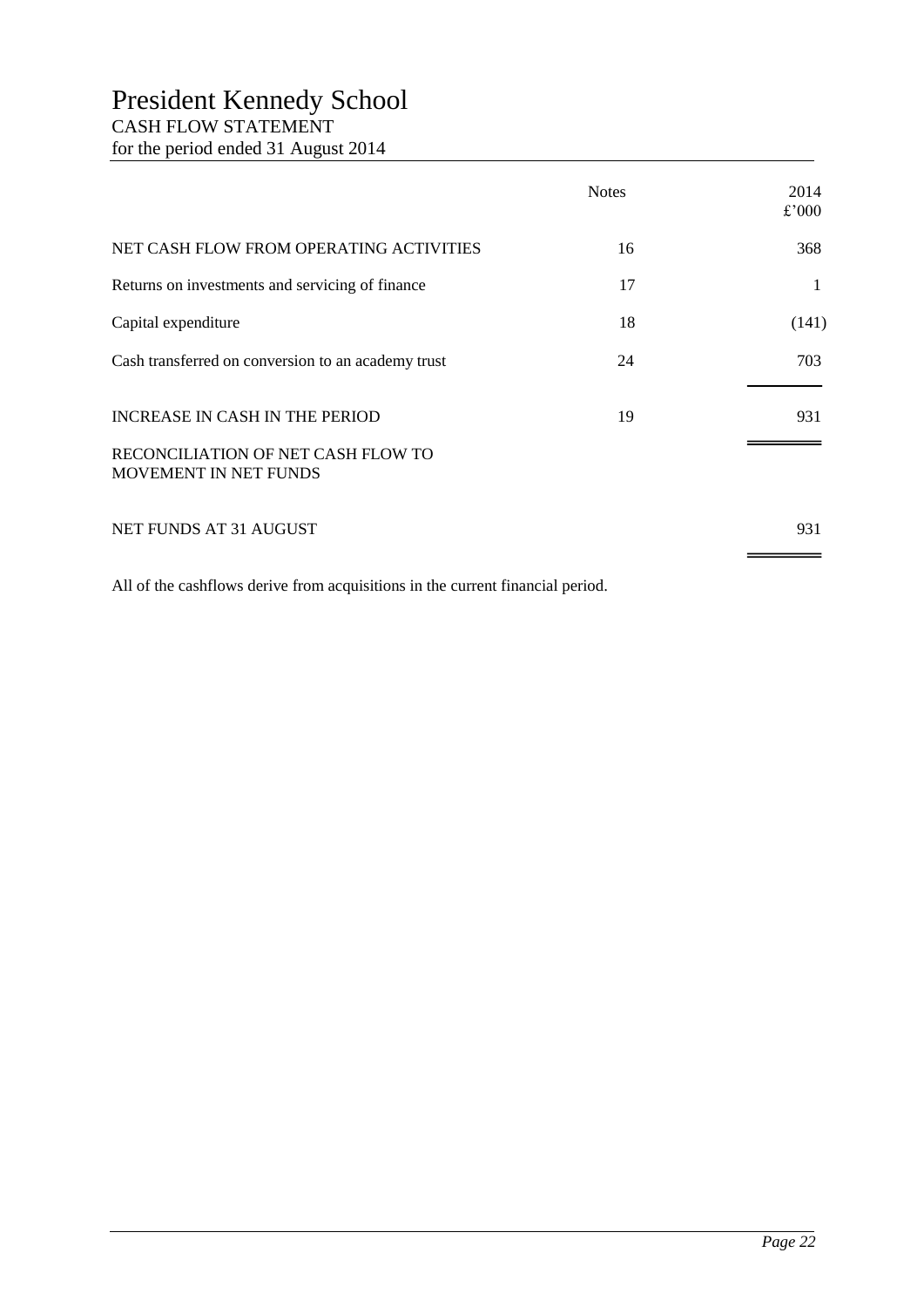## President Kennedy School ACCOUNTING POLICIES

#### **Basis of Preparation**

The financial statements have been prepared under the historical cost convention in accordance with applicable United Kingdom Accounting Standards, the Statement of Recommended Practice ('SORP 2005') 'Accounting and Reporting by Charities', the Academies: Accounts Direction 2013 to 2014 issued by the Education Funding Agency and Companies Act 2006. A summary of the principal accounting policies, which have been applied consistently is set out below.

#### **Going Concern**

The Governors have reviewed the forecasts of incoming resources and resources expended of the Academy and believe there are adequate resources which will enable the Academy to meet its liabilities for at least one year from the date the financial statements are signed. For this reason, the Governors have adopted the going concern basis in preparing the financial statements.

#### **Incoming resources**

All incoming resources are recognised when the Academy Trust has entitlement to the funds, certainty of receipt and the amount can be measured with sufficient reliability.

#### **Grants receivable**

Grant income is included in the Statement of Financial Activities on a receivable basis. The balance of income received for specific purposes but not expended during the period is shown in the relevant funds on the balance sheet. The general annual grant ('the GAG') from the DfE, which is intended to meet recurrent costs, is credited directly to the Statement of Financial Activities. Other grants from government agencies and other bodies are recognised in the period in which they are receivable to the extent the conditions of funding have been met. Where income is received in advance of entitlement of receipt its recognition is deferred and included in creditors as deferred income. Where entitlement occurs before income is received the income is accrued. Capital grants are recognised as voluntary income on a receivable basis to the extent there is entitlement.

#### **Donations**

Donations are included recognised on a receivable basis where there is certainty of receipt and the amount can be reliably measured.

#### **Other income**

Other income including hire of facilities is recognised in the period it is receivable and to the extent the goods have been provided or the completion of the service.

#### **Interest receivable**

Interest receivable is included in the Statement of Financial Activities on a receivable basis, and is stated inclusive of related tax credits.

#### **Resources expended**

All expenditure is recognised in the period in which a liability is incurred and has been classified under headings that aggregate all costs related to that category. Where costs cannot be directly attributed to particular headings they have been allocated to each activity cost category on a basis consistent with the use of resources, with central staff costs allocated on the basis of time spent, and depreciation charges on the portion of the asset's use. Other support costs are allocated based on the spread of staff costs.

*Costs of generating funds* are costs incurred in attracting voluntary income, and those incurred in trading activities that raise funds.

*Charitable activities* are costs incurred on the Academy Trust's educational operations.

*Governance costs* include the costs attributable to the Academy Trust's compliance with constitutional and statutory requirements, including audit, strategic management and Governors' meetings and reimbursed expenses.

All resources expended are inclusive of irrecoverable VAT.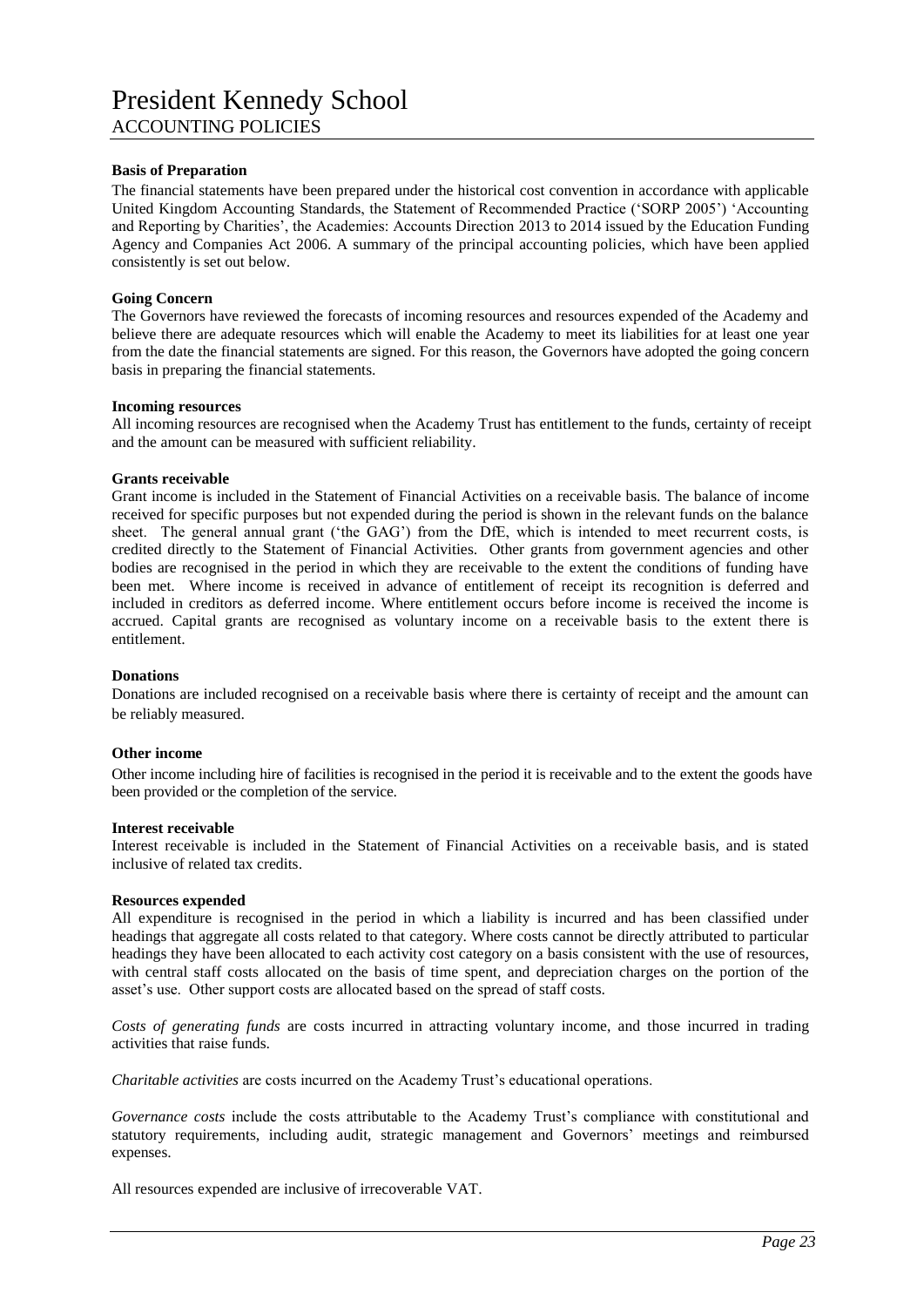#### **Fund accounting**

Unrestricted income funds represent those resources which may be used towards meeting any of the charitable objects of the Academy Trust at the discretion of the Governors.

Restricted General funds are resources subject to specific restrictions imposed by funders or donors, and include grants from the Education Funding Agency/Department for Education.

Restricted Fixed Assets Funds are resources which are to be applied to specific capital purposes imposed by the Education Funding Agency/Department for Education, and other funders, where the asset acquired or created is held for a specific purpose.

#### **Tangible fixed assets**

Tangible fixed assets costing £2,000 or more are capitalised at cost and are carried at cost net of depreciation and any provision for impairment.

Where tangible fixed assets have been acquired with the aid of specific grants, either from the government or from the private sector, they are included in the balance sheet at cost and depreciated over their expected useful economic life. Where the related grants require the asset to be held for a specific purpose they are credited to a restricted fixed asset fund in the Statement of Financial Activities and carried forward in the Balance Sheet, with this amount being reduced over the useful economic life of the related asset on a basis consistent with the depreciation policy.

Depreciation is provided on all tangible fixed assets other than freehold land, at rates calculated to write off the cost of each asset on a straight-line basis over their expected useful lives, as follows:

| Improvements to leasehold property | 50 years |
|------------------------------------|----------|
| Fixtures, fittings and equipment   | 10 years |

A review for impairment of a fixed asset is carried out if events or changes in circumstances indicate that the carrying value of any fixed asset may not be recoverable. Shortfalls between the carrying value of fixed assets and their recoverable amounts are recognised as impairments. Impairment losses are recognised in the Statement of Financial Activities.

#### **Taxation**

The Academy Trust is considered to pass the tests set out in Paragraph 1 Schedule 6 Finance Act 2010 and therefore it meets the definition of a charitable company for UK corporation tax purposes. Accordingly, the Academy Trust is potentially exempt from taxation in respect of income or capital gains received within categories covered by Chapter 3 Part 11 Corporation Tax Act 2010 or Section 256 of the Taxation of Chargeable Gains Act 1992, to the extent that such income or gains are applied exclusively to charitable purposes.

#### **Leased assets and obligations**

Rentals under operating leases are charged to the Statement of Financial Activities on a straight line basis over the lease term.

#### **Pensions benefits**

Retirement benefits to employees of the Academy Trust are provided by the Teachers' Pension Scheme ('TPS') and the Local Government Pension Scheme ('LGPS'). These are defined benefit schemes, are contracted out of the State Earnings-Related Pension Scheme ('SERPS') (until April 2016), and the assets are held separately from those of the Academy Trust.

The TPS is an unfunded scheme and contributions are calculated so as to spread the cost of pensions over employees' working lives with the Academy Trust in such a way that the pension cost is a substantially level percentage of current and future pensionable payroll. The contributions are determined by the Government Actuary on the basis of quaduennial valuations using a prospective benefit method. As stated in Note 21, the TPS is a multi-employer scheme and the Academy Trust is unable to identify its share of the underlying assets and liabilities of the scheme on a consistent and reasonable basis. The TPS is therefore treated as a defined contribution scheme and the contributions recognised as they are paid each year.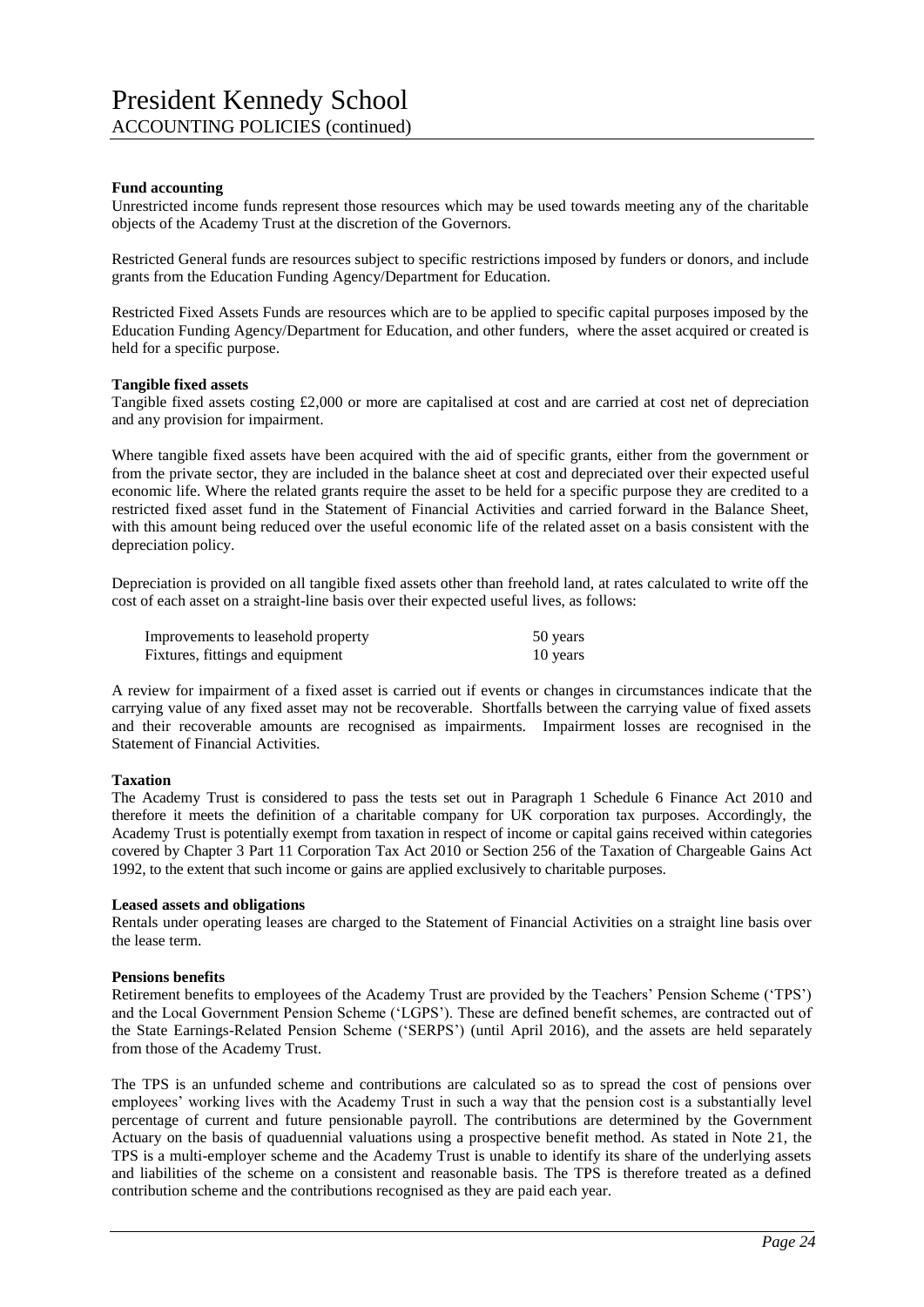The LGPS is a funded scheme and the assets are held separately from those of the Academy Trust in separate trustee administered funds. Pension scheme assets are measured at fair value and liabilities are measured on an actuarial basis using the projected unit method and discounted at a rate equivalent to the current rate of return on a high quality corporate bond of equivalent term and currency to the liabilities. The actuarial valuations are obtained at least triennially and are updated at each balance sheet date. The amounts charged to operating surplus are the current service costs and gains and losses on settlements and curtailments. They are included as part of staff costs. Past service costs are recognised immediately in the Statement of Financial Activities if the benefits have vested. If the benefits have not vested immediately, the costs are recognised over the period until vesting occurs. The expected return on assets and the interest cost are shown as a net finance amount of other finance costs or credits adjacent to interest. Actuarial gains and losses are recognised immediately in other gains and losses.

#### **Conversion to an Academy Trust**

The conversion from a state maintained school to an academy trust involved the transfer of identifiable assets and liabilities and the operation of the school for £nil consideration and has been accounted for under the acquisition accounting method.

The assets and liabilities transferred on conversion from the maintained school, President Kennedy School, to an academy trust have been valued at their fair value being a reasonable estimate of the current market value that the Governors would expect to pay in an open market for an equivalent item. Their fair value is in accordance with the accounting policies. The amounts have been recognised under the appropriate balance sheet categories, with a corresponding amount recognised in voluntary income as a gift in the SOFA and analysed under unrestricted, restricted general and restricted fixed asset funds. Further details of the transaction are set out in note 24.

#### **Agency arrangements**

The Academy Trust acts as an agent in the administering of 16-19 Bursary Funds from the EFA. Related payments received from the EFA and subsequent disbursements to students are excluded from the Statement of Financial Activities to the extent that the Academy Trust does not have a beneficial interest in the individual transactions. The allowance of 5% as a contribution to administration costs is however recognised in the Statement of Financial Activities. Where funds have not been fully applied in the year then an amount will be included as amounts due to the EFA in creditors.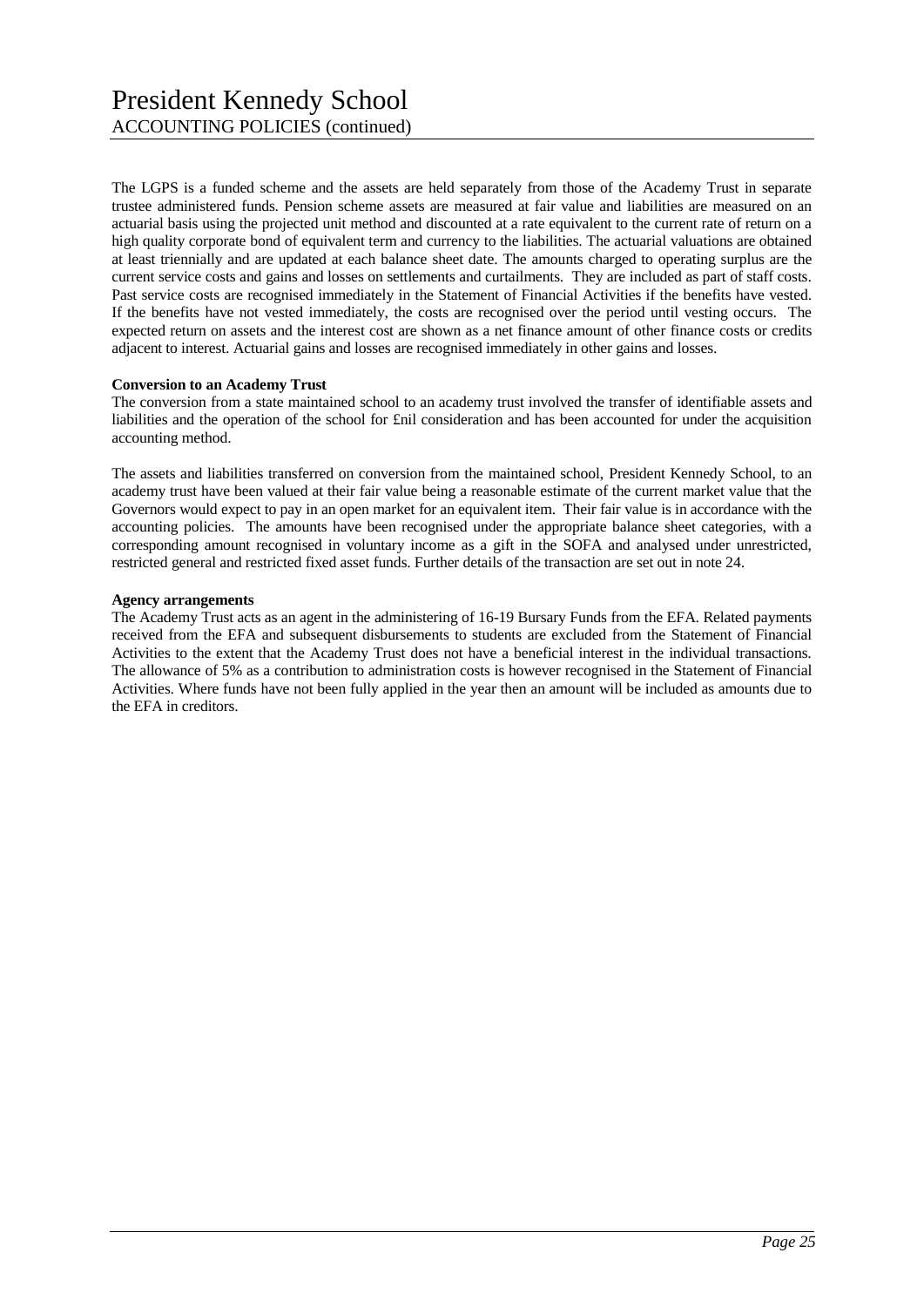### 1 VOLUNTARY INCOME

|                                                                  | Unrestricted<br>Funds<br>£'000 | Restricted<br>Funds<br>£'000 | Restricted<br>Fixed asset<br>Funds<br>£'000 | 2014<br>Total<br>£'000 |
|------------------------------------------------------------------|--------------------------------|------------------------------|---------------------------------------------|------------------------|
| Donations<br>Assets / (liabilities)<br>identified from the local |                                | $\overline{\phantom{a}}$     |                                             |                        |
| authority upon conversion                                        | 702                            | (2,309)                      | 7,575                                       | 5,968                  |
|                                                                  | 703                            | (2,309)                      | 7,575                                       | 5,969                  |

## 2 FUNDING FOR ACADEMY TRUST'S EDUCATIONAL OPERATIONS

|                                                    | Unrestricted<br>funds | Restricted<br>funds | Total<br>2014 |
|----------------------------------------------------|-----------------------|---------------------|---------------|
|                                                    | £'000                 | £'000               | £'000         |
| DIE/EFA REVENUE GRANTS                             |                       |                     |               |
| General annual grant (GAG)<br>Other DfE/EFA grants |                       | 6,849<br>110        | 6,849<br>110  |
|                                                    |                       |                     |               |
|                                                    |                       | 6,959               | 6,959         |
| OTHER GOVERNMENT GRANTS                            |                       |                     |               |
| Local Authority grants                             |                       | 48                  | 48            |
| <b>TOTAL</b>                                       |                       | 7,007               | 7,007         |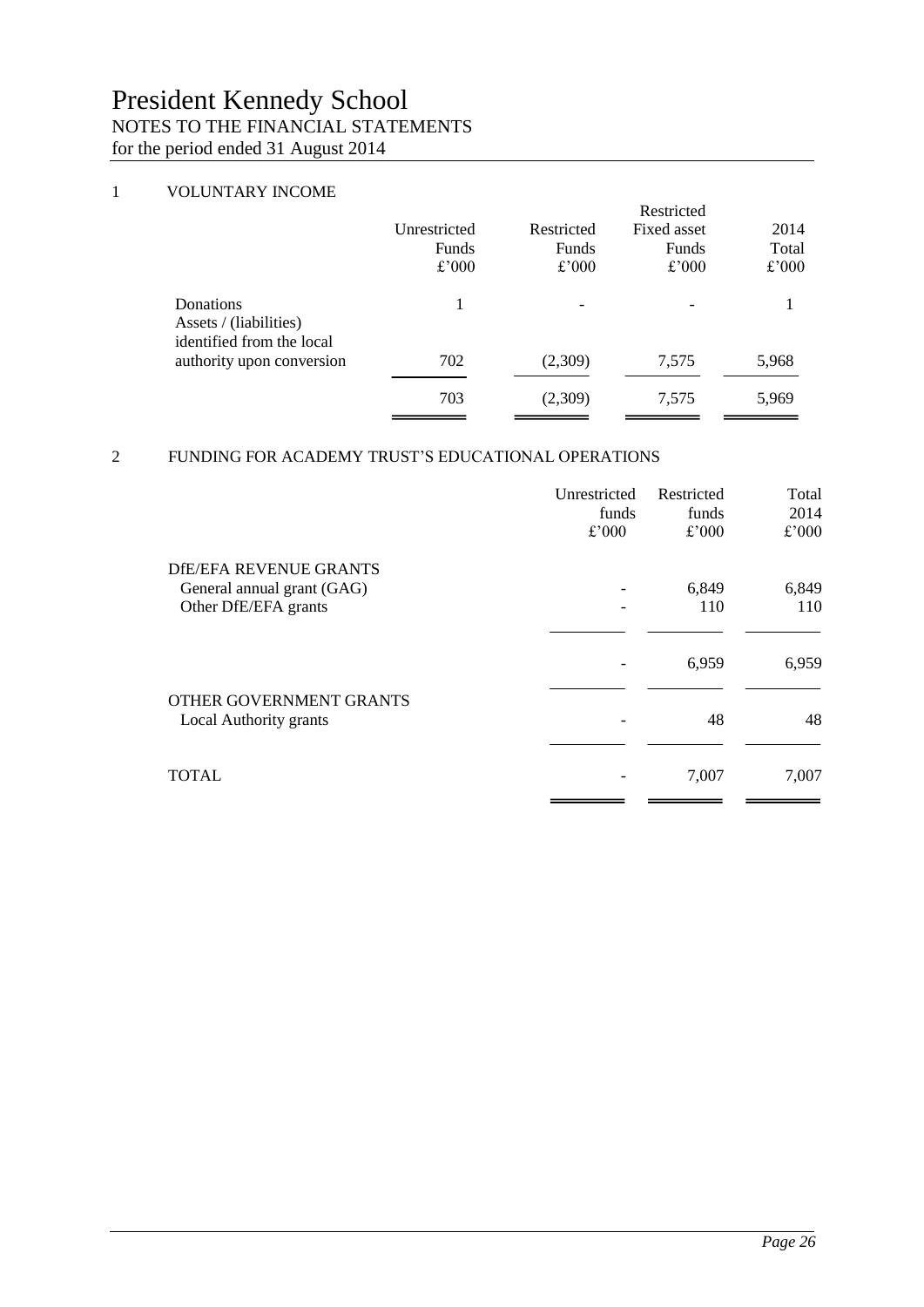#### 3 RESOURCES EXPENDED

|                                                                                      | Non pay expenditure<br>Other |                          |                | Total         |
|--------------------------------------------------------------------------------------|------------------------------|--------------------------|----------------|---------------|
|                                                                                      | Staff costs<br>£'000         | <b>Premises</b><br>£'000 | costs<br>£'000 | 2014<br>£'000 |
| Costs of generating voluntary<br>income<br>Academy Trust's educational<br>operations | 11                           |                          | 124            | 135           |
| Direct costs                                                                         | 4,478                        |                          | 361            | 4,839         |
| Allocated support costs                                                              | 1,009                        | 152                      | 1,111          | 2,272         |
|                                                                                      | 5,498                        | 152                      | 1,596          | 7,246         |
| Governance costs including<br>allocated support costs                                |                              |                          | 14             | 14            |
|                                                                                      | 5,498                        | 152                      | 1,610          | 7,260         |

| Net incoming/(outgoing) resources for the year                                                                | 2014<br>£'000 |
|---------------------------------------------------------------------------------------------------------------|---------------|
| Operating leases - plant and machinery<br>Fees payable to Baker Tilly UK Audit LLP and<br>its associates for: | 27            |
| - audit                                                                                                       | 10            |
| - other services                                                                                              |               |
| Depreciation of tangible fixed assets                                                                         | 161           |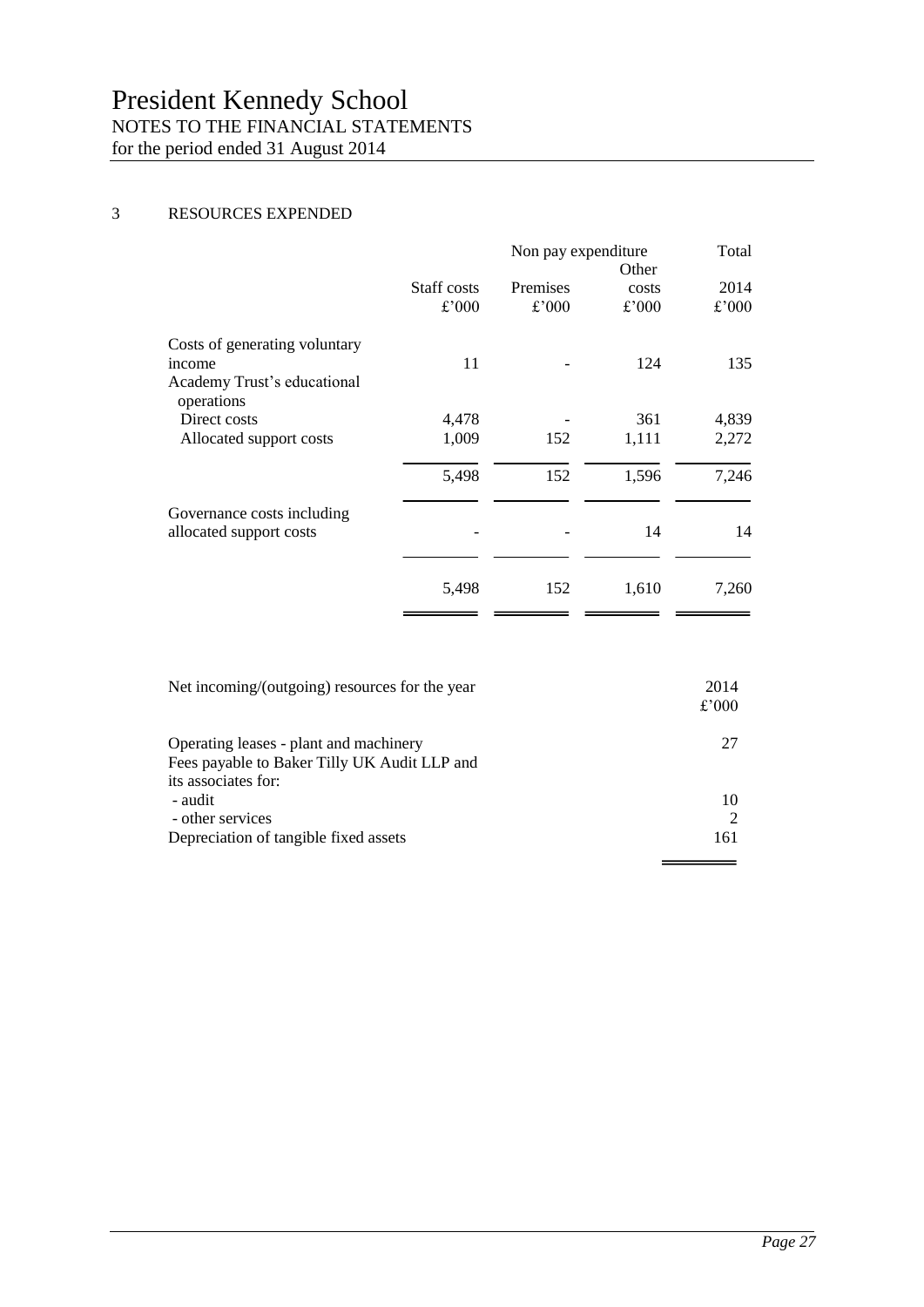| 4 | CHARITABLE ACTIVITIES - ACADEMY'S EDUCATIONAL OPERATIONS |       |
|---|----------------------------------------------------------|-------|
|   |                                                          | 2014  |
|   |                                                          | £'000 |
|   |                                                          |       |
|   | <b>DIRECT COSTS</b>                                      |       |
|   | Teaching and educational support staff costs             | 4,478 |
|   | <b>Educational supplies</b>                              | 121   |
|   | <b>Examination</b> fees                                  | 105   |
|   | <b>Educational consultancy</b>                           | 135   |
|   |                                                          |       |
|   |                                                          |       |
|   |                                                          | 4,839 |
|   |                                                          |       |
|   |                                                          |       |
|   | ALLOCATED SUPPORT COSTS                                  |       |
|   | Support staff costs                                      | 1,009 |
|   | Depreciation                                             | 161   |
|   | Printing, posting and stationery                         | 118   |
|   | Marketing                                                | 27    |
|   | Maintenance of premises and equipment                    | 187   |
|   | Cleaning                                                 | 16    |
|   | Rent and rates                                           | 120   |
|   | Energy costs                                             | 173   |
|   | Legal and professional costs                             | 44    |
|   | Insurance                                                | 45    |
|   | Security and transport                                   | 11    |
|   | Catering                                                 | 102   |
|   | Trips and prizes                                         | 64    |
|   | Telephone                                                | 12    |
|   | Equipment costs                                          | 98    |
|   | IT costs                                                 | 77    |
|   | Other support costs                                      | 31    |
|   | Interest charge (FRS 17)                                 | 101   |
|   | Allocated to costs of generating funds                   | (124) |
|   |                                                          |       |
|   |                                                          |       |
|   |                                                          | 2,272 |
|   |                                                          |       |
|   |                                                          | 7,111 |
|   |                                                          |       |
|   |                                                          |       |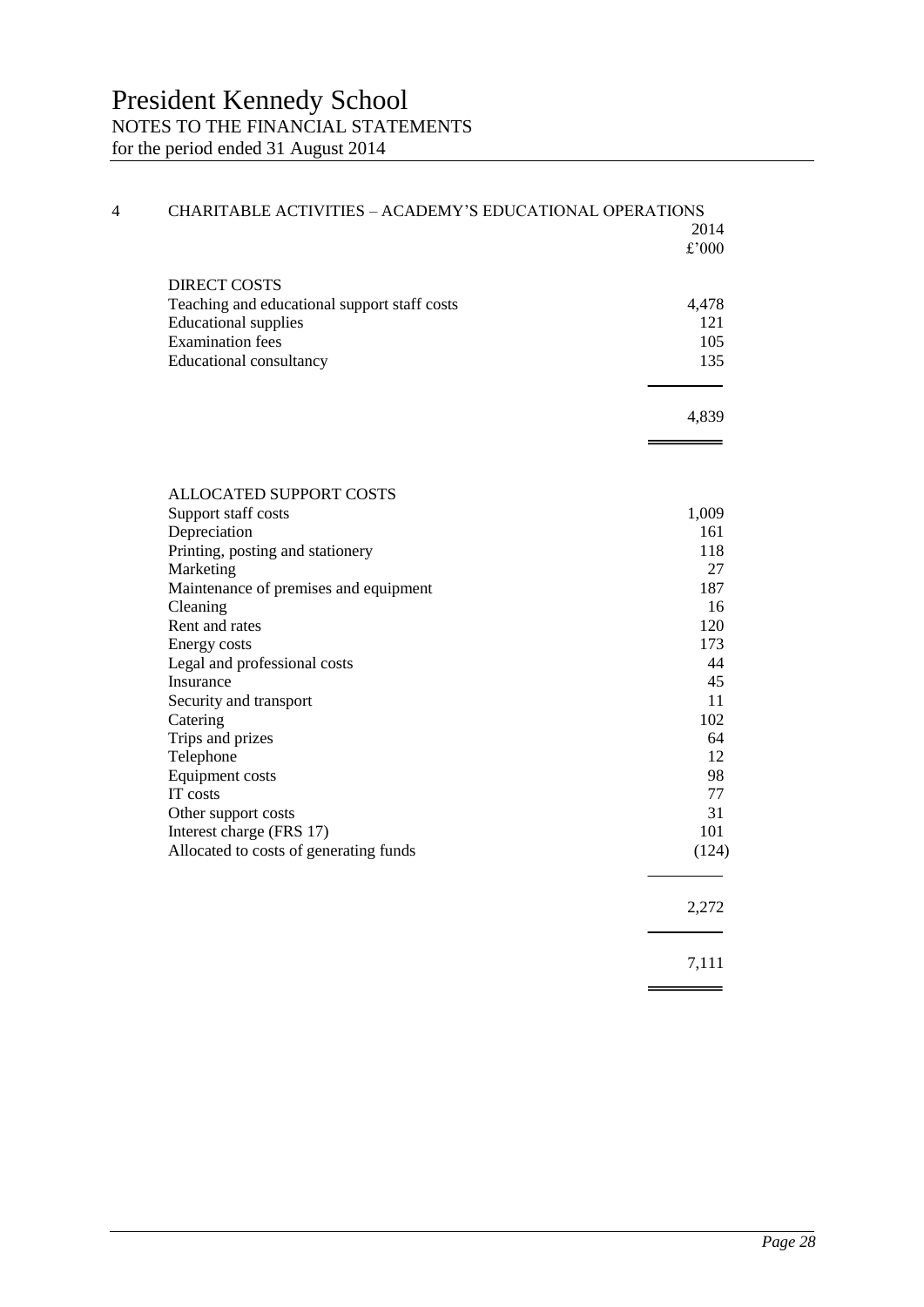| 5 | <b>GOVERNANCE COSTS</b>                                      | 2014<br>$\pounds$ '000 |
|---|--------------------------------------------------------------|------------------------|
|   | Legal and professional fees<br>Auditors' remuneration        | $\mathbf{1}$           |
|   | Audit of financial statements<br>Other services              | 11<br>$\overline{2}$   |
|   | Governors' reimbursed expenses                               |                        |
|   |                                                              | 14                     |
|   |                                                              |                        |
| 6 | STAFF NUMBERS AND COSTS                                      |                        |
|   | <b>Staff costs</b>                                           | 2014<br>£'000          |
|   | Staff costs during the period were:                          |                        |
|   | Wages and salaries<br>Social security costs<br>Pension costs | 4,581<br>341<br>554    |
|   | Supply staff costs                                           | 5,476<br>22            |
|   |                                                              | 5,498                  |

#### **Staff numbers**

The average number of persons (including senior management team) employed by the Academy Trust during the year was as follows:

| <b>Educational operations</b> | 2014           |
|-------------------------------|----------------|
|                               | N <sub>0</sub> |
| Teachers                      | 75             |
| Administration and support    | 63             |
| Management                    | 12             |
|                               | 150            |
|                               |                |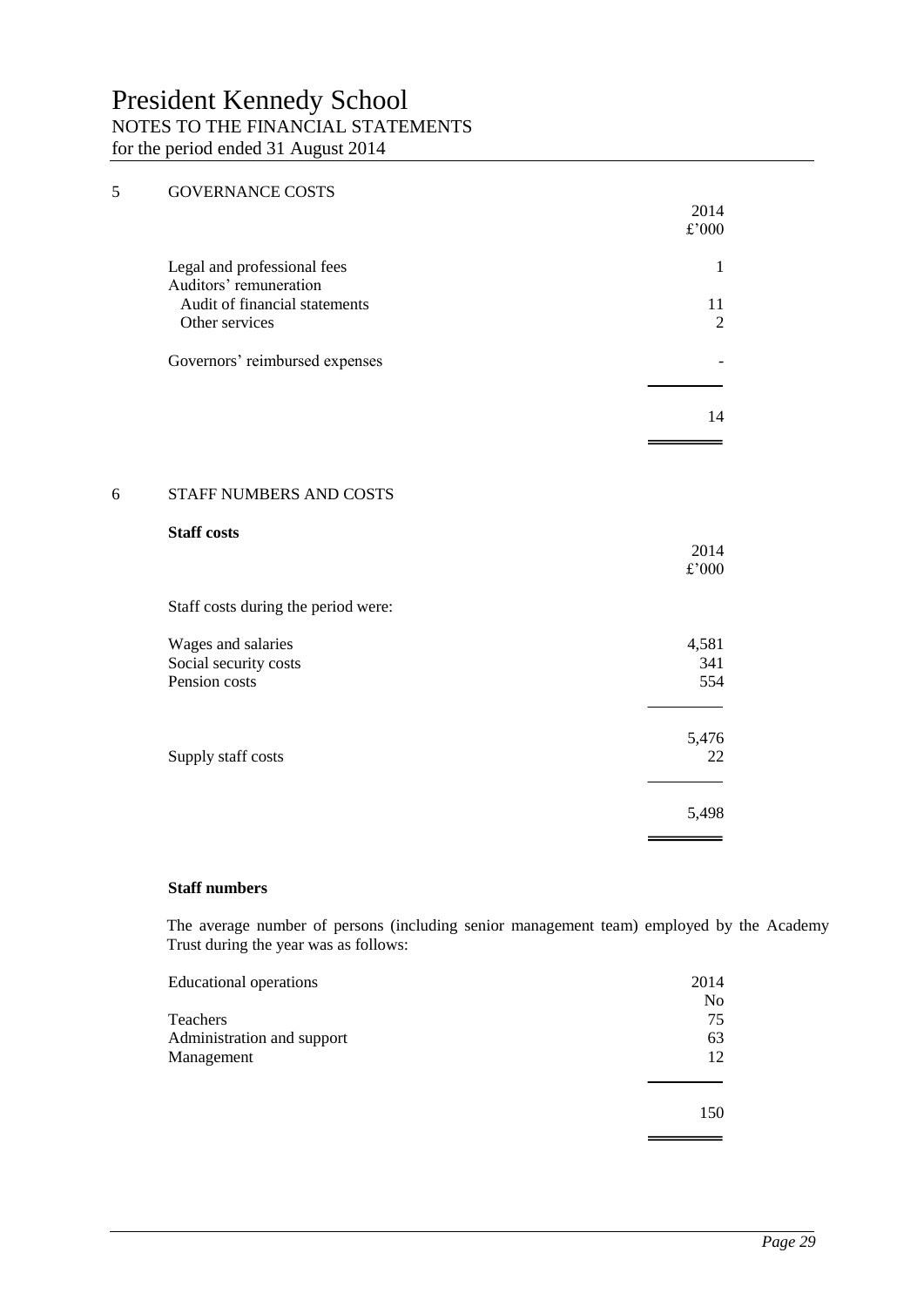#### 6 STAFF NUMBERS AND COSTS *(continued)*

#### **Higher paid staff**

The number of employees whose emoluments fell within the following bands was:

|                     | 2014           |
|---------------------|----------------|
|                     | N <sub>0</sub> |
| $£60,001 - £70,000$ |                |
| £90,001 - £100,000  |                |
|                     |                |

These employees participated in the Teachers' Pension Scheme.

#### 7 GOVERNORS' REMUNERATION AND EXPENSES

Principal and staff Governors only receive remuneration in respect of services they provide undertaking the roles of principal and staff members under their contracts of employment and not in respect of their services as Governors. Other Governors did not receive any payments from the Academy Trust in respect of their role as Governors.

The Principal received remuneration of £98,134 in 2014 and is accruing retirement benefits under the Teachers' Pension Scheme. The contributions paid in the year amounted to £13,836.

No Governors were reimbursed expenses during the period.

The value of the three staff Governors remuneration was £110,954.

#### 8 GOVERNORS' AND OFFICERS' INSURANCE

In accordance with normal commercial practice the Academy Trust has purchased insurance to protect Governors and officers from claims arising from negligent acts, errors or omissions occurring whilst on Academy Trust business. The insurance provides cover up to £2,000,000 on any one claim and the cost for the year ended 31 August 2014 was £270.

The cost of this insurance is included in the total insurance cost.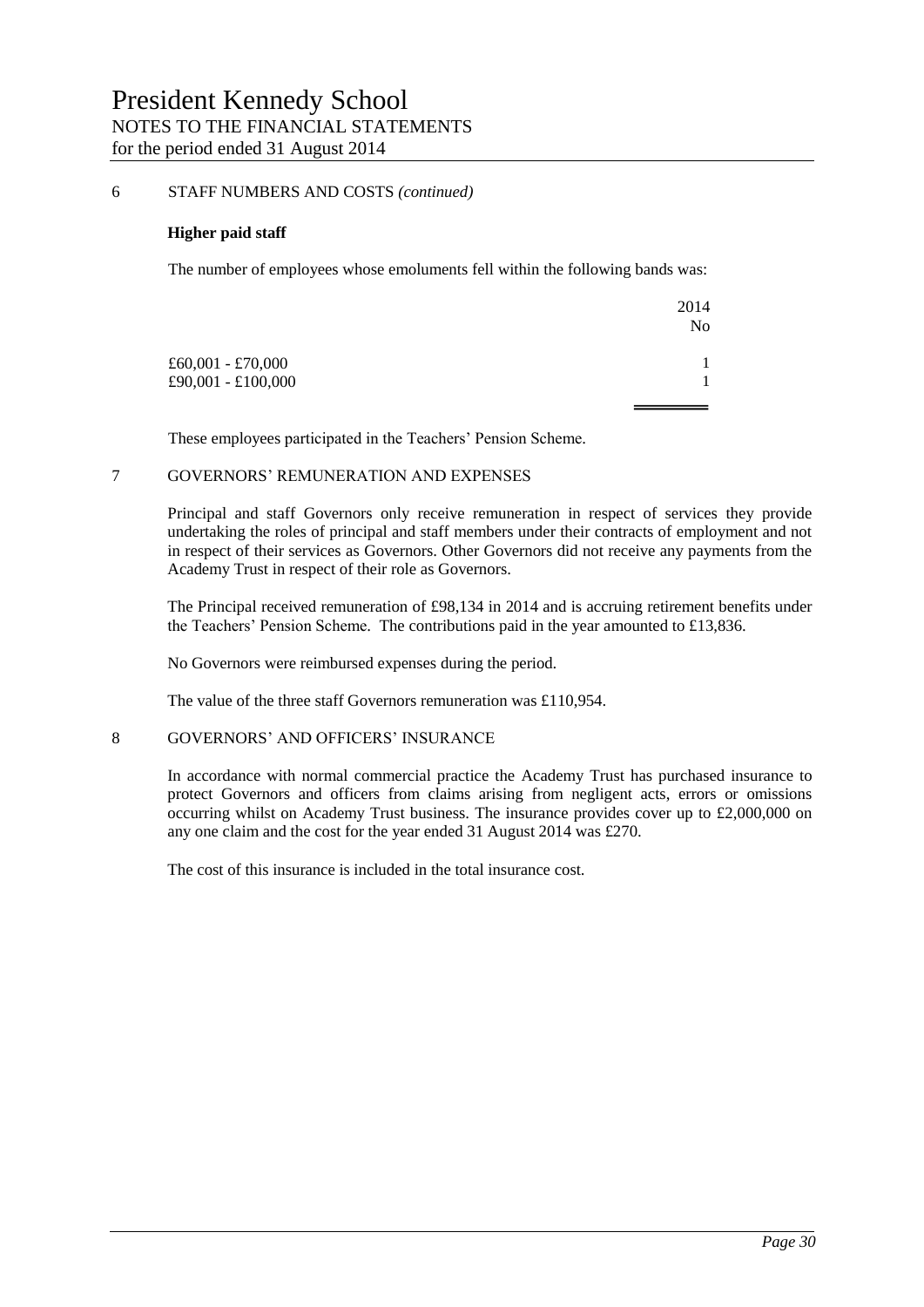## 9 TANGIBLE FIXED ASSETS

| Cost:                                                   | Long<br>Leasehold<br>property<br>£'000 | <b>Fixtures fittings</b><br>and equipment<br>£'000 | Total<br>£'000 |
|---------------------------------------------------------|----------------------------------------|----------------------------------------------------|----------------|
| Transfer on conversion<br>(note 25)<br><b>Additions</b> | 7,555<br>73                            | 20<br>68                                           | 7,575<br>141   |
| 31 August 2014<br>Depreciation                          | 7,628                                  | 88                                                 | 7,716          |
| Charged in the period<br>Disposals                      | 152                                    | 9                                                  | 161            |
| 31 August 2014                                          | 152                                    | 9                                                  | 161            |
| Net book value<br>31 August 2014                        | 7,476                                  | 79                                                 | 7,555          |

#### 10 DEBTORS 2014

|    |                                                | £'000 |
|----|------------------------------------------------|-------|
|    | Trade debtors                                  | 1     |
|    | Prepayments and accrued income                 | 148   |
|    | Other debtors                                  | 214   |
|    |                                                | 363   |
|    |                                                |       |
| 11 | CREDITORS: Amounts falling due within one year | 2014  |
|    |                                                | £'000 |
|    | Trade creditors                                | 189   |
|    | Other taxation and social security             | 113   |
|    | Other creditors                                | 91    |
|    | Accruals                                       | 157   |
|    |                                                | 550   |
|    |                                                |       |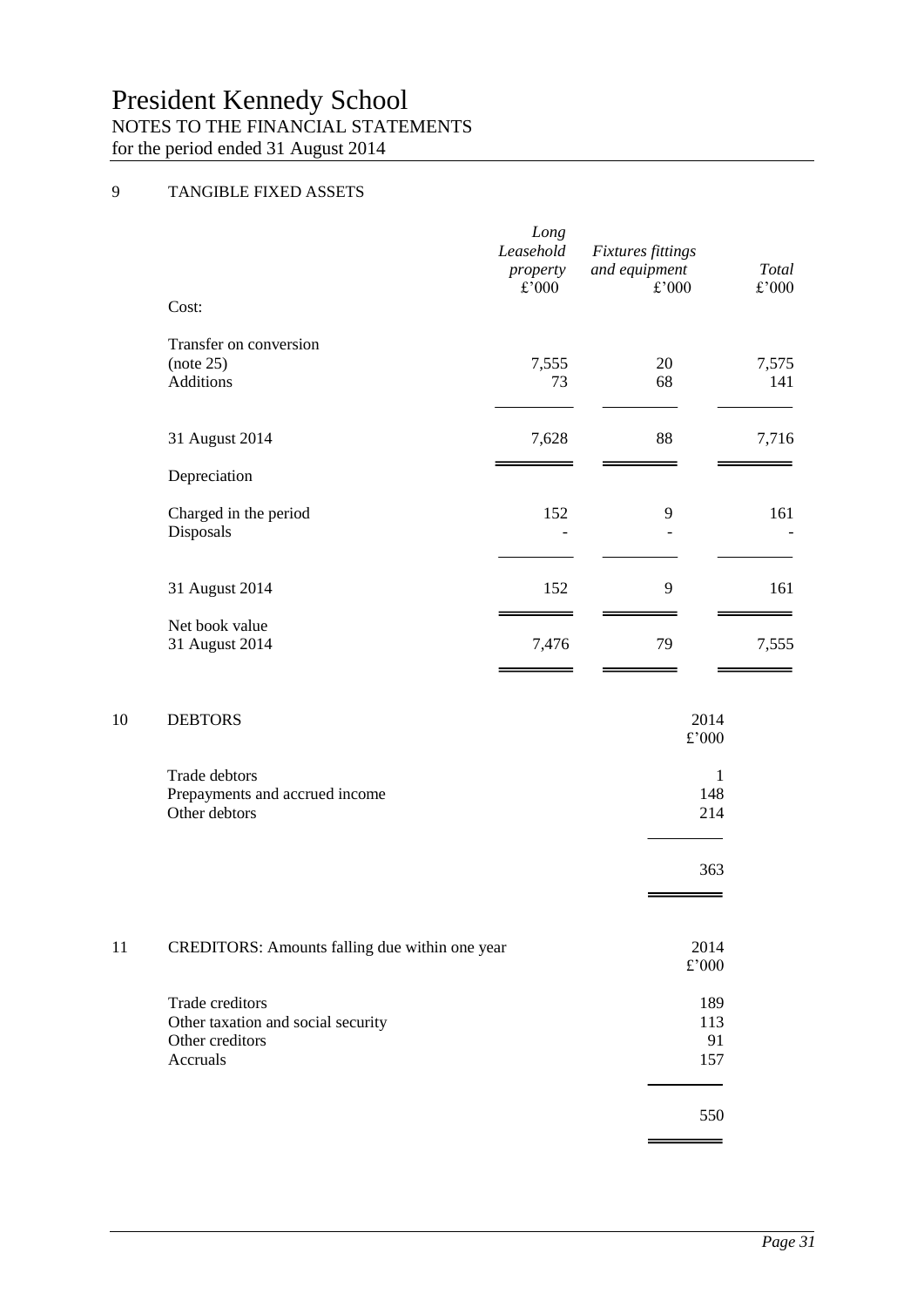#### 12 FUNDS

|                                                                                                          | Incoming<br>resources<br>£'000 | Resources<br>expended<br>£'000 | Gains, losses<br>and transfers<br>£'000 | At 31 August<br>2014<br>$\pounds$ '000 |
|----------------------------------------------------------------------------------------------------------|--------------------------------|--------------------------------|-----------------------------------------|----------------------------------------|
| <b>RESTRICTED</b><br><b>GENERAL FUNDS</b><br>General Annual Grant<br>(GAG) (excluding pension<br>reserve | 6,849                          | (6,685)                        | (141)                                   | 23                                     |
| Pension reserve                                                                                          | (2,309)                        | (121)                          | (258)                                   | (2,688)                                |
|                                                                                                          | 4,540                          | (6,806)                        | (399)                                   | (2,665)                                |
| Other DfE/EFA grants<br>Local authority grants                                                           | 110<br>48                      | (110)<br>(48)                  | ÷.                                      |                                        |
|                                                                                                          | 4,698                          | (6,964)                        | (399)                                   | (2,665)                                |
| <b>RESTRICTED FIXED</b><br><b>ASSET FUNDS</b><br>Capital expenditure                                     | 7,575                          | (161)                          | 141                                     | 7,555                                  |
|                                                                                                          | 7,575                          | (161)                          | 141                                     | 7,555                                  |
| TOTAL RESTRICTED<br><b>FUNDS</b>                                                                         | 12,273                         | (7, 125)                       | (258)                                   | 4,890                                  |
| <b>UNRESTRICTED</b><br><b>FUNDS</b><br>Unrestricted funds                                                | 856                            | (135)                          |                                         | 721                                    |
| <b>TOTAL</b><br><b>UNRESTRICTED</b><br><b>FUNDS</b>                                                      | 856                            | (135)                          |                                         | 721                                    |
| <b>TOTAL FUNDS</b>                                                                                       | 13,129                         | (7,260)                        | (258)                                   | 5,611                                  |

The specific purposes for which the funds are to be applied are as follows:

Under the funding agreement with the Secretary of State, the academy grant was not subject to a limit on the amount of GAG that it could carry forward at 31 August 2014.

Other restricted general funds were funded by government grants or donations from sponsors.

Restricted fixed asset funds were funded by government grants or sponsor donations.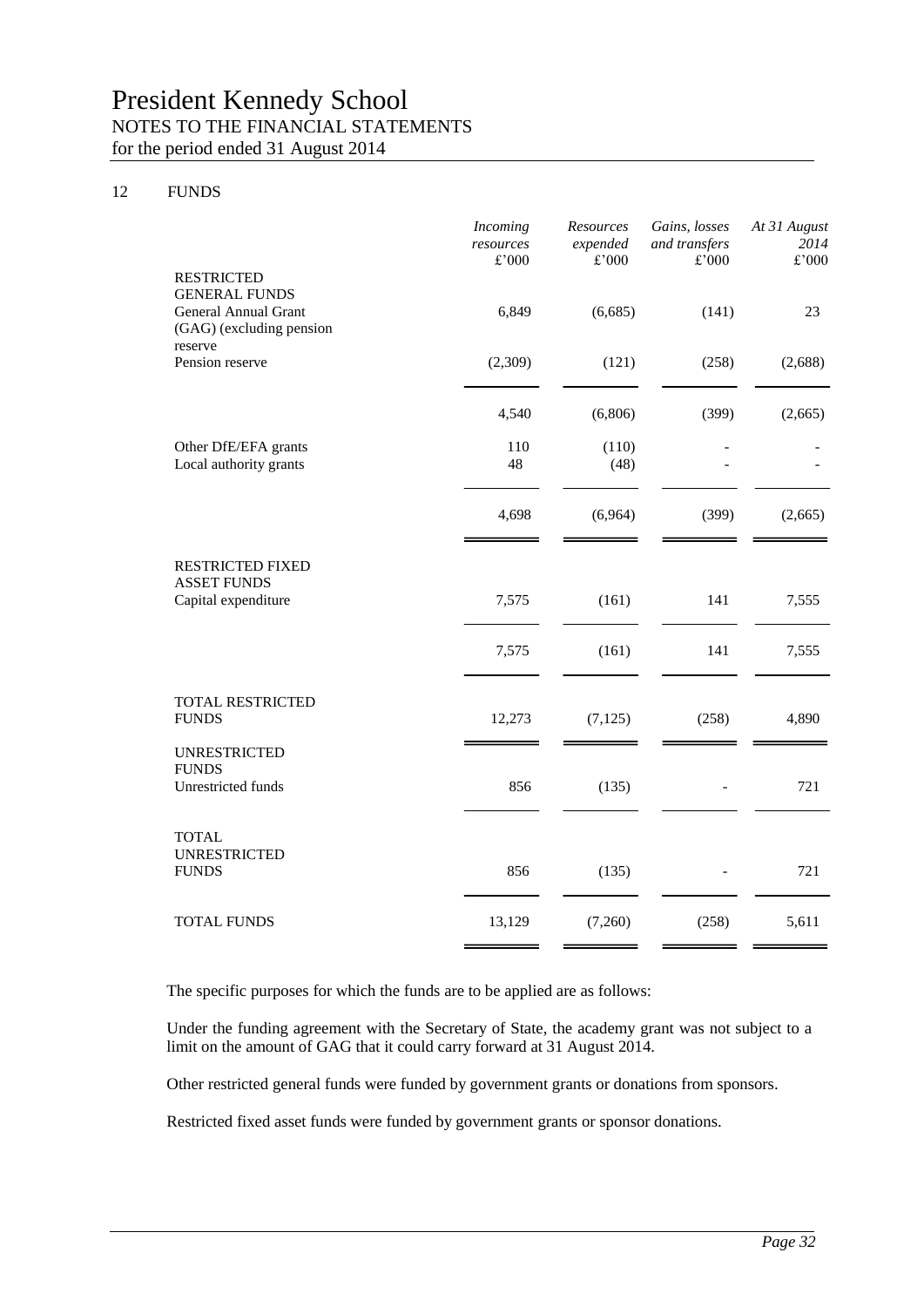| 13 | <b>ANALYSIS OF NET ASSETS</b><br><b>BETWEEN FUNDS</b>        | Unrestricted<br>funds<br>£'000 | Restricted<br>general<br>funds<br>£'000 | Restricted<br>fixed asset<br>funds<br>£'000 | Total funds<br>£'000 |
|----|--------------------------------------------------------------|--------------------------------|-----------------------------------------|---------------------------------------------|----------------------|
|    | Tangible fixed assets                                        |                                |                                         | 7,555                                       | 7,555                |
|    | Current assets                                               | 721                            | 573                                     |                                             | 1,294                |
|    | <b>Current liabilities</b>                                   |                                | (550)                                   |                                             | (550)                |
|    | Pension scheme liability                                     |                                | (2,688)                                 |                                             | (2,688)              |
|    | TOTAL NET ASSETS AT 31<br><b>AUGUST 2014</b>                 | 721                            | (2,665)                                 | 7,555                                       | 5,611                |
| 14 | <b>CAPITAL COMMITMENTS</b>                                   |                                |                                         | 2014<br>£'000                               |                      |
|    | Contracted for, but not provided in the financial statements |                                |                                         |                                             |                      |

#### 15 FINANCIAL COMMITMENTS

#### OPERATING LEASES

At 31 August the Academy Trust had annual commitments under non-cancellable operating leases as follows:  $2014$ 

 $\equiv$ 

|    |                                                          | 2014<br>£'000 |
|----|----------------------------------------------------------|---------------|
|    | Other:<br>Expiring within two and five years             | 30            |
|    |                                                          |               |
| 16 | RECONCILIATION OF NET INCOME TO NET CASH INFLOW          | 2014          |
|    | <b>FROM OPERATING ACTIVITIES</b>                         | £'000         |
|    | Net income                                               | 5,869         |
|    | Impact of transfer on conversion (note 24)               | (5,969)       |
|    | Depreciation (note 9)                                    | 161           |
|    | Interest receivable                                      | (1)           |
|    | FRS 17 pension cost less contributions payable (note 21) | 20            |
|    | FRS 17 pension finance income (note 21)                  | 101           |
|    | Increase in debtors                                      | (363)         |
|    | Increase in creditors                                    | 550           |
|    | NET CASH INFLOW FROM OPERATING ACTIVITIES                | 368           |
|    |                                                          |               |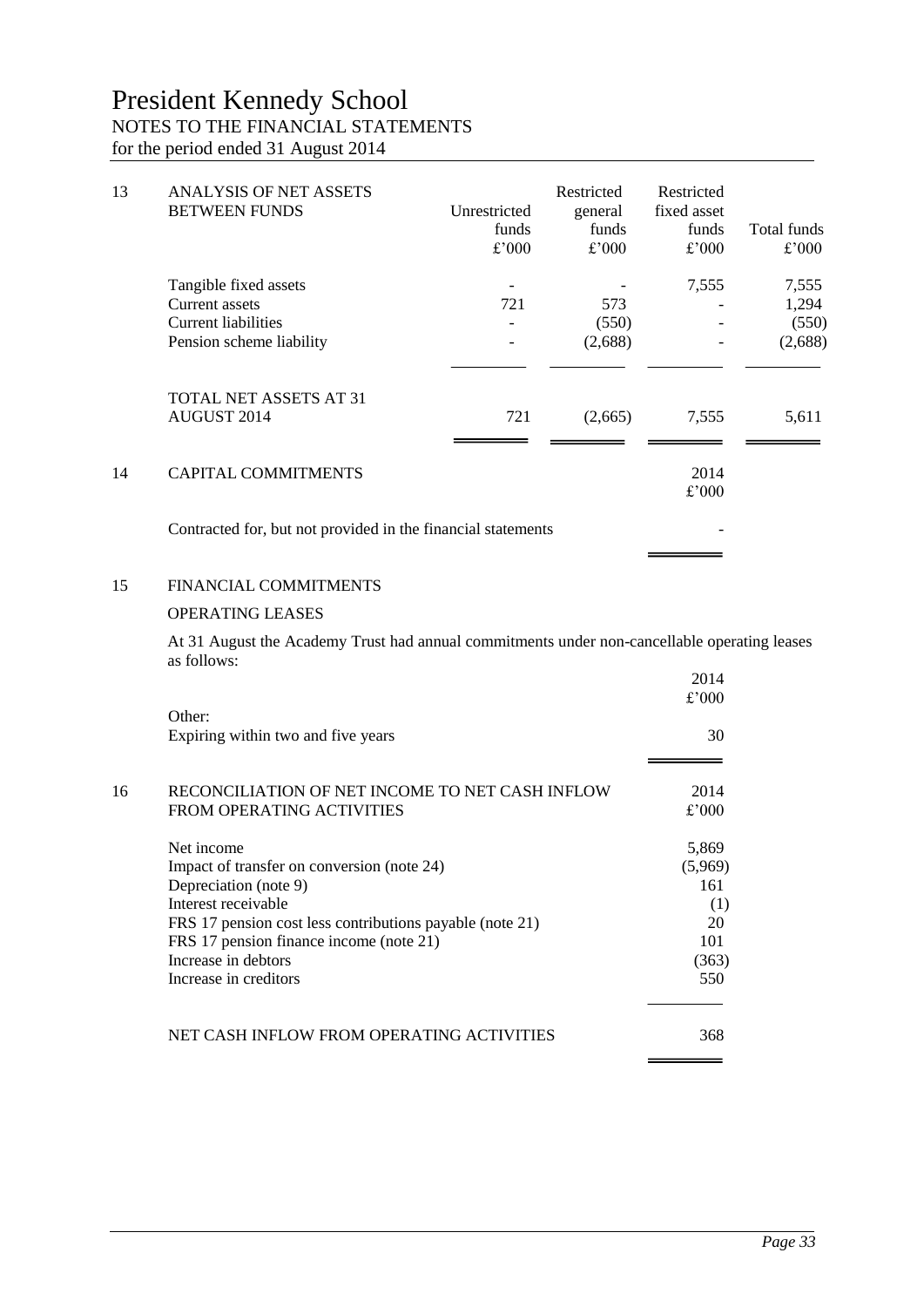|    |                                                                               | 2014<br>£000 |                         |
|----|-------------------------------------------------------------------------------|--------------|-------------------------|
| 17 | RETURNS ON INVESTMENTS AND SERVICING OF FINANCE                               |              |                         |
|    | Interest received                                                             | $\mathbf{1}$ |                         |
|    | NET CASH INFLOW FROM RETURNS ON INVESTMENT AND<br><b>SERVICING OF FINANCE</b> | 1            |                         |
|    |                                                                               | 2014<br>£000 |                         |
| 18 | CAPITAL EXPENDITURE AND FINANCIAL INVESTMENT                                  |              |                         |
|    | Purchase of tangible fixed assets                                             | (141)        |                         |
|    | NET CASH OUTFLOW FROM CAPITAL EXPENDITURE AND<br>FINANCIAL INVESTMENT         | (141)        |                         |
| 19 | ANALYSIS OF CHANGES IN NET FUNDS                                              | Cash flows   | At<br>31 August<br>2014 |
|    |                                                                               | £'000        | £'000                   |
|    | Cash in hand and at bank                                                      | 931          | 931                     |
|    |                                                                               | 931          | 931                     |

#### 20 MEMBERS' LIABILITY

Each member of the charitable company undertakes to contribute to the assets of the charitable company in the event of it being wound up while he/she is a member, or within one year after he/she ceases to be a member, such amount as may be required, not exceeding £10 for the debts and liabilities contracted before he/she ceases to be a member.

#### 21 PENSION AND SIMILAR OBLIGATIONS

The Academy Trust's employees belong to two principal pension schemes: the Teachers' Pension Scheme England and Wales (TPS) for academic and related staff; and the Local Government Pension Scheme (LGPS) for non-teaching staff which is managed as the West Midlands Pension Fund (WMPF). Both are defined-benefit schemes.

The pension costs are assessed in accordance with the advice of independent qualified actuaries. The latest actuarial valuation of the TPS was 31 March 2012 and of the LGPS 31 March 2013.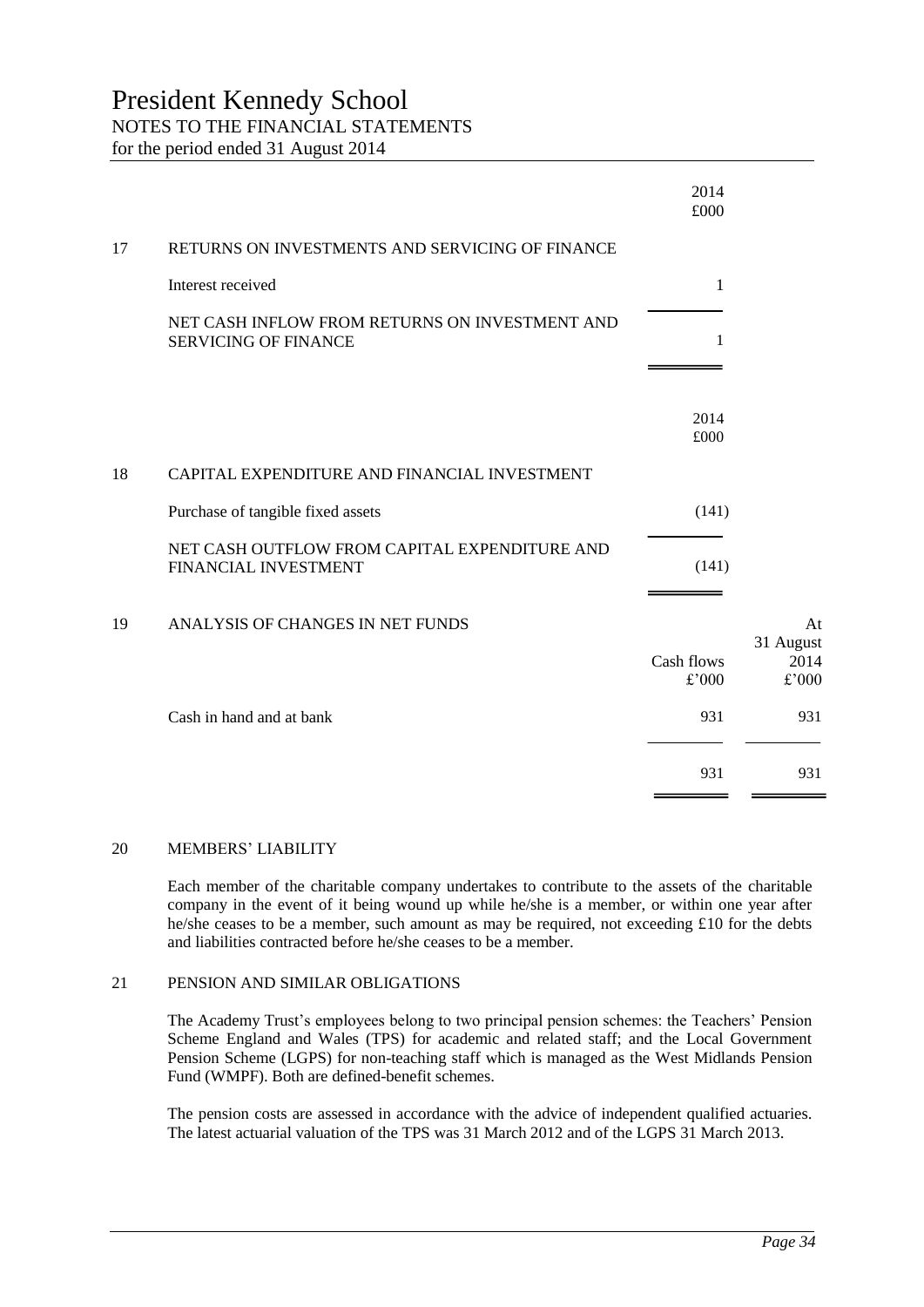#### 21 PENSION AND SIMILAR OBLIGATIONS *(continued)*

#### **Teachers' Pension Scheme**

The Teachers' Pensions Scheme ("TPS") is a statutory, contributory, defined benefit scheme. The regulations under which the TPS operates are the Teachers' Pensions Regulations 2010. Retirement and other pension benefits, including annual increases payable under the Pensions (Increase) Acts are, as provided for in the Superannuation Act 1972, paid out of monies provided by Parliament. Under the unfunded TPS, teachers' contributions on a 'pay as-you-go' basis, and employers' contributions, are credited to the Exchequer under arrangements governed by the above Act.

The Teachers' Pensions Regulations require an annual account, the Teachers' Pensions Budgeting and Valuation Account, to be kept of receipts and expenditure (including the cost of pensions' increases). From 1 April 2001 to 31 March 2011, the Account has been credited with a real rate of return (in excess of price increases and currently set at 3.5%), which is equivalent to assuming that the balance in the Account is invested in notional investments that produce that real rate of return.

#### **Valuation of the Teachers' Pensions Scheme**

Not less than every four years the Government Actuary ("GA"), using normal actuarial principles, conducts a formal actuarial review of the TPS. The aim of the review is to specify the level of future contributions. Actuarial scheme valuations are dependent on assumptions about the value of future costs, design of benefits and many other factors. Many of these are being discussed in the context of the design for a reformed TPS and, as set out in the Proposed Final Agreement, scheme valuations have been suspended since the last valuation in 2004.

The contribution rate paid into the TPS is assessed in two parts. First, a standard contribution rate ("SCR") is determined. This is the contribution, expressed as a percentage of the salaries of teachers and lecturers in service or entering service during the period over which the contribution rate applies, which if it were paid over the entire active service of these teachers and lecturers would broadly defray the cost of benefits payable in respect of that service. Secondly, a supplementary contribution is payable if, as a result of the actuarial investigation, it is found that accumulated liabilities of the Account for benefits to past and present teachers, are not fully covered by standard contributions to be paid in future and by the notional fund built up from past contributions. The total contribution rate payable is the sum of the SCR and the supplementary contribution rate.

Valuations of the TPS are now required under the Public Service Pensions Act 2013 every 4 years and are required to be carried out in accordance with the Public Service Pensions (Valuations and Employer Cost Cap) Directions 2014 published by HM Treasury.

An actuarial valuation of the TPS in accordance with these Directions was published in June 2014 assessing the TPS as at 31 March 2012. The GA's report revealed that the total liabilities of the Scheme (pensions currently in payment and the estimated cost of future benefits) amounted to £191,500 million. The value of the notional assets (estimated future contributions together with the proceeds from the notional investments held at the valuation date) was £176,600 million. The assumed real rate of return is 3.0% in excess of prices and 2% in excess of earnings. The rate of real earnings growth is assumed to be 2.75%. The assumed nominal rate of return is 5.06%.

#### **Employer and employee contribution rates**

As from 1 January 2007, and as part of the cost-sharing agreement between employers' and teachers' representatives, the SCR was assessed at 19.75%, and the supplementary contribution rate was assessed to be 0.75% (to balance assets and liabilities as required by the regulations within 15 years). This resulted in a total contribution rate of 20.5%, which translated into an employee contribution rate of 6.4% and employer contribution rate of 14.1% payable. The cost-sharing agreement also introduced – effective for the first time for the 2008 valuation – a 14% cap on employer contributions payable.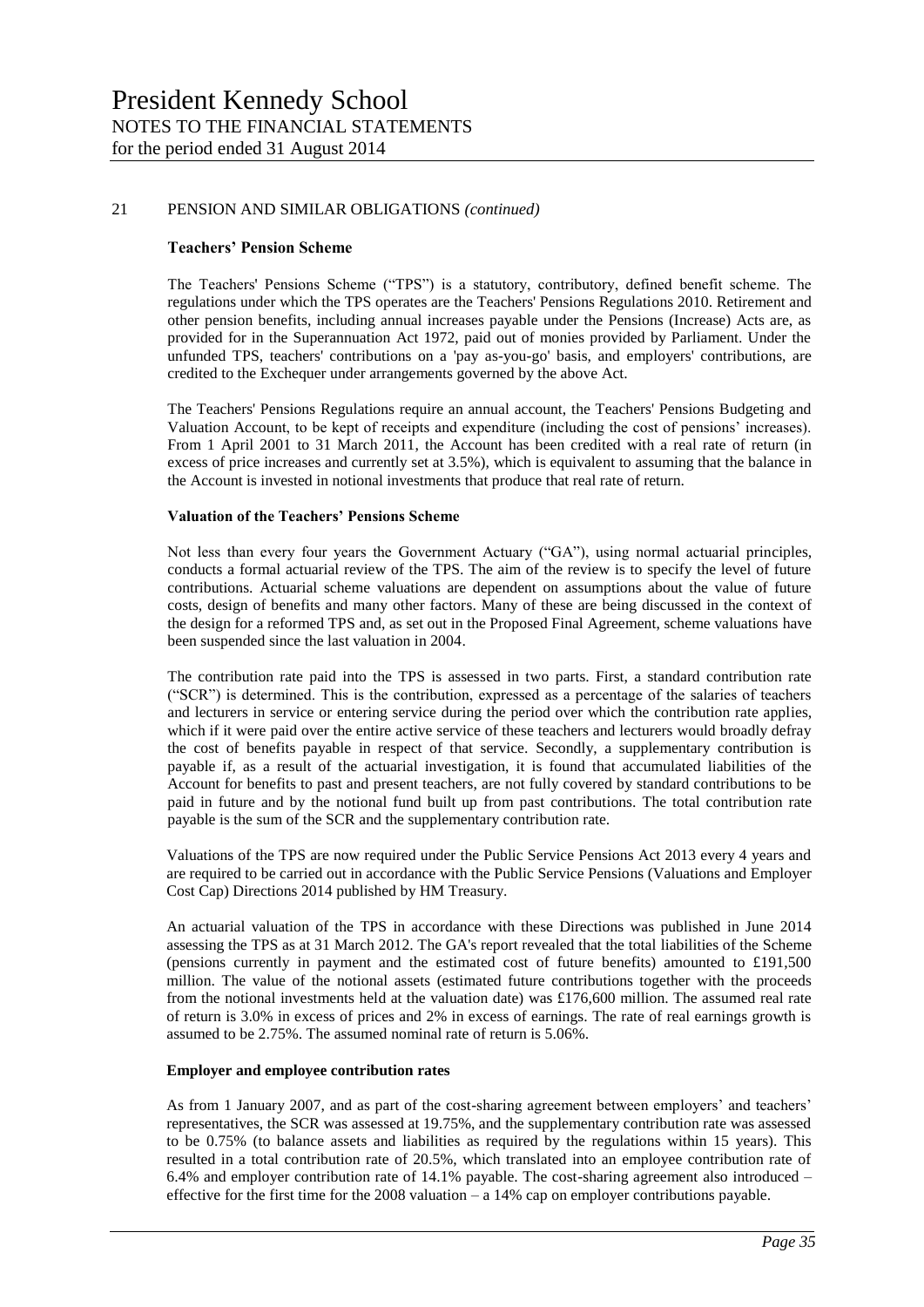#### 21 PENSION AND SIMILAR OBLIGATIONS *(continued)*

From 1 April 2013 to 31 March 2014, the employee contribution rate ranged between 6.4% and 11.2%, depending on a member's Full Time Equivalent salary and for 2014/15 will range between 6.4% and 12.4%. Thereafter members will be expected to pay an average contribution rate of 9.6%.

The TPS valuation for 2012 determined an employer rate of 16.4% from September 2015 and an employee cost cap of 10.9%, both to be set in regulations. The employer contribution rate will be payable during the implementation period until the next valuation as at March 2016, whereupon the employer contribution rate is expected to be reassessed and will be payable from 1 April 2019.

There will be further reforms and changes to the TPS with a new 2015 scheme.

The pension costs paid to TPS in the year amounted to £529,000 (2013: £530,000).

Under the definitions set out in Financial Standards (FRS 17) Retirement Benefits, the TPS is a multiemployer pension scheme. The Academy Trust is unable to identify its share of the underlying assets and liabilities of the scheme.

Accordingly, the Academy Trust has taken the exemption in FRS 17 and has accounted for its contributions to the scheme as if it were a defined-contribution scheme. The Academy Trust has set out above the information available on the scheme and the implications for the Academy Trust in terms of the anticipated rates.

#### **Local Government Pension Scheme**

The LGPS is a funded defined-benefit scheme, with the assets held in separate trusteeadministered funds. The total contribution made for the period ended 31 August 2014 was £206,192, of which employer's contributions totalled £144,581 and employees' contribution totalled £61,611. The agreed rates for future years are 14.8% for employers and 5.5% to 8.5% for employees.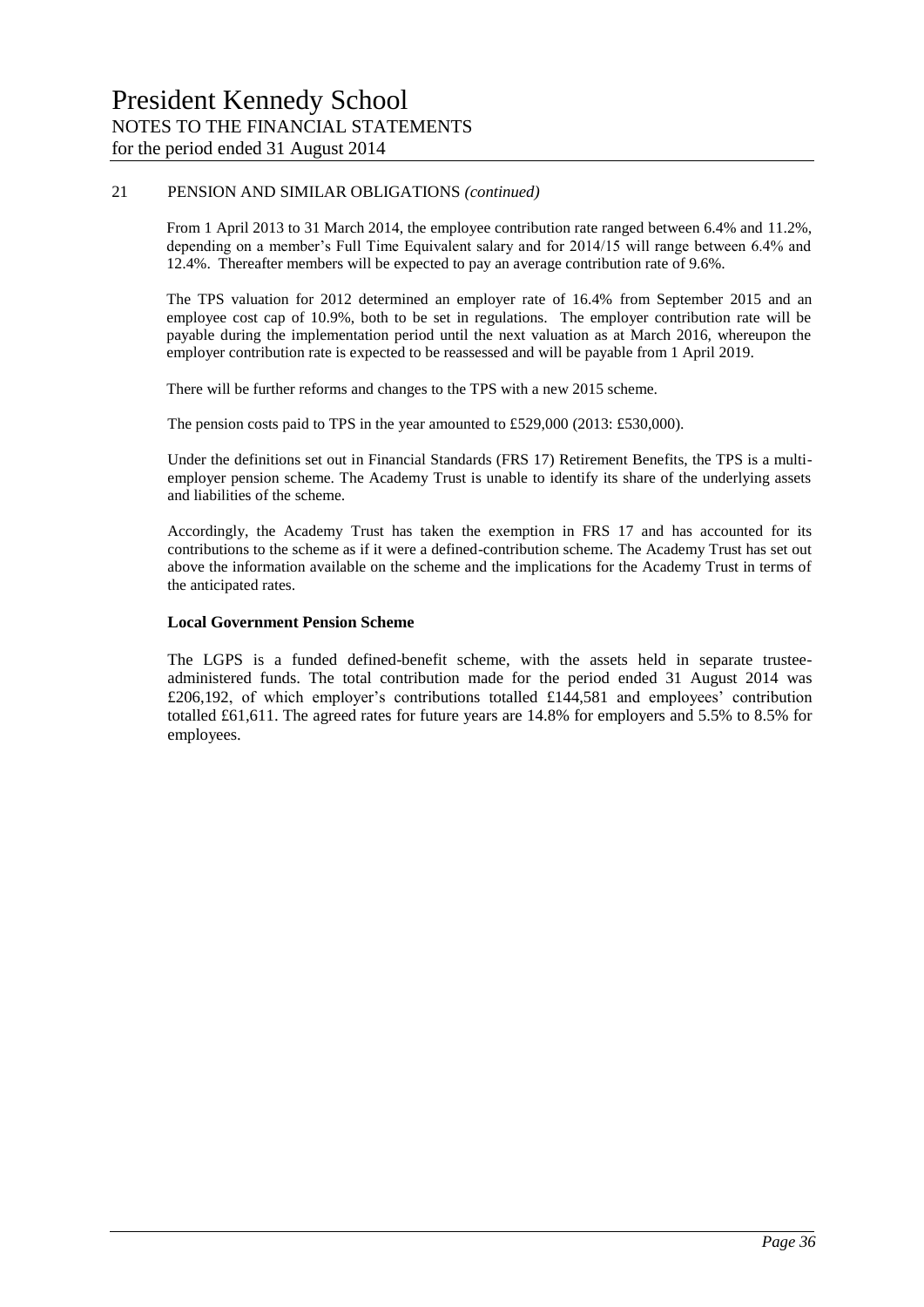#### 21 PENSION AND SIMILAR OBLIGATIONS *(continued)* **Local Government Pension Scheme** *(continued)*

#### Principal actuarial assumptions

|                                          | 2014  |
|------------------------------------------|-------|
|                                          | £'000 |
| Rate of increase in salaries             | 3.95% |
| Rate of increase for pensions in payment | 2.2%  |
| Discount rate                            | 4.0%  |
| Inflation (CPI)                          | 2.2%  |
|                                          |       |

The current mortality assumptions include sufficient allowance for future improvements in mortality rates. The assumed life expectations on retirement are 65 are:

|                       | 2014 |
|-----------------------|------|
| Retiring today:       |      |
| Males                 | 22.9 |
| Females               | 25.5 |
| Retiring in 20 years: |      |
| Males                 | 25.1 |
| Females               | 27.8 |

The Academy Trust's share of the assets and liabilities in the scheme and the expected rates of return were:

|                                        | Expected<br>return at<br>31 August<br>2014 | Fair value at<br>31 August<br>2014 |
|----------------------------------------|--------------------------------------------|------------------------------------|
| Equities                               | 7%                                         | 191                                |
| <b>Government Bonds</b>                | 2.9%                                       | 34                                 |
| Other bonds                            | 3.8%                                       | 44                                 |
| Property                               | 6.2%                                       | 37                                 |
| Cash                                   | 0.5%                                       | 19                                 |
| Other                                  | 7%                                         | 101                                |
| TOTAL MARKET VALUE OF<br><b>ASSETS</b> |                                            | 426                                |
| Present value of scheme<br>liabilities |                                            | (3,114)                            |
| DEFICIT IN THE SCHEME                  |                                            | (2,688)                            |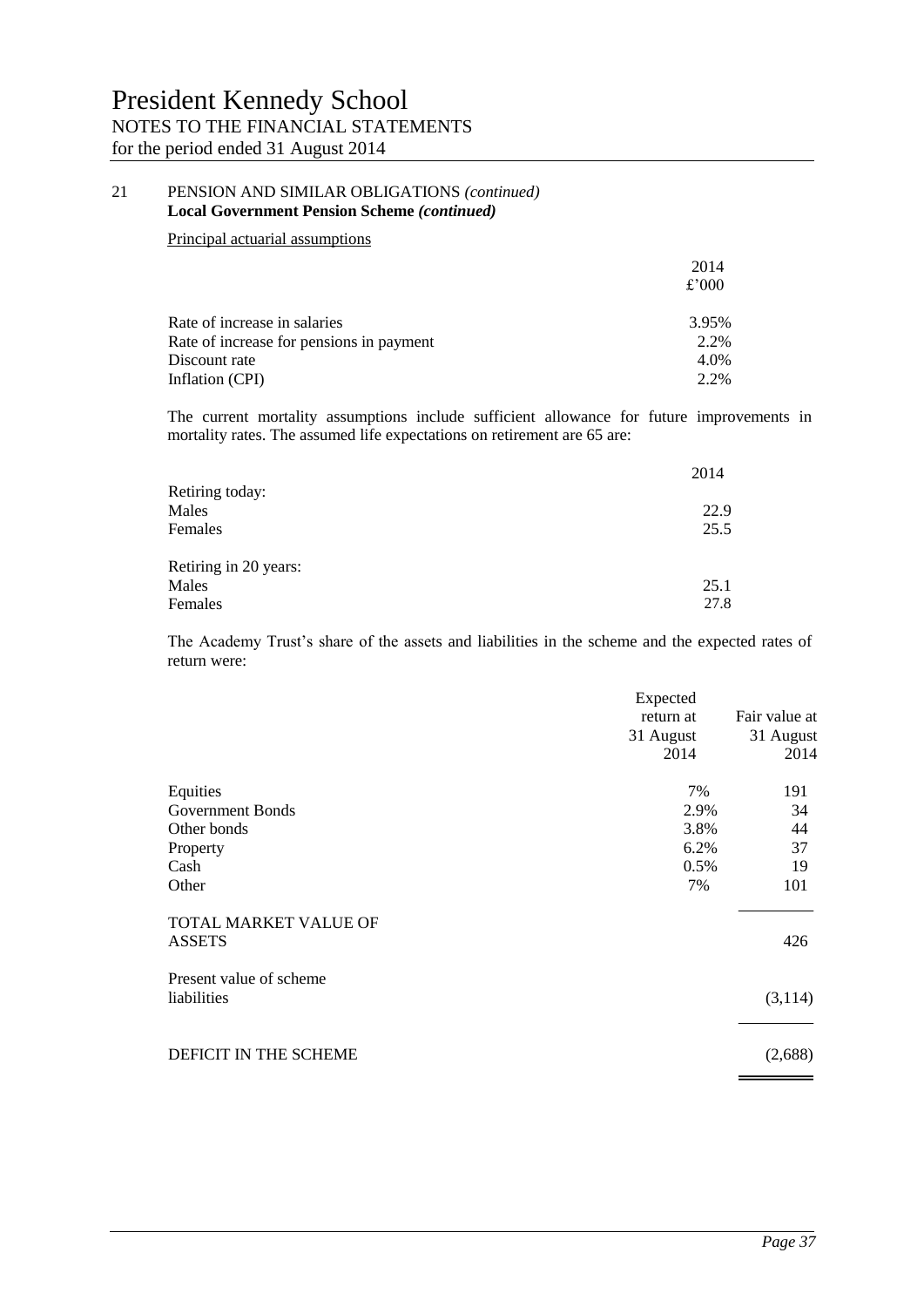| 21 | PENSION AND SIMILAR OBLIGATIONS (continued)                                 |               |
|----|-----------------------------------------------------------------------------|---------------|
|    | <b>Local Government Pension Scheme (continued)</b>                          |               |
|    | Amounts recognised in the statement of financial activities                 | 2014<br>£'000 |
|    | Current service cost (net of employee contributions)                        | 176           |
|    | Total operating charge                                                      | 176           |
|    | Analysis of pension finance income/(costs)                                  |               |
|    | Expected return on pension scheme assets<br>Interest on pension liabilities | 13<br>(114)   |
|    | Pension finance costs                                                       | (101)         |

The actuarial gains and losses for the current year are recognised in the SOFA. The cumulative amount of actuarial losses recognised in the statement of recognised gains and losses since the adoption of FRS 17 is £258,000.

| Movements in the present value of defined benefit obligations were as<br>follows: | 2014<br>£'000 |
|-----------------------------------------------------------------------------------|---------------|
| Business combination                                                              | 2,494         |
| Current service cost                                                              | 176           |
| Interest cost                                                                     | 114           |
| Employee contributions                                                            | 56            |
| <b>Actuarial loss</b>                                                             | 274           |
| At 31 August                                                                      | 3,114         |
|                                                                                   |               |
| Movements in the fair value of Academy Trust's share of scheme<br>assets:         |               |
| <b>Business combination</b>                                                       | 185           |
| Expected return on assets                                                         | 13            |
| Actuarial gain                                                                    | 16            |
| <b>Employer contributions</b>                                                     | 156           |
| Employee contributions                                                            | 56            |
|                                                                                   |               |
| At 31 August                                                                      | 426           |
|                                                                                   |               |

The estimated value of employer contributions for the year ended 31 August 2014 is £155,700.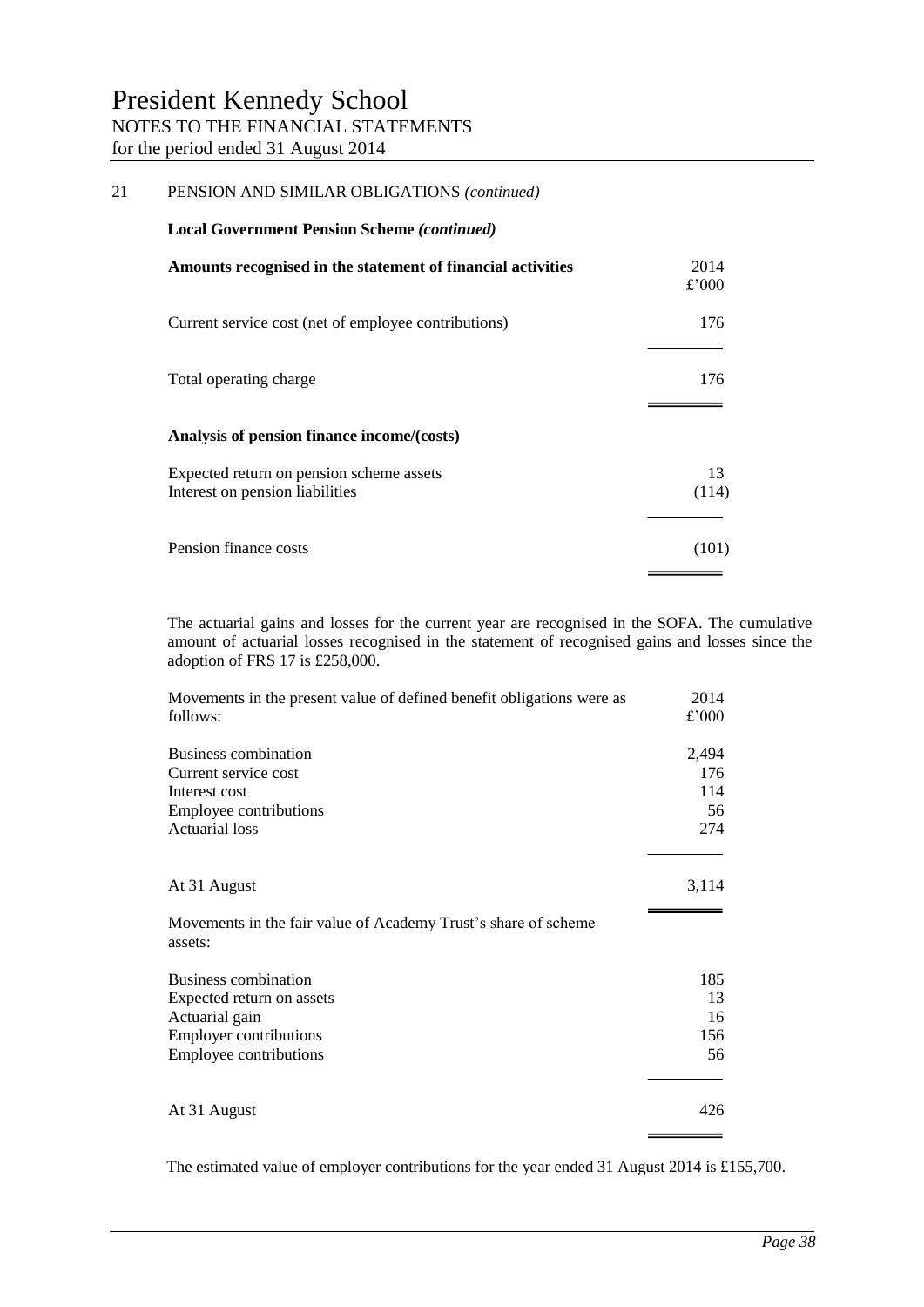#### 22 RELATED PARTIES

Owing to the nature of the Academy Trust's operations and the composition of the board of Governors being drawn from local public and private sector organisations, transactions may take place with organisations in which a trustee has an interest. All transactions involving such organisations are conducted at arm's length and in accordance with the Academy Trust's financial regulations and normal procurement procedures.

#### 23 AGENCY ARRANGEMENTS

The Academy Trust administers the disbursement of the new discretionary support for learners, 16-19 Bursary Funds, on behalf of the EFA. In the year it received £13,913 and disbursed £13,913.

#### 24 CONVERSION TO AN ACADEMY TRUST

On 5 September 2013 President Kennedy School converted to academy trust status under the Academies Act 2010 and all the operations and assets and liabilities were transferred to President Kennedy School from the Coventry City Council for £Nil consideration.

The transfer has been accounted for using the acquisition method. The assets and liabilities transferred were valued at their fair value and recognised in the balance sheet under the appropriate headings with a corresponding net amount recognised as net income in the Statement of Financial Activities as voluntary income.

The following table sets out the fair value of the identifiable assets and liabilities transferred and an analysis of the recognition in the SOFA:

|                             |         | Voluntary income analysis |            |             |
|-----------------------------|---------|---------------------------|------------|-------------|
|                             |         |                           | Restricted | Restricted  |
|                             |         | Unrestricted              | general    | fixed asset |
|                             | Total   | funds                     | fund       | funds       |
|                             | £'000   | £'000                     | £'000      | £'000       |
| Tangible fixed assets:      |         |                           |            |             |
| Plant and equipment         | 7,575   |                           |            | 7,575       |
| School budget surplus       | 703     | 703                       |            |             |
| <b>LGPS</b> Pension deficit | (2,309) |                           | (2,309)    |             |
|                             |         |                           |            |             |
| Net assets                  | 5,969   | 703                       | (2,309)    | 7,575       |

The above net assets include £703k that was transferred as cash.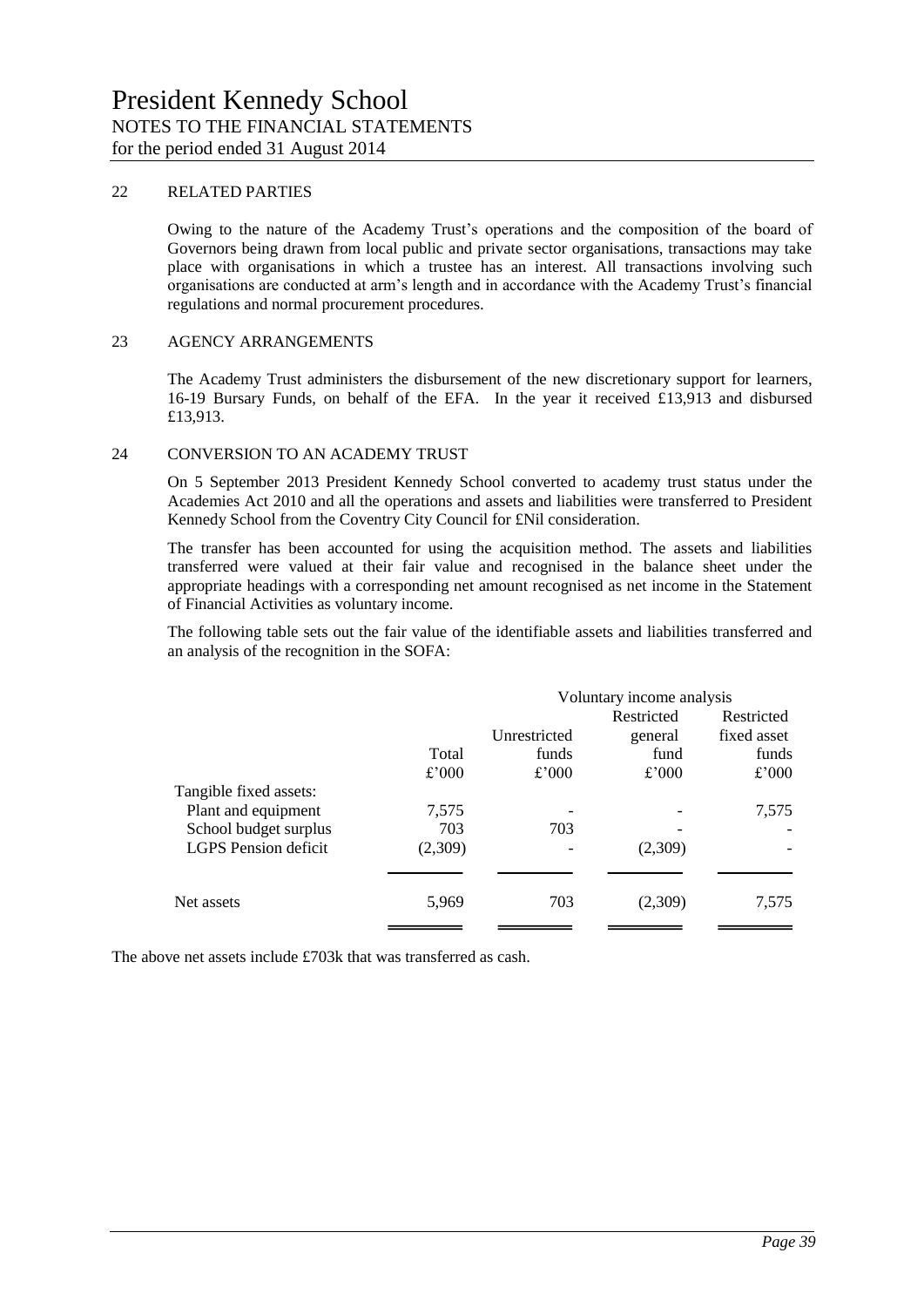#### **INDEPENDENT REPORTING ACCOUNTANT'S ASSURANCE REPORT ON REGULARITY TO THE PRESIDENT KENNEDY SCHOOL AND THE EDUCATION FUNDING AGENCY**

In accordance with the terms of our engagement letter and further to the requirements of the Education Funding Agency ('EFA') as included in the Academies Accounts Direction 2013 to 2014, we have carried out an engagement to obtain limited assurance about whether the expenditure disbursed and income received by President Kennedy School during the period 5 September 2013 to 31 August 2014 have been applied to the purposes identified by Parliament and the financial transactions conform to the authorities which govern them.

This report is made solely to President Kennedy School and the EFA in accordance with the terms of our engagement letter. Our work has been undertaken so that we might state to the President Kennedy School and the EFA those matters we are required to state in a report and for no other purpose. To the fullest extent permitted by law, we do not accept or assume responsibility to anyone other than the President Kennedy School and the EFA, for our work, for this report, or for the conclusion we have formed.

#### **Respective responsibilities of President Kennedy School's accounting officer and the reporting accountant**

The accounting officer is responsible, under the requirements of President Kennedy School's funding agreement with the Secretary of State for Education and the Academies Financial Handbook extant from 1 September 2013, for ensuring that expenditure disbursed and income received is applied for the purposes intended by Parliament and the financial transactions conform to the authorities which govern them.

Our responsibilities for this engagement are established in the United Kingdom by our profession's ethical guidance and are to obtain limited assurance and report in accordance with our engagement letter and the requirements of the Academies Accounts Direction 2013 to 2014. We report to you whether anything has come to our attention in carrying out our work which suggests that in all material respects, expenditure disbursed and income received during the period 5 September 2013 to 31 August 2014 have not been applied to purposes intended by Parliament or that the financial transactions do not conform to the authorities which govern them.

#### **Approach**

We conducted our engagement in accordance with the Academies Accounts Direction 2013 to 2014 issued by the EFA. We performed a limited assurance engagement as defined in our engagement letter.

The objective of a limited assurance engagement is to perform such procedures as to obtain information and explanations in order to provide us with sufficient appropriate evidence to express a negative conclusion on regularity. A limited assurance engagement is more limited in scope than a reasonable assurance engagement and consequently does not enable us to obtain assurance that we would become aware of all significant matters that might be identified in a reasonable assurance engagement. Accordingly, we do not express a positive opinion.

Our engagement includes examination, on a test basis, of evidence relevant to the regularity and propriety of the academy trust's income and expenditure.

Our work included identification and assessment of the design and operational effectiveness of the controls, policies and procedures that have been implemented to ensure compliance with the framework of authorities including high level financial control areas and areas assessed of presenting a higher risk of impropriety. We undertook detailed testing, based on our assessment of risk of material irregularity, where such controls, policies and procedures apply to classes of transactions. This work was integrated with our audit on the financial statements to the extent evidence from the conduct of that audit supports the regularity conclusion.